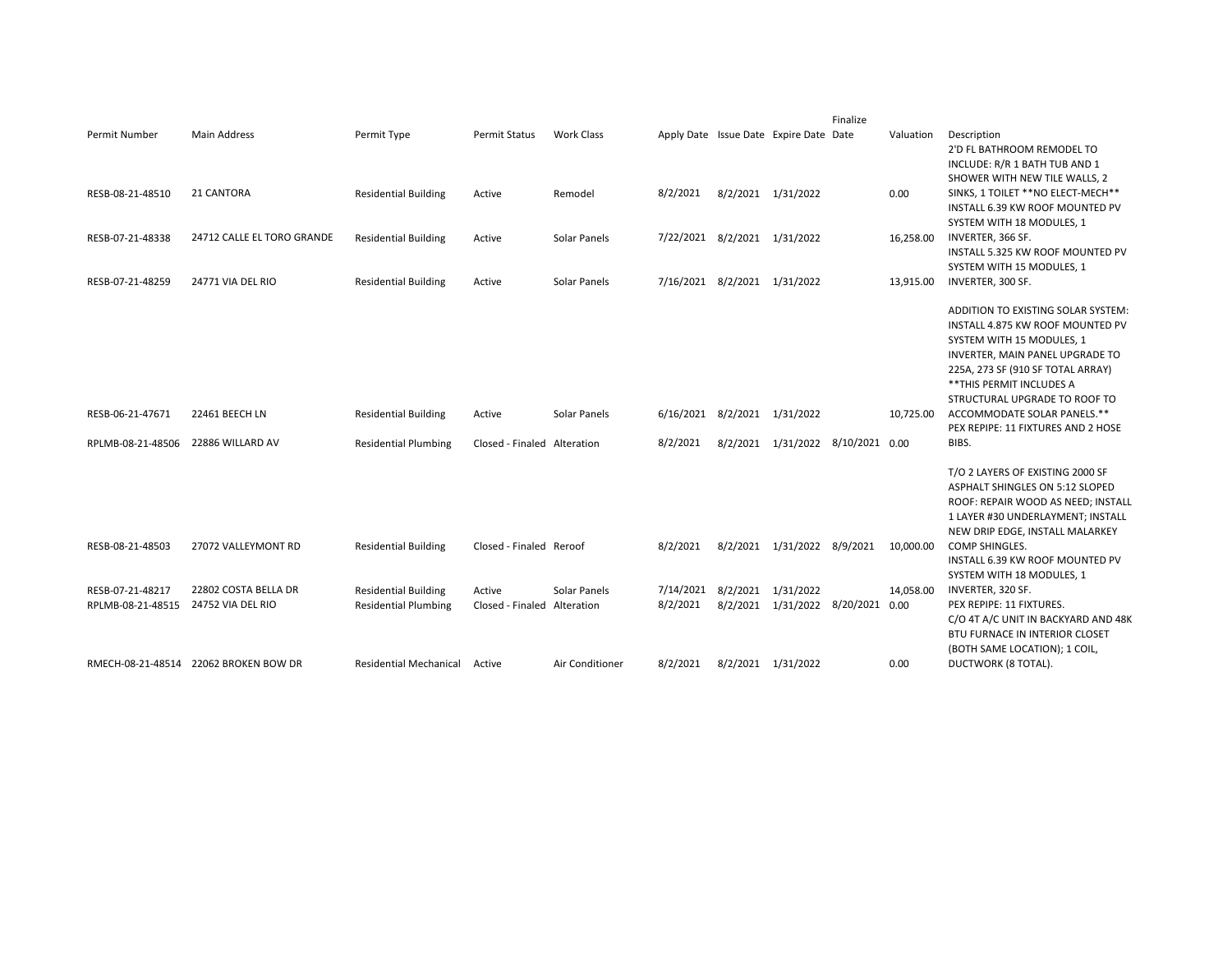| RESB-08-21-48507  | 19551 DORADO DR                       | <b>Residential Building</b>   | Active                        | Remodel      | 8/2/2021                     | 8/2/2021 1/31/2022 |                                       | 8,000.00  | KITCHEN & 3-BATHS REMODEL (remove<br>& replace in same locations) - KITCHEN:<br>1-Sink 1-Dishwasher 1-Ceiling Fan 5-<br>Lights, including remove/replace other<br>appliances and new cabinets &<br>countertops; MASTER BATH (2nd<br>Floor): 2-Sinks 1-Toilet 1-Shower (with<br>tile & lath) 3-Lights 1-Exhaust Fan;<br>2ND BATH (2nd Floor): 1-Sink 1-Toilet<br>1-Tub 2-Lights 1-Exhaust Fan;<br>POWDER ROOM (1st Floor): 1-Sink 1-<br>Toilet 1-Light 1-Exhaust Fan; 3-Ceiling<br>Fans (one in each bedroom). |
|-------------------|---------------------------------------|-------------------------------|-------------------------------|--------------|------------------------------|--------------------|---------------------------------------|-----------|---------------------------------------------------------------------------------------------------------------------------------------------------------------------------------------------------------------------------------------------------------------------------------------------------------------------------------------------------------------------------------------------------------------------------------------------------------------------------------------------------------------|
|                   |                                       |                               |                               |              |                              |                    |                                       |           |                                                                                                                                                                                                                                                                                                                                                                                                                                                                                                               |
| RESB-08-21-48513  | 301 SUMMIT CREST DR                   | <b>Residential Building</b>   | Active                        | Remodel      | 8/2/2021                     | 8/2/2021 8/2/2022  |                                       | 2,883.00  | INSTALLATION OF 1000 SF R19 RADIANT<br>BARRIER INSULATION LAYER IN ATTIC.<br>SHINGLE OVERLAY ON 2200 SF 4:12<br>SLOPED ROOF: INSTALL 1 LAYER #30<br>UNDERLAYMENT OVER EXISTING COMP<br>SHINGLES; INSTALL 1 LAYER NEW COMP<br>SHINGLES OVER EXISTING LAYER COMP<br>SHINGLES (CONSISTS OF 2 TOTAL COMP                                                                                                                                                                                                          |
| RESB-08-21-48509  | 21551 VINTAGE WAY                     | <b>Residential Building</b>   | Closed - Finaled Reroof       |              | 8/2/2021                     |                    | 8/2/2021 1/31/2022 8/10/2021 9,995.00 |           | SHINGLE LAYERS).                                                                                                                                                                                                                                                                                                                                                                                                                                                                                              |
|                   |                                       |                               |                               |              |                              |                    |                                       |           | INSTALL 8.16 KW ROOF MOUNTED PV<br>SYSTEM WITH 24 MODULES, 13.5 KWH<br>POWERWALL+INVERTER, 1 LOAD                                                                                                                                                                                                                                                                                                                                                                                                             |
| RESB-07-21-47948  | 19 HERON                              | <b>Residential Building</b>   | Active                        | Solar Panels | 7/1/2021                     | 8/3/2021 1/31/2022 |                                       | 16,000.00 | CENTER, 1 BACKUP GATEWAY, 472 SF.<br>(ROLL PLANS) Room Addition (713 SF)<br>to first floor to create a new family<br>room and a junior suite (junior master<br>bedroom and bathroom) and new<br>powder room; Remodel 285 sf (kitchen<br>and dining room); demo. (e) fireplace,<br>powder room and pantry; 3-Sink 2-<br>Toilet 1-Shower (tile/lath/hot mop);<br>26-Rec 25-Lights 6-Switches; 1-Mech<br>Alt. (registers) 2-Exhaust Fan; Extension                                                               |
| RESB-05-21-47124  | 26122 CONNEMARA CT                    | <b>Residential Building</b>   | Active                        | Addition     | 5/20/2021 8/3/2021 1/31/2022 |                    |                                       | 45,000.00 | to water/sewer lines.                                                                                                                                                                                                                                                                                                                                                                                                                                                                                         |
| RELEC-08-21-48528 | 21471 RUSHFORD DR                     | <b>Residential Electrical</b> | Active                        | Alteration   | 8/3/2021                     | 8/3/2021 1/31/2022 |                                       | 0.00      | 200A MAIN SERVICE PANEL UPGRADE<br>(SAME LOCATION).<br>C/O 4T A/C IN BACK YARD AND 80K<br>BTU FURNACE IN GARAGE (BOTH SAME                                                                                                                                                                                                                                                                                                                                                                                    |
|                   | RMECH-08-21-48530 19461 HIGHRIDGE WAY | Residential Mechanical Active |                               | Alteration   | 8/3/2021                     | 8/3/2021 1/31/2022 |                                       | 0.00      | LOCATION); 1 COIL.                                                                                                                                                                                                                                                                                                                                                                                                                                                                                            |
|                   | RPLMB-08-21-48537 25592 SILVER DOLLAR | <b>Residential Plumbing</b>   | Closed - Finaled Water Heater |              | 8/3/2021                     |                    | 8/3/2021 1/31/2022 8/6/2021           | 0.00      | C/O 40 GAL WATER HEATER IN GARAGE<br>(SAME LOCATION).                                                                                                                                                                                                                                                                                                                                                                                                                                                         |
|                   |                                       |                               |                               |              |                              |                    |                                       |           |                                                                                                                                                                                                                                                                                                                                                                                                                                                                                                               |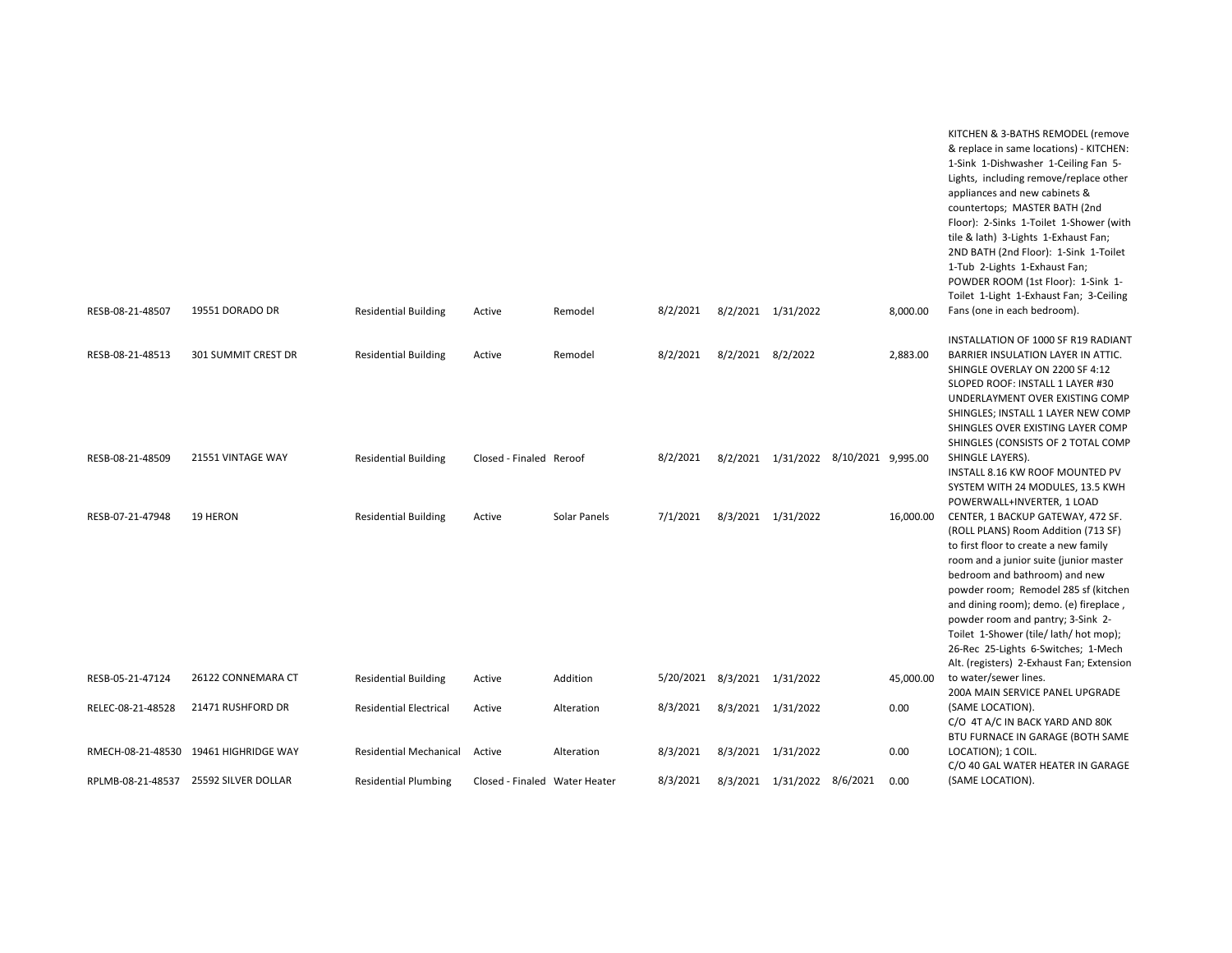| RESB-07-21-47949                                           | 32 SWIFT                                                               | <b>Residential Building</b>                                                               | Active                                          | Solar Panels                    | 7/1/2021                         | 8/3/2021 1/31/2022                       |                                                  | 32,000.00                | INSTALL 8.16 KW ROOF MOUNTED PV<br>SYSTEM WITH 24 MODULES, 13.5 KWH<br>POWERWALL+INVERTER, 13.5 KWH<br>BATTERY (27 KWH TOTAL ESS), 1<br>BACKUP GATEWAY, 1 DISTRIBUTION<br><b>PANEL, 472 SF.</b><br>Car Damage Repair to exterior of<br>building to include remove & re-use<br>existing precast concrete base trim,<br>remove & re-use precast pilaster trim,<br>re-frame pilaster, replace stucco to |
|------------------------------------------------------------|------------------------------------------------------------------------|-------------------------------------------------------------------------------------------|-------------------------------------------------|---------------------------------|----------------------------------|------------------------------------------|--------------------------------------------------|--------------------------|------------------------------------------------------------------------------------------------------------------------------------------------------------------------------------------------------------------------------------------------------------------------------------------------------------------------------------------------------------------------------------------------------|
| COMB-08-21-48534                                           | 26781 PORTOLA PKWY                                                     | <b>Commercial Building</b>                                                                | Active                                          | Non-Structural Alterat 8/3/2021 |                                  | 8/3/2021 1/31/2022                       |                                                  | 5,000.00                 | match existing texture, and paint to<br>match existing.<br>PEX Repipe (12 fixtures plus 2 hose<br>bibbs); also, new whole house water                                                                                                                                                                                                                                                                |
|                                                            | RPLMB-08-21-48532 24901 AVENIDA BANCAL                                 | <b>Residential Plumbing</b>                                                               | Closed - Finaled Alteration                     |                                 | 8/3/2021                         |                                          | 8/3/2021 1/31/2022 8/12/2021 0.00                |                          | filter in garage.<br>INSTALLATION OF 1 ILUMMINATED                                                                                                                                                                                                                                                                                                                                                   |
| SIGN-08-21-48529                                           | 27102 TOWNE CENTRE DR                                                  | Sign                                                                                      | Active                                          | Wall Sign                       | 8/3/2021                         | 8/3/2021 1/31/2022                       |                                                  | 5,000.00                 | CHANNEL LETTER WALL SIGN FOR<br>"HAMPTON INN" (127.8 SF)<br>INSTALL 11.89 KW ROOF MOUNTED PV<br>SYSTEM WITH 29 NODULES,<br>MICROINVERTERS, 1 LOAD VENTER,                                                                                                                                                                                                                                            |
| RESB-07-21-48127                                           | 21321 VINTAGE WAY                                                      | <b>Residential Building</b>                                                               | Active                                          | Solar Panels                    | 7/9/2021                         | 8/3/2021 1/31/2022                       |                                                  | 44,000.00                | MAIN PANEL UPGRADE TO 225A, 593<br>SF.<br>(ROLL PLANS) 1st & 2nd Floor Room<br>Addition (478 SF total): Add 346 SF to<br>1st floor to create a new gym; Add a<br>132 SF loft as 2nd floor; New spiral<br>staircase to new loft (DEFERRED                                                                                                                                                             |
| RESB-06-21-47342                                           | 24762 GREENTREE LN                                                     | <b>Residential Building</b>                                                               | Active                                          | Addition                        | 6/1/2021                         | 8/3/2021 1/31/2022                       |                                                  | 60,000.00                | SUBMITTAL); Two (2) new skylights; 8-<br>Rec 8-Lights 6-Switches 2-Smoke<br>Detectors (hardwired).<br>** PERMIT TO LEGALIZE ** REMOVAL OF<br>AN ARCHITECTURAL BEAM BETWEEN<br>KITCHEN AND LIVING ROOM WITH<br>DRYWALL REPAIR (APPRX 400 SF);<br>BATHROOM REMODEL TO: R/R 1-SINK,<br>1 TOILET, 1 SHOWER WITH NEW TILE                                                                                 |
| RESB-08-21-48531<br>RPLMB-08-21-48539<br>RPLMB-08-21-48541 | 20702 EL TORO RD 353<br>22017 NEWBRIDGE DR<br>26363 MOUNTAIN GROVE CIR | <b>Residential Building</b><br><b>Residential Plumbing</b><br><b>Residential Plumbing</b> | Active<br>Closed - Finaled Alteration<br>Active | Remodel<br>Alteration           | 8/3/2021<br>8/3/2021<br>8/3/2021 | 8/3/2021 1/31/2022<br>8/4/2021 1/31/2022 | 8/4/2021 1/31/2022 8/20/2021                     | 2,000.00<br>0.00<br>0.00 | WALLS, 1 NEW VENT FAN; KITCHEN<br>REMODEL TO: R/R 1 SINK, 1<br>DISHWASHER; NEW ELEC: 11 LED<br>LIGHTS, 3 REC, 3 SW.<br>PEX REPIPE: 13 FIXURES.<br>PEX REPIPE: 13 FIXURES.<br>INSTALL 12.30 KW ROOF MOUNTED PV<br>SYSTEM WITH 30 MODULES,<br>MICROINVERTERS, 1 LOAD CENTER, 613                                                                                                                       |
| RESB-07-21-48343                                           | <b>1601 SONORA CREEK LANE</b>                                          | <b>Residential Building</b>                                                               | Closed - Finaled Solar Panels                   |                                 |                                  |                                          | 7/22/2021 8/4/2021 1/31/2022 8/18/2021 48,000.00 |                          | SF.                                                                                                                                                                                                                                                                                                                                                                                                  |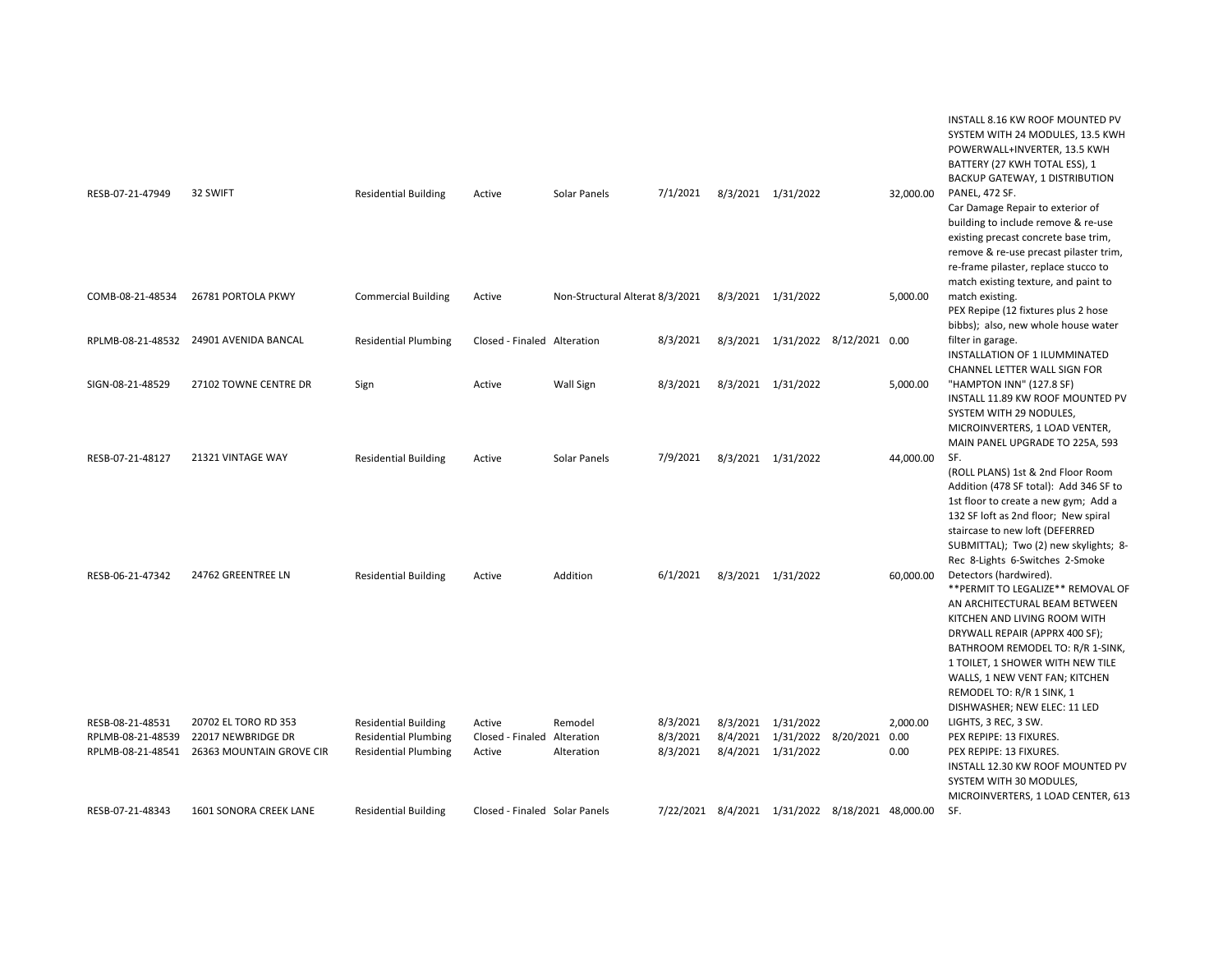| RESB-07-21-48447                       | 25241 VISTA FUSCO                       | <b>Residential Building</b>                                  | Active                                                     | Solar Panels    | 7/28/2021 8/4/2021 1/31/2022 |                   |                                                                        |                | 29,098.77 | INSTALL 5.760 KW ROOF MOUNTED PV<br>SYSTEM WITH 18 MODULES, 1<br>INVERTER, 1 SUB-PANEL, 326.53 SF.<br>Install two (2) NEMA 14-50 outlets (each<br>on 50 amp breakers) inside garage for                                                                                                            |
|----------------------------------------|-----------------------------------------|--------------------------------------------------------------|------------------------------------------------------------|-----------------|------------------------------|-------------------|------------------------------------------------------------------------|----------------|-----------|----------------------------------------------------------------------------------------------------------------------------------------------------------------------------------------------------------------------------------------------------------------------------------------------------|
| RELEC-08-21-48546<br>RPLMB-08-21-48540 | <b>15 DAHLIA</b><br>26436 MARSHFIELD LN | <b>Residential Electrical</b><br><b>Residential Plumbing</b> | Closed - Finaled Alteration<br>Closed - Finaled Alteration |                 | 8/4/2021<br>8/3/2021         |                   | 8/4/2021 1/31/2022 8/13/2021 0.00<br>8/4/2021 1/31/2022 8/19/2021 0.00 |                |           | electric vehicle charging.<br>PEX REPIPE: 13 FIXURES.<br>CONSTRUCTION OF 100 SF SPA ONLY<br>WITH EQUIPMENT; EXTENSION OF GAS                                                                                                                                                                       |
| POOL-08-21-48547<br>RPLMB-08-21-48538  | 17 ALESSIO<br>22181 NEWBRIDGE DR        | Combination Pool/Spa<br><b>Residential Plumbing</b>          | Active<br>Closed - Finaled Alteration                      | Residential     | 8/4/2021<br>8/3/2021         |                   | 8/4/2021 1/31/2022<br>8/4/2021 1/31/2022 8/17/2021 0.00                |                | 40,000.00 | AND ELECTRIC LINE TO FIRE PIT AND<br>BBQ.<br>PEX REPIPE: 13 FIXURES.<br>INSTALL 7.10 KW ROOF MOUNTED PV<br>SYSTEM WITH 20 MODULES, 1                                                                                                                                                               |
| RESB-07-21-48455                       | 24641 COLEFORD ST                       | <b>Residential Building</b>                                  | Active                                                     | Solar Panels    | 7/28/2021 8/4/2021 1/31/2022 |                   |                                                                        |                | 15,620.00 | INVERTER, 413 SF.<br>INSTALL 4.68 KW ROOF MOUNTED PV<br>SYSTEM WITH 13 MODULES, 1                                                                                                                                                                                                                  |
| RESB-08-21-48527                       | 21655 TREESHADE LN                      | <b>Residential Building</b>                                  | Active                                                     | Solar Panels    | 8/3/2021                     |                   | 8/4/2021 1/31/2022                                                     |                | 13,000.00 | INVERTER, 254.9 SF.                                                                                                                                                                                                                                                                                |
| RPLMB-08-21-48543                      | 22025 NEWBRIDGE                         | <b>Residential Plumbing</b>                                  | Closed - Finaled Alteration                                |                 | 8/3/2021                     |                   | 8/4/2021 1/31/2022 8/26/2021 0.00                                      |                |           | PEX REPIPE: 13 FIXURES.                                                                                                                                                                                                                                                                            |
| RPLMB-08-21-48542                      | 26312 SPRING CREEK CIR                  | <b>Residential Plumbing</b>                                  | Closed - Finaled Alteration                                |                 | 8/3/2021                     |                   | 8/4/2021 1/31/2022 8/13/2021 0.00                                      |                |           | PEX REPIPE: 13 FIXURES.                                                                                                                                                                                                                                                                            |
|                                        |                                         |                                                              |                                                            |                 |                              |                   |                                                                        |                |           | INSTALL 9.75 KW ROOF MOUNTED PV<br>SYSTEM WITH 30 MODULES, 1                                                                                                                                                                                                                                       |
| RESB-07-21-48128                       | 23732 CAVANAUGH RD                      | <b>Residential Building</b>                                  | Closed - Finaled Solar Panels                              |                 | 7/9/2021                     |                   | 8/4/2021 1/31/2022 8/26/2021 57,812.00                                 |                |           | INVERTER, 539.20 SF.<br>INSTALL 8.16 KW ROOF MOUNTED PV<br>SYSTEM WITH 25 MODULES, 1<br>INVERTER, 13.5 ESS WITH 1<br>POWERWALL, 1 LOAD CENTER, 1                                                                                                                                                   |
| RESB-07-21-48449                       | <b>25 ACADIA COURT</b>                  | <b>Residential Building</b>                                  | Active                                                     | Solar Panels    | 7/28/2021                    | 8/5/2021 2/1/2022 |                                                                        |                | 23,500.00 | BACKUP GATEWAY, 472 SF.                                                                                                                                                                                                                                                                            |
| RMECH-08-21-48562 33 MONTECILO         |                                         | <b>Residential Mechanical</b>                                | Active                                                     | Air Conditioner | 8/5/2021                     | 8/5/2021 2/1/2022 |                                                                        |                | 0.00      | REPLACE 10 DUCTS IN ATTIC.<br>INSTALLATION OF 400A TEMP. POWER<br>POLE AT "THE MEADOWS" FOR A                                                                                                                                                                                                      |
| CELEC-08-21-48558                      | 26750.5 RANCHO PKWY                     | <b>Commercial Electrical</b>                                 | Active                                                     | Meter           | 8/5/2021                     | 8/5/2021 2/1/2022 |                                                                        |                | 0.00      | <b>CONSTRUCTION SITE.</b><br>400 SF PARTIAL REROOF TO<br>ACCOMODATE FUTURE ADDITIONAL PV<br>INSTALLATION: REMOVE EXISTING TILE;<br>INSTALL 1 LAYER SYNTHETIC<br>UNDERLAYMENT, INSTALL COMP<br>SHINGLES UNDER THE NEW ARRAY<br>AREA; RE-INSTALL EXISTING TILES ON<br>ARRAY SURROUNDING (6:12 SLOPED |
| RESB-08-21-48568                       | 24572 VIA TONADA                        | <b>Residential Building</b>                                  | Active                                                     | Reroof          | 8/5/2021                     | 8/5/2021 2/1/2022 |                                                                        |                | 3,000.00  | ROOF)                                                                                                                                                                                                                                                                                              |
| RPLMB-08-21-48564                      | 25652 ASHBY WAY                         | <b>Residential Plumbing</b>                                  | Closed - Finaled Alteration                                |                 | 8/5/2021                     | 8/5/2021 2/1/2022 |                                                                        | 8/18/2021 0.00 |           | PEX REPIPE: 12 FIXTURES, 4 HOSE BIBS.                                                                                                                                                                                                                                                              |
| RESB-08-21-48561                       | 19021 WOODLAND WAY                      | <b>Residential Building</b>                                  | Active                                                     | Remodel         | 8/5/2021                     | 8/5/2021 2/1/2022 |                                                                        |                | 0.00      | C/O 3T A/C IN BACK YARD AND 80K BTU<br>FURNACE IN ATTIC (BOTH SAME<br>LOCATION); 1 COIL, DISCONNECT; RUN<br>1 NEW DEDICATED CIRCUIT FOR FAU.                                                                                                                                                       |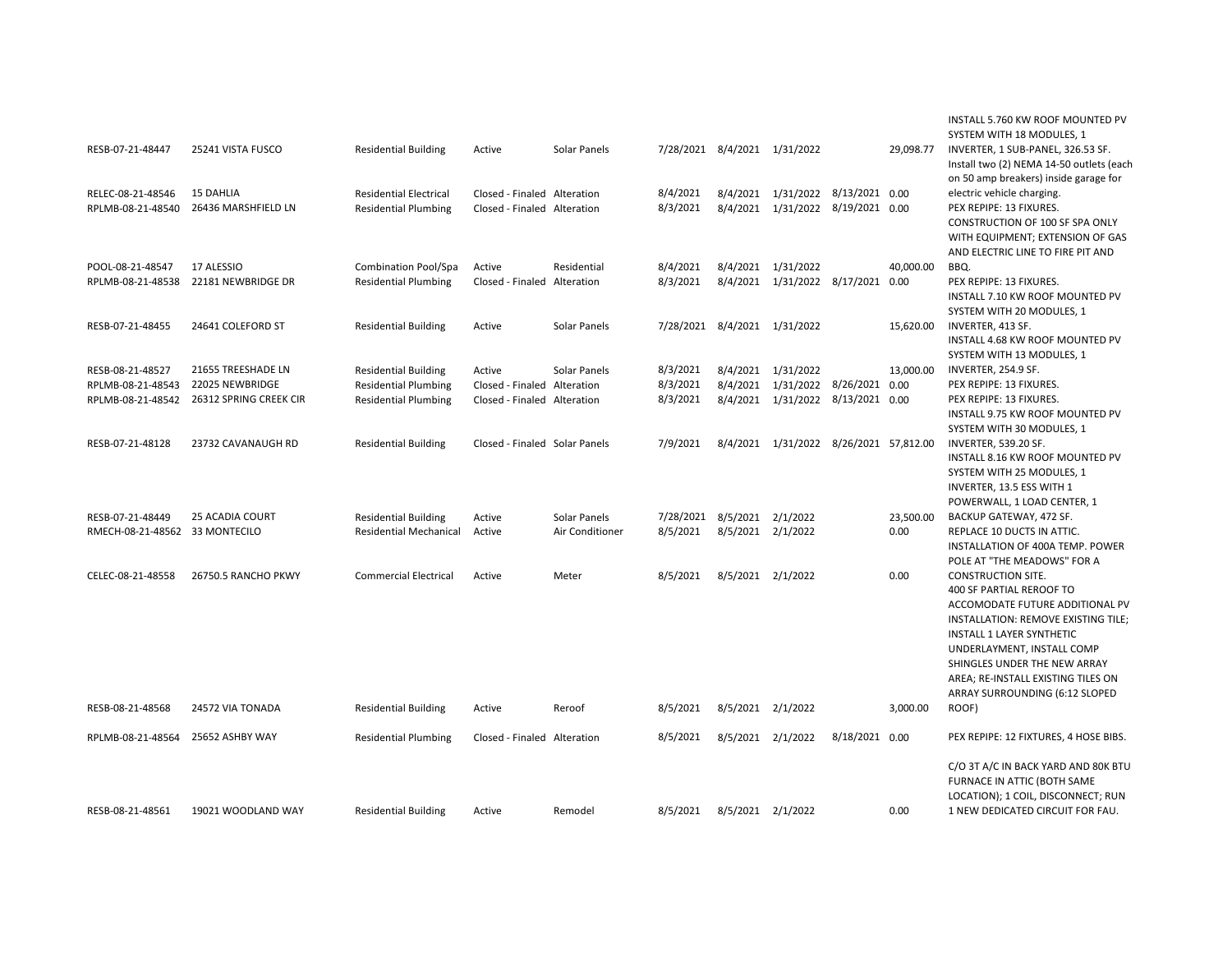| RESB-07-21-48431                      | 10 ENFILADE AV                             | <b>Residential Building</b>                                  | Active                                | Solar Panels          | 7/27/2021 8/5/2021 2/1/2022             |                   |                   |                | 18,000.00         | INSTALL 5.10 KW ROOF MOUNTED PV<br>SYSTEM WITH (1) 13.5 KWH<br>POWERWALL+ INVERTER, 1 LOAD<br>CENTER, 1 BACKUP GATEWAY, 295 SF.                                                                                                                                        |
|---------------------------------------|--------------------------------------------|--------------------------------------------------------------|---------------------------------------|-----------------------|-----------------------------------------|-------------------|-------------------|----------------|-------------------|------------------------------------------------------------------------------------------------------------------------------------------------------------------------------------------------------------------------------------------------------------------------|
| RESB-08-21-48560                      | 73 LAVENDER                                | <b>Residential Building</b>                                  | Active                                | Addition              | 8/5/2021                                | 8/5/2021 2/1/2022 |                   |                | 21,000.00         | Add 93 SF second story infill to be used<br>as a loft; 5-Rec 4-Lights 3-Switches 2-<br>Smoke Detectors/Carbon Monoxide<br>Sensors; 1-Mech Alt (1-Duct Extension).<br>INSTALL 8.16 KW ROOF MOUYNTED PV<br>SYSTEM WITH (1) 13.5 KWH<br>POWERWALL+ INVERTER, (1) 13.5 KWH |
| RESB-07-21-48121<br>RPLMB-08-21-48565 | 1573 VIEJO RIDGE DR S<br>21892 MONTBURY DR | <b>Residential Building</b><br><b>Residential Plumbing</b>   | Active<br>Closed - Finaled Alteration | Solar Panels          | 7/9/2021<br>8/5/2021                    | 8/5/2021 2/1/2022 | 8/5/2021 2/1/2022 | 8/16/2021 0.00 | 32,000.00         | POWERWALL (TOTAL 27 KWH ESS), 1<br>BACKUP GATEWAY, 1 DISTRIBUTION<br>CENTER, 472 SF.<br>PEX REPIPE: 8 FIXTURES, 3 HOSE BIBS.<br>REMOVE EXISTING 1'ST FLOOR                                                                                                             |
|                                       |                                            |                                                              |                                       |                       |                                         |                   |                   |                |                   | FIREPLACE; DEMOLISH (E) 1ST FL<br>LOUNDRY ROOM WALL TO CREATE A<br>NEW STORAGE AND RELOCATE WASHER<br>AND DRYER TO 2D FL;R/R 1 SINK IN 2D<br>FL BATHROOM; 1 VENT. FAN, 2 REC, 1                                                                                        |
| RESB-05-21-47219<br>RELEC-08-21-48559 | <b>22 CARRIAGE DR</b><br>24735 PENFIELD ST | <b>Residential Building</b><br><b>Residential Electrical</b> | Active<br>Active                      | Remodel<br>Alteration | 5/25/2021 8/5/2021 2/1/2022<br>8/5/2021 | 8/5/2021 2/1/2022 |                   |                | 15,000.00<br>0.00 | SW, EXTENSION TO GAS/WATER/SEWER<br>LINES.<br>200A MAIN SERVICE PANEL UPGRADE.<br>C/O 4T A/C IN BACKYARD AND 80K BTU                                                                                                                                                   |
| RMECH-08-21-48563 23012 ASHWOOD       |                                            | <b>Residential Mechanical</b>                                | Active                                | Air Conditioner       | 8/5/2021                                | 8/5/2021 2/1/2022 |                   |                | 0.00              | FURNACE IN ATTIC (BOTH SAME<br>LOCATION); 1 COIL, DUCTWORK (9).<br>C/O 5T HEAT PUMP IN SIDE YARD AND<br><b>60K BTU FURNACE IN ATTIC (BOTH</b>                                                                                                                          |
| RMECH-08-21-48587 6 CELONOVA PL       |                                            | <b>Residential Mechanical</b>                                | Active                                | Air Conditioner       | 8/6/2021                                | 8/6/2021 2/2/2022 |                   |                | 0.00              | SAME LOCATION), DISCONNECT.<br>INSTALL 4.48 KW ROOF MOUNTED PV<br>SYSTEM WITH 14 MODULES, 1                                                                                                                                                                            |
| RESB-07-21-48444                      | 24262 LARKWOOD LN                          | <b>Residential Building</b>                                  | Active                                | Solar Panels          | 7/27/2021 8/6/2021 2/2/2022             |                   |                   |                | 8,960.00          | INVERTER, 253.94 SF.<br>REPLACE EXISTING WINDIW WITH<br>GLASS ROOF WITH A SOLID ROOF AND                                                                                                                                                                               |
| RESB-08-21-48592                      | 28616 BIG SPRINGS RD                       | <b>Residential Building</b>                                  | Active                                | Remodel               | 8/6/2021                                | 8/6/2021 2/2/2022 |                   |                | 10,000.00         | NEW WINDOW.<br>INSTALL 4.48 KW ROOF MOUNTED PV<br>SYSTEMW ITH 14 MODULES, 1                                                                                                                                                                                            |
| RESB-07-21-48436                      | 26101 DUNDEE DR                            | <b>Residential Building</b>                                  | Active                                | Solar Panels          | 7/27/2021 8/6/2021 2/2/2022             |                   |                   |                | 8,960.00          | INVERTER, MAIN PANEL UPGRADE TO<br>225A, 253.94 SF.                                                                                                                                                                                                                    |
| SIGN-08-21-48598                      | 25691 ATLANTIC OCEAN DR B1<br>THROUGH B5   | Sign                                                         | Active                                | <b>Wall Sign</b>      | 8/6/2021                                | 8/6/2021 2/2/2022 |                   |                | 6,500.00          | REPLACE 1 EXISTING ILLUMINATED<br>CHANNEL LETTER WALL SIGN FOR "EVO<br>EXPERIENCE CENTER" (68 TTL SF).<br>INSTALL 8.00 KW ROOF MOUNTED PV<br>SYSTEM WITH 25 MODULES, 1                                                                                                 |
| RESB-05-21-47269                      | 22892 BELQUEST DR                          | <b>Residential Building</b>                                  | Active                                | Solar Panels          | 5/27/2021 8/6/2021 2/2/2022             |                   |                   |                | 25,000.00         | INVERTER, MAIN PANEL UPGRDAE TO<br>200A, 453.50 SF.                                                                                                                                                                                                                    |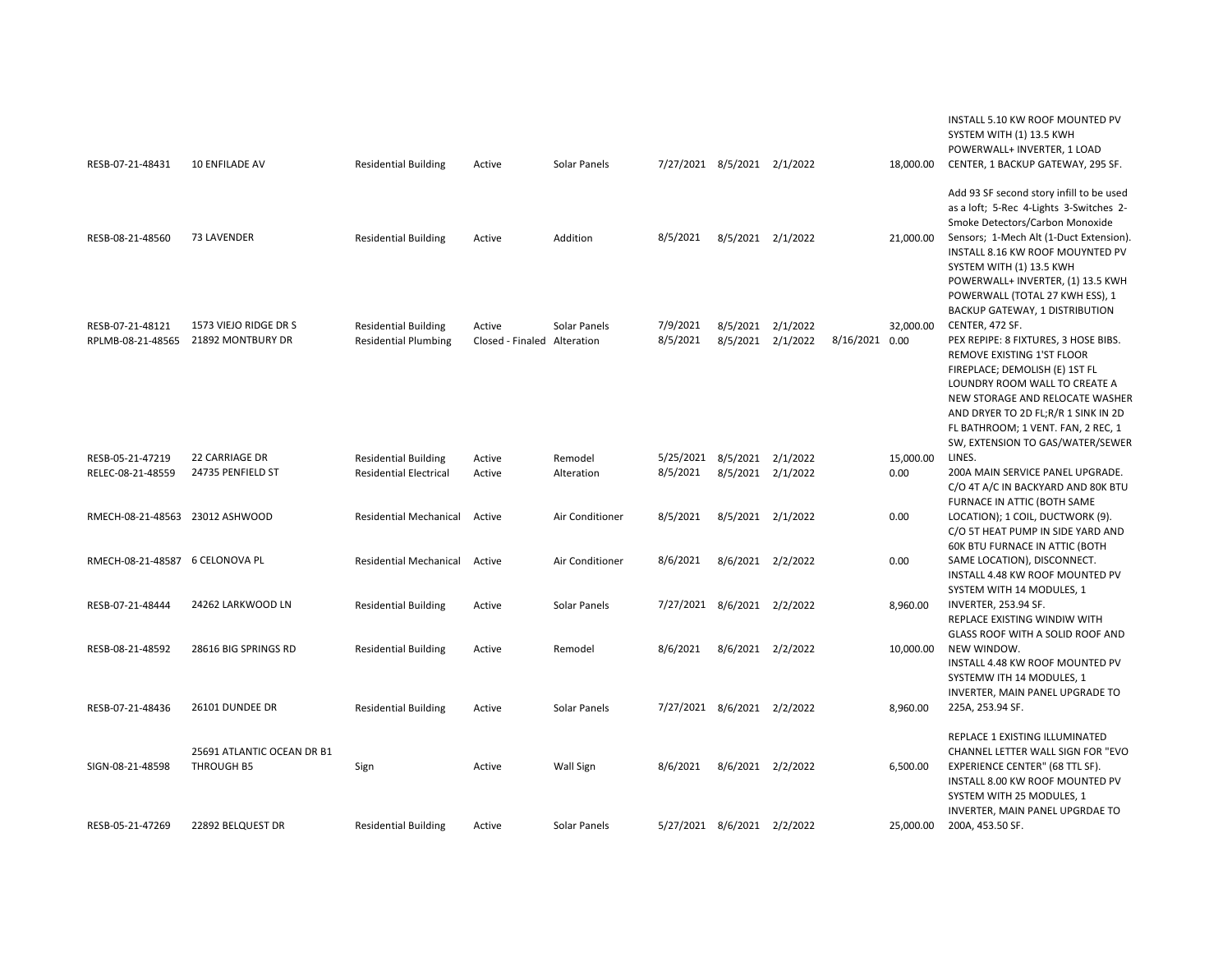|                                        |                                         |                                                            |                                                            |                 |                             |                               |          |                                  |           | 2'D FL MASTER BATHROOM REMODEL<br>TO INCLUDE: COVERT (E) BATH TUB TO<br>NEW WALK-IN SHOWER, R/R 2 SINKS, 1<br>TOILET, 2 FANS, 2 REC, 4 SW, 1 LIGHT;<br>CONTRUCTION OF 26" WIDE 42" HIGH                                                                                                                                                                                                          |
|----------------------------------------|-----------------------------------------|------------------------------------------------------------|------------------------------------------------------------|-----------------|-----------------------------|-------------------------------|----------|----------------------------------|-----------|--------------------------------------------------------------------------------------------------------------------------------------------------------------------------------------------------------------------------------------------------------------------------------------------------------------------------------------------------------------------------------------------------|
| RESB-08-21-48597                       | <b>32 CALLE CABRILLO</b>                | <b>Residential Building</b>                                | Active                                                     | Remodel         | 8/6/2021                    | 8/6/2021 2/2/2022             |          |                                  | 0.00      | PONY WALL.<br>INSTALL 2.56 KW ROOF MOUNTED PV<br>SYSTEM WITH 8 MODULES, 1 INVERTER,                                                                                                                                                                                                                                                                                                              |
| RESB-07-21-48441                       | 22675 CHERYL WAY                        | <b>Residential Building</b>                                | Active                                                     | Solar Panels    | 7/27/2021 8/6/2021 2/2/2022 |                               |          |                                  | 5,120.00  | 145.11.<br>INSTALL 10.26 KW ROOF MOUNTED PV<br>SYSTEM WITH 27 MODULES, 1                                                                                                                                                                                                                                                                                                                         |
| RESB-07-21-48437                       | 22606 MANALASTAS DR                     | <b>Residential Building</b>                                | Active                                                     | Solar Panels    | 7/27/2021 8/6/2021 2/2/2022 |                               |          |                                  | 20,520.00 | INVERTER, 489.75 SF.<br>T/O 1 LAYER EXISTING 2500 SF ASHPALT<br>SHINGLES (ESR-3150): WOOD REPAIR AS<br>NEEDED; INSTALL 1 LAYER GAF TIGER<br>PAW UNDERLAYMENT; INSTALL NEW<br>MALRARKEY VISTA ASPHALT SHINGLES<br>ON 4:12 PITCHED ROOF; ON TWO 350<br>SF FLAT ROOF (350 SF TTL): INSTALL 3<br>PLY CERTAINTEED MODIFIED BIT,<br>NAILED BASE, SMOOTH TORCH DOWN<br>(TOP LAYER BROWN TORCH).(2500 SF |
| RESB-08-21-48585                       | 23003 ASPAN ST                          | <b>Residential Building</b>                                | Closed - Finaled Reroof                                    |                 | 8/6/2021                    | 8/6/2021 2/2/2022             |          | 8/13/2021 11,500.00              |           | TTL).<br>INSTALL 6.32 KW ROOF MOUNTED PV<br>SYSTEM WITH 16 MODULES,<br>MICROINVERTERS, 1 COMBINER BOX,                                                                                                                                                                                                                                                                                           |
| RESB-07-21-48456                       | 25011 CALLE MADERA                      | <b>Residential Building</b>                                | Active                                                     | Solar Panels    | 7/28/2021 8/6/2021 2/2/2022 |                               |          |                                  | 12,000.00 | 355 SF.                                                                                                                                                                                                                                                                                                                                                                                          |
| RESB-08-21-48586                       | 21345 MONTERRA                          | <b>Residential Building</b>                                | Active                                                     | Remodel         | 8/6/2021                    | 8/6/2021 2/2/2022             |          |                                  | 2,900.00  | C/O 4T A/C IN SIDE YARD (SAME<br>LOCATION); 1 COIL; INSTALLATION OF<br>750 SF R30 INSULATION LAYER IN ATTIC.                                                                                                                                                                                                                                                                                     |
|                                        | RMECH-08-21-48589 24952 CALLE FLORERA   | <b>Residential Mechanical</b>                              | Active                                                     | Air Conditioner | 8/6/2021                    | 8/6/2021 2/2/2022             |          |                                  | 0.00      | C/O 4T HEAT PUMP IN BACK YARD AND<br>48K BTU FURNACE IN GARAGE (BOTH<br>SAME LOCATION), DISCONNECT.<br>INSTALL 8.16 KW ROOF MOUNTED PV<br>SYSTEM WITH 24 MODULES, 1<br>POWERWALL+INVERTER (13.5 KWH), 1<br>LOAD CENTER, 1 BACKUP GATEWAY,                                                                                                                                                        |
| RESB-07-21-48220                       | <b>42 CALLE CABRILLO</b>                | <b>Residential Building</b>                                | Active                                                     | Solar Panels    | 7/14/2021 8/6/2021 2/2/2022 |                               |          |                                  | 31,000.00 | 472 SF.<br>PEX REPIPE: 12 FIXTURES AND 4 HOSE                                                                                                                                                                                                                                                                                                                                                    |
| RPLMB-08-21-48631<br>RPLMB-08-21-48629 | 24492 JUTEWOOD PL<br>25072 PASEO CIPRES | <b>Residential Plumbing</b><br><b>Residential Plumbing</b> | Closed - Finaled Alteration<br>Closed - Finaled Alteration |                 | 8/9/2021<br>8/9/2021        | 8/9/2021<br>8/9/2021 2/7/2022 | 2/7/2022 | 8/31/2021 0.00<br>8/17/2021 0.00 |           | BIBS.<br>PEX Repipe (17 fixtures)                                                                                                                                                                                                                                                                                                                                                                |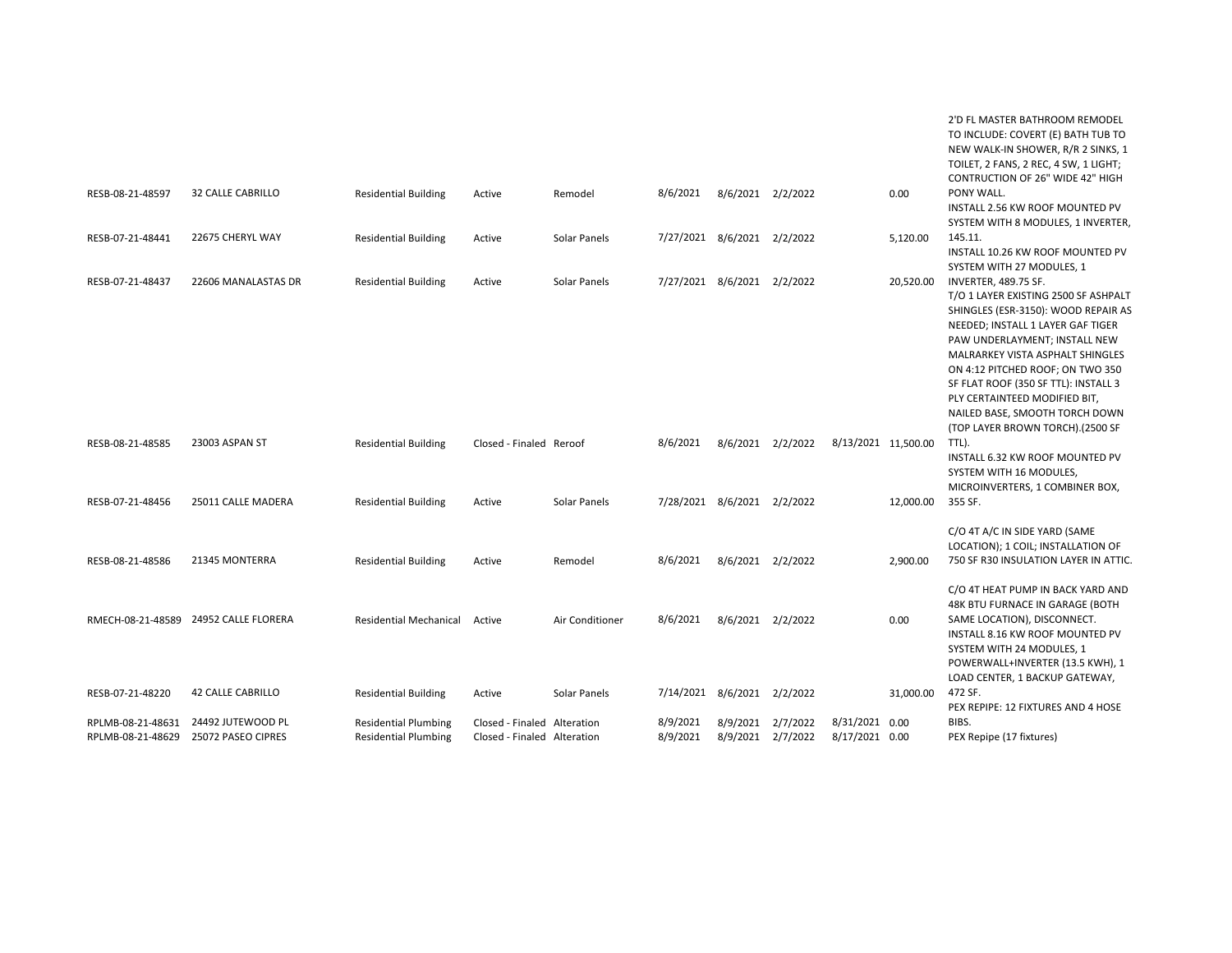|                                    |                       |                               |                         |                 |                              |                    |                     |          | tiles from solar array sections (1,100<br>SF); Install one layer of 30# felt<br>underlayment; Install composition<br>shingles under the solar modules area<br>and re-install the existing roof tiles<br>surrounding the array section up to the |
|------------------------------------|-----------------------|-------------------------------|-------------------------|-----------------|------------------------------|--------------------|---------------------|----------|-------------------------------------------------------------------------------------------------------------------------------------------------------------------------------------------------------------------------------------------------|
| RESB-08-21-48632                   | 21141 CALLE OCASO     | <b>Residential Building</b>   | Active                  | Reroof          | 8/9/2021                     | 8/9/2021 2/7/2022  |                     | 6,050.00 | modules.                                                                                                                                                                                                                                        |
| RELEC-08-21-48633                  | 21732 NORTHWOOD LN    | <b>Residential Electrical</b> | Active                  | Alteration      | 8/9/2021                     | 8/9/2021 2/7/2022  |                     | 0.00     | 1-Panel Upgrade to 200 amps.<br>CHANGE OUT 4T AC IN SIDE YARD AND<br>90K BTU IN CLOSET (BOTH IN ORG.                                                                                                                                            |
| RMECH-08-21-48628 20952 SHARMILA   |                       | <b>Residential Mechanical</b> | Active                  | Air Conditioner | 8/9/2021                     | 8/9/2021 2/7/2022  |                     | 0.00     | LOCATIONS) WITH COIL.<br>(2) BATHROOMS REMODEL TO<br>INCLUDE: R/R 1 SHOWER AND 1 BATH                                                                                                                                                           |
| RESB-08-21-48635                   | 21224 CAMELIA         | <b>Residential Building</b>   | Active                  | Remodel         | 8/9/2021                     | 8/9/2021 2/7/2022  |                     | 0.00     | TUB WITH NEW TILE WALLS.<br>T/O 450 SF 12:10 SLOPPED CLAY ROOF;<br>INSTALL WIP 300 UNDERLAYMENT;<br>INSTALL SANDING SEAM METAL PANELS<br>(UL ER25913-01 - TYLOR METAL                                                                           |
| RESB-08-21-48627                   | 21941 YELLOWSTONE LN  | <b>Residential Building</b>   | Active                  | Reroof          | 8/9/2021                     | 8/9/2021 2/7/2022  |                     | 5,750.00 | PRODUCTS).                                                                                                                                                                                                                                      |
| RMECH-08-21-48630 18 RUE DE NICOLE |                       | <b>Residential Mechanical</b> | Active                  | Air Conditioner | 8/9/2021                     | 8/9/2021 2/7/2022  |                     | 0.00     | CHANGE OUT 2T HEAT PUMP IN<br>BACKYARD AND 24K BTU AIR HANDLER<br>WITH DISCONNECT IN ATTIC (BOTH ORG<br>LOCATIONS) WITH DUCTWORK.<br>3200 SF TILE RELAY: REMOVE EXISTING<br>TILES AND STACK THEM; INSTALL 2<br>LAYERS #30 UNDERLAYMENT, RE-     |
| RESB-08-21-48665                   | 29102 CANYON VISTA DR | <b>Residential Building</b>   | Closed - Finaled Reroof |                 | 8/10/2021 8/10/2021 2/7/2022 |                    | 8/20/2021 13,700.00 |          | INSTALL EXISTING TILES (4:12 SLOPED<br>ROOF).<br>ADDITION TO EXISTING PV SYSTEM:                                                                                                                                                                |
| RESB-08-21-48500                   | 22391 PEPPER LN       | <b>Residential Building</b>   | Active                  | Solar Panels    | 8/2/2021                     | 8/10/2021 2/7/2022 |                     | 6,248.00 | INSTALL 2.84 KW ROOF MOUNTED PV<br>SYSTEM WITH 8 MODULES, 1 INVERTER,<br>473 TOTAL ARRAY SF.<br>C/O 2.5T A/C IN PATIO AND 50K BTU                                                                                                               |
| RMECH-08-21-48650 28521 TRENTO WAY |                       | <b>Residential Mechanical</b> | Active                  | Air Conditioner | 8/10/2021 8/10/2021 2/7/2022 |                    |                     | 0.00     | FURNANCE IN ATTIC (BOTH SAME<br>LOCATION).<br>REMOVE AND REPLACE APPROX. 260 SF                                                                                                                                                                 |
| RESB-08-21-48668                   | 29002 CANYON RIM DR   | <b>Residential Building</b>   | Active                  | Remodel         | 8/10/2021 8/10/2021 2/7/2022 |                    |                     | 1,500.00 | OF DRYWALL (DAMAGED DUE TO A<br>RELEVEING PROJECT).                                                                                                                                                                                             |
| RPLMB-08-21-48664                  | 76 PARRELL AV         | <b>Residential Plumbing</b>   | Active                  | Alteration      | 8/10/2021 8/10/2021 2/7/2022 |                    |                     | 0.00     | PEX Repipe (11 fixtures)<br>REMOVE AND REPLACE APPROX 260 SF<br>OF DRYWALL (DAMAGED FROM RECENT                                                                                                                                                 |
| RESB-08-21-48669                   | 29006 CANYON RIM DR   | <b>Residential Building</b>   | Active                  | Remodel         | 8/10/2021 8/10/2021 2/7/2022 |                    |                     | 1,500.00 | RELEVELING PROJECT).                                                                                                                                                                                                                            |

Partial Re-roof for Solar Installation: Removal and storage of existing roof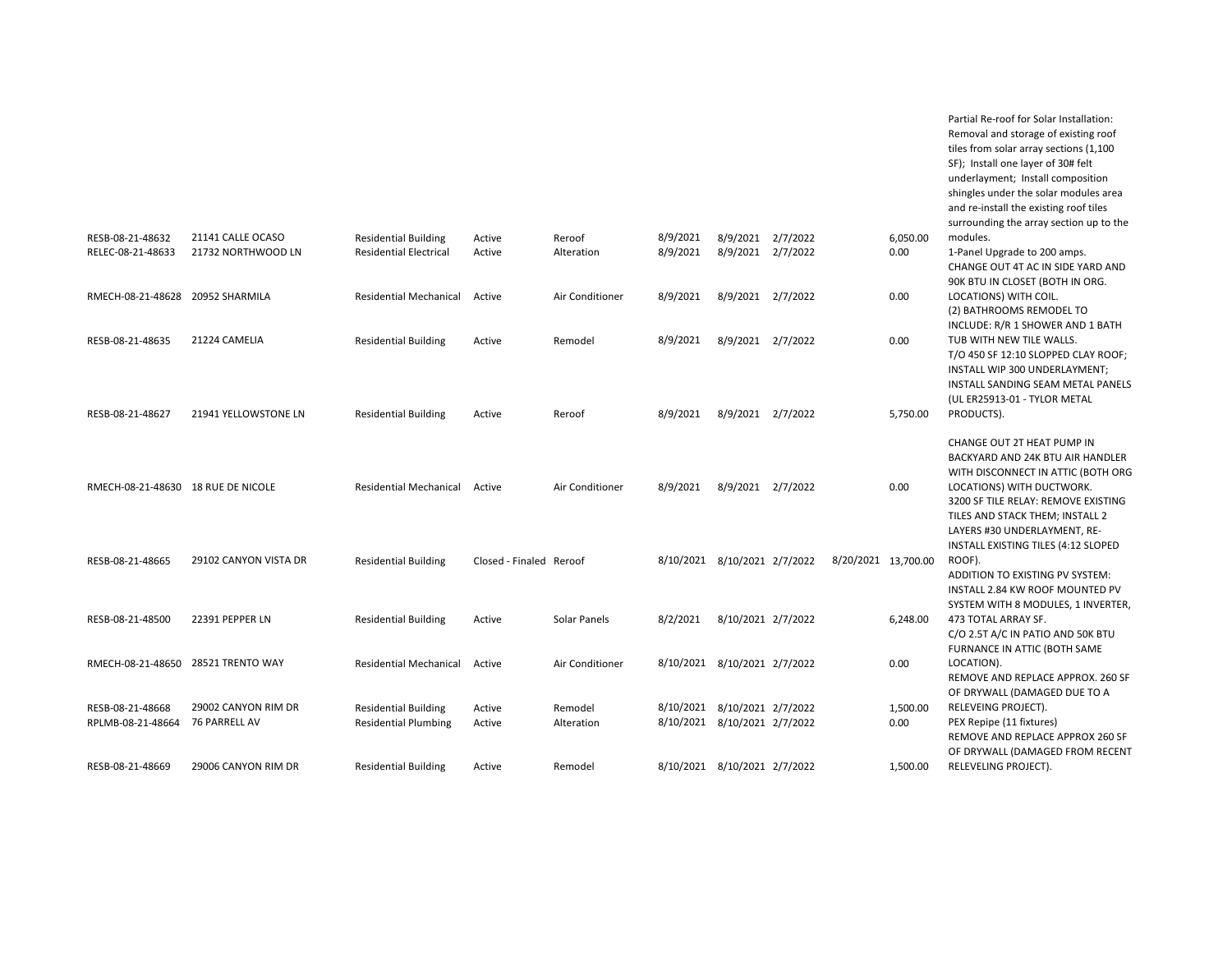|                                       | 321,323,325,327,329,331 ADELA                                                 |                                                              |                               |                                                                |                                                              |  |                |                   | A New MFD 6-Plex Townhome Building<br>"Covera @ Serrano Summit" 10,823<br>SF/ACC / Garage 2,729 SF / Deck 340 SF<br>/ Patio 80 SF / 31 SF Utility / Building                                                                                                          |
|---------------------------------------|-------------------------------------------------------------------------------|--------------------------------------------------------------|-------------------------------|----------------------------------------------------------------|--------------------------------------------------------------|--|----------------|-------------------|-----------------------------------------------------------------------------------------------------------------------------------------------------------------------------------------------------------------------------------------------------------------------|
| RESB-07-21-48413                      | <b>UNITS 93-98</b>                                                            | <b>Residential Building</b>                                  | Active                        | New                                                            | 6/27/2021 8/10/2021 2/7/2022                                 |  |                | 1,400,000.00 #18. | REMOVE AND REPLACE APPROX 260 SF<br>OF DRYWALL (DAMAGED FROM RECENT                                                                                                                                                                                                   |
| RESB-08-21-48667                      | 29096 CANYON RIM DR                                                           | <b>Residential Building</b>                                  | Active                        | Remodel                                                        | 8/10/2021 8/10/2021 2/7/2022                                 |  |                | 1,500.00          | RELEVELING PROJECT).<br>INSTALL AN EV WALL CHARGER (TESLA)<br>INSIDE THE GARAGE FOR ELECTRIC                                                                                                                                                                          |
| RELEC-08-21-48656                     | 26375 MOUNTAIN GROVE CIR                                                      | <b>Residential Electrical</b>                                | Closed - Finaled Remodel      |                                                                | 8/10/2021 8/10/2021 2/7/2022                                 |  | 8/16/2021 0.00 |                   | VEHICLE CHARGING.<br>INSTALL (1) ILLUMINATED CHANNEL<br>LETTER WALL SIGN FOR "THANH BINH                                                                                                                                                                              |
| SIGN-08-21-48654                      | 23807-23809 EL TORO                                                           | Sign                                                         | Active                        | <b>Wall Sign</b>                                               | 8/10/2021 8/10/2021 2/7/2022                                 |  |                | 2,900.00          | CUISINE".<br>(ROLL PLANS) 1,529 SF INT. T/I IN SUITE<br>B-4 TO COMBINE IT WITH EXISTING<br>SUITE B-3; WORK TO INCLUDE: DEMO<br>WALLS AND CEILING TO CREAT NEW<br>CONFERENCE ROOM, LOBBY, LOUNGE<br>AND RESTROOM IMPROVEMENT; 14<br>REC, 4 SW, 36 LIGHTS, 1 VENT. FAN, |
| COMB-11-20-43541<br>RPLMB-08-21-48647 | 25651 ATLANTIC OCEAN DR B-4<br>21911 UTE WAY<br>322,324,326,328,330,332 ADELA | <b>Commercial Building</b><br><b>Residential Plumbing</b>    | Active<br>Active              | Tenant Improvement 11/30/2020 8/10/2021 2/7/2022<br>Alteration | 8/10/2021 8/10/2021 2/7/2022                                 |  |                | 0.00              | 162,000.00 DUCTWORKS.<br>PEX REPIPE: 14 FIXTURES.<br>A New MFD 6-Plex Townhome Building<br>"Covera @ Serrano Summit" 10,492<br>SF/ACC / Garage 2,737 SF / Deck 340 SF<br>/ Patio 80 SF / 31 SF Utility / Building                                                     |
| RESB-07-21-48412                      | <b>UNITS 87-92</b>                                                            | <b>Residential Building</b>                                  | Active                        | New                                                            | 6/27/2021 8/10/2021 2/7/2022                                 |  |                | 1,400,000.0(#17.  | Hall Bathroom Remodel -- Remove and<br>replace in same locations: 1-Bath Tub<br>(with tile & lath) 1-Sink 1-Toilet; 1-                                                                                                                                                |
| RESB-08-21-48655                      | 22996 SPRINGWATER                                                             | <b>Residential Building</b>                                  | Active                        | Remodel                                                        | 8/10/2021 8/10/2021 2/7/2022                                 |  |                | 8,000.00          | Exhaust Fan; 1-Light.<br>C/O 5T A/C IN SIDE YARD AND 100K BTU<br>FURNACE IN GARAGE (BOTH SAME                                                                                                                                                                         |
| RMECH-08-21-48662 4 ODESSA            |                                                                               | <b>Residential Mechanical</b>                                | Active                        | Air Conditioner                                                | 8/10/2021 8/10/2021 2/7/2022                                 |  |                | 0.00              | LOCATION); 1 COIL.                                                                                                                                                                                                                                                    |
| RPLMB-08-21-48659 21142 FLAMETREE     |                                                                               | <b>Residential Plumbing</b>                                  | Closed - Finaled Water Heater |                                                                | 8/10/2021 8/10/2021 2/7/2022                                 |  | 8/31/2021 0.00 |                   | C/O 40 GAL WATER HEATER INEXTERIOR<br>CLOSET (SAME LOCATION).<br>REMOVE AND REPLACE APPROX 260 SF<br>OF DRYWALL (DAMAGED FROM RECENT                                                                                                                                  |
| RESB-08-21-48670<br>RELEC-08-21-48671 | 29092 CANYON RIM DR<br>24012 SWAN DR                                          | <b>Residential Building</b><br><b>Residential Electrical</b> | Active<br>Active              | Remodel<br>Alteration                                          | 8/10/2021 8/10/2021 2/7/2022<br>8/10/2021 8/10/2021 2/7/2022 |  |                | 1,500.00<br>0.00  | RELEVELING PROJECT).<br>1-Panel Upgrade to 200 amps.                                                                                                                                                                                                                  |
|                                       | CMECH-08-21-48661 25062 GREENBAY DR                                           | Commercial Mechanical Active                                 |                               | Air Conditioner                                                | 8/10/2021 8/10/2021 2/7/2022                                 |  |                | 0.00              | C/O 3T A/C IN SIDE YARD AND 80K BTU<br>FURNACE IN INTERIOR CLOSET (BOTH<br>SAME LOCATION); 1 COIL, DUCTWORK.<br>INSTALL 4.10 KW ROOF MOUNTED PV<br>SYSTEMW ITH 10 MODULES,                                                                                            |
| RESB-07-21-48317                      | 212 CALLE BELLEZA                                                             | <b>Residential Building</b>                                  | Active                        | Solar Panels                                                   | 7/21/2021 8/11/2021 2/7/2022                                 |  |                | 16,000.00         | MICROINVERTERS, 200.50 SF.                                                                                                                                                                                                                                            |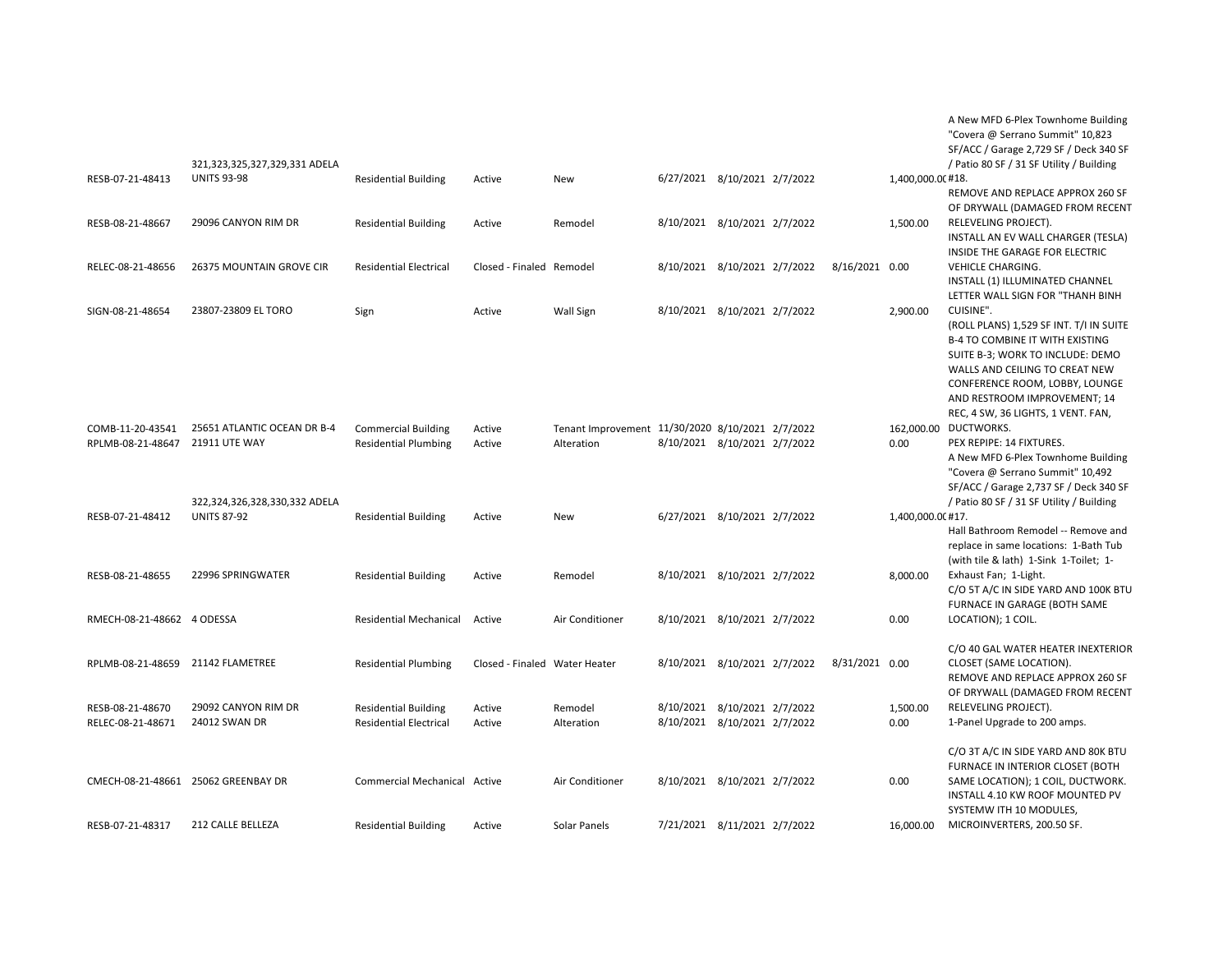| RESB-07-21-48234  | 22181 LANTERN LN                   | <b>Residential Building</b>   | Active                      | Solar Panels    |          | 7/15/2021 8/11/2021 2/7/2022                    |                | 11,360.00 | INSTALL 5.68 KW ROOF MOUNTED PV<br>SYSTEM WITH 16 MODULES, 1<br>INVERTER, 290.22 SF.<br>INSTALLATION OF 23 SF ILLUMINATED<br>WALL SIGN FOR "ZESTY OLIVES";                                                                                                                                                                                      |
|-------------------|------------------------------------|-------------------------------|-----------------------------|-----------------|----------|-------------------------------------------------|----------------|-----------|-------------------------------------------------------------------------------------------------------------------------------------------------------------------------------------------------------------------------------------------------------------------------------------------------------------------------------------------------|
| SIGN-08-21-48634  | 22722 LAMBERT ST 1702              | Sign                          | Active                      | Combination     | 8/9/2021 | 8/11/2021 2/7/2022                              |                | 2,000.00  | REPLACE 3.95 SF MOUNUMENT FACING<br>BOARD.<br>INSTALL 4.615 KW ROOF MOUNTED PV<br>SYSTEM WITH 13 MODULES, 1                                                                                                                                                                                                                                     |
| RESB-07-21-48297  | 26252 BROOK HOLLOW                 | <b>Residential Building</b>   | Active                      | Solar Panels    |          | 7/20/2021 8/11/2021 2/7/2022                    |                | 9,230.00  | <b>INVERTER, 235.81 SF.</b><br>INSTALL 5.32 KW ROOFMOUNTED PV<br>SYSTEM WITH 14 MODULES, 1                                                                                                                                                                                                                                                      |
| RESB-07-21-48241  | 23232 SKY DR                       | <b>Residential Building</b>   | Active                      | Solar Panels    |          | 7/15/2021 8/11/2021 2/7/2022                    |                | 10,650.00 | <b>INVERTER, 272.08 SF.</b><br>T.I. (1,200 SF) for "Mr. Wish Boba Shop"<br>- Addition of interior non-load bearing<br>walls, new bathroom, new bar/prep<br>area, new seating area,<br>equipment/appliances, and fixtures. 1-<br>Floor Sink 1-Lav 2-Sinks 1-Toilet 1-<br>Water Heater; 25-Rec 47-Lights 6-<br>Switches 2-Fixed Appliances (Water |
| COMB-03-21-45876  | 23591 ROCKFIELD BLVD E             | <b>Commercial Building</b>    | Active                      |                 |          | Tenant Improvement 3/22/2021 8/11/2021 2/7/2022 |                | 85,000.00 | Heater, Fan); 1-Vent Fan.<br>INSTALL 4.615 KW ROOF MOUNTED PV<br>SYSTEM WITH 13 MODULES, 1                                                                                                                                                                                                                                                      |
| RESB-07-21-48233  | 23975 QUAIL WAY                    | <b>Residential Building</b>   | Active                      | Solar Panels    |          | 7/15/2021 8/11/2021 2/7/2022                    |                | 9,230.00  | <b>INVERTER, 235.81 SF.</b><br>A New SFD "Amara @ Serrano Summit"<br>Plan 2C / 2,643 sq. ft. / Garage 424 sq.<br>ft. / Porch 29 sq. ft. / Outdoor Room<br>134 SF / Deck 134 SF / (9) Solar Panels                                                                                                                                               |
| RESB-08-21-48691  | 605 SERRANO SUMMIT DRIVE           | <b>Residential Building</b>   | Ready to Issue              | <b>New</b>      |          | 8/11/2021 8/11/2021 2/7/2022                    |                |           | 333,504.00 2.88/3.06 Kw / Lot 15.<br>INSTALL NEW 3T HEAT PUMP WITH<br>REQUIRED ELECTRICAL IN PATIO,<br>CHANGE OUT 1200 CFM AIR HANDLER                                                                                                                                                                                                          |
| RESB-07-21-48095  | 21755 LAKE VISTA DR                | <b>Residential Building</b>   | Closed - Finaled Remodel    |                 | 7/8/2021 | 8/11/2021 2/11/2022                             | 8/25/2021 0.00 |           | UNIT IN INSIDE CLOSET.                                                                                                                                                                                                                                                                                                                          |
| RPLMB-08-21-48723 | 24495 VIA TEQUILA                  | <b>Residential Plumbing</b>   | Closed - Finaled Alteration |                 |          | 8/12/2021 8/12/2021 2/8/2022                    | 8/30/2021 0.00 |           | PEX REPIPE: 16 FIXTURES.                                                                                                                                                                                                                                                                                                                        |
| RPLMB-08-21-48722 | 21891 APACHE DR                    | <b>Residential Plumbing</b>   | Active                      | Alteration      |          | 8/12/2021 8/12/2021 2/8/2022                    |                | 0.00      | PEX REPIPE: 14 FIXTURES.                                                                                                                                                                                                                                                                                                                        |
| RELEC-08-21-48709 | 24131 JAGGER ST                    | <b>Residential Electrical</b> | Active                      | Alteration      |          | 8/12/2021 8/12/2021 2/8/2022                    |                | 0.00      | 200A MAIN SERVICE PANEL UPGRADE.                                                                                                                                                                                                                                                                                                                |
| RPLMB-08-21-48699 | 26111 HILLSFORD PL                 | <b>Residential Plumbing</b>   | Active                      | Alteration      |          | 8/12/2021 8/12/2021 2/8/2022                    |                | 0.00      | PEX REPIPE: 9 FIXTURES, 2 HOSE BIBS.<br>200A MAIN SERVICE PANEL UPGRADE,                                                                                                                                                                                                                                                                        |
| RELEC-08-21-48713 | 22501 AUBURN DALE DR               | <b>Residential Electrical</b> | Active                      | Alteration      |          | 8/12/2021 8/12/2021 2/8/2022                    |                | 0.00      | SAME LOC.<br>C/O 2T HEAT PUMP IN BACK YARD AND<br>24K BTU AIR HANDLER IN ATTIC (BOTH                                                                                                                                                                                                                                                            |
|                   | RMECH-08-21-48704 111 CHAUMONT CIR | Residential Mechanical Active |                             | Air Conditioner |          | 8/12/2021 8/12/2021 2/8/2022                    |                | 0.00      | SAME LOCATION).                                                                                                                                                                                                                                                                                                                                 |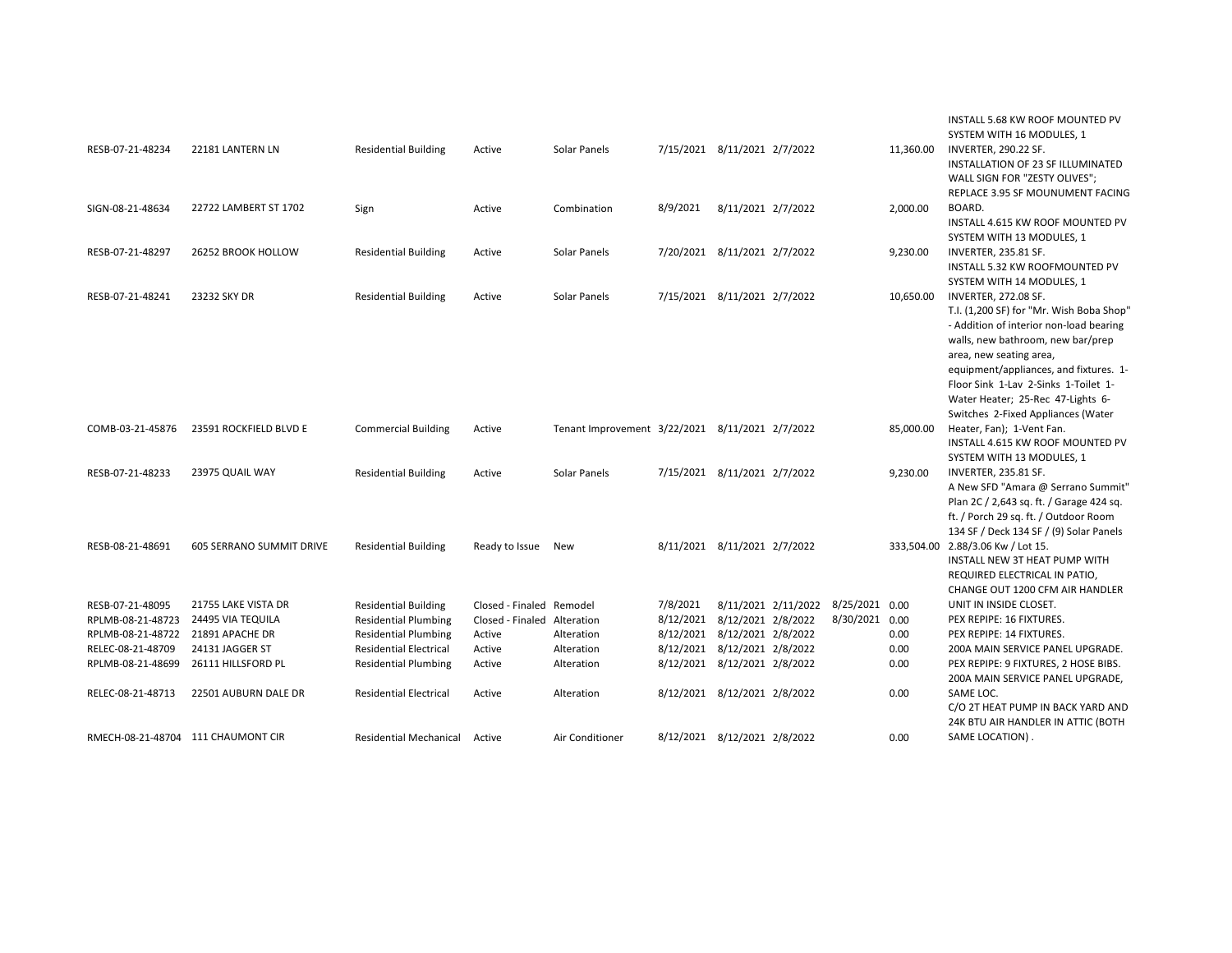|                                    |                                                           |                               |                         |                                                    |          |                              |                      |                     |           | REMODEL: R/R SHOWER INCLUDING<br>TILE WALLS, REMOVE EXISTING DOUBLE<br>DOORS AND INSTALL TWO POCKET<br>DOORS, CONVERT EXISTING NON-LOAD<br>BEARING WALL TO 42"H PONY WALL;<br>R/R 2 SINKS, 1 SHOWER, 1 TOILET, 6                |
|------------------------------------|-----------------------------------------------------------|-------------------------------|-------------------------|----------------------------------------------------|----------|------------------------------|----------------------|---------------------|-----------|---------------------------------------------------------------------------------------------------------------------------------------------------------------------------------------------------------------------------------|
| RESB-08-21-48702                   | 22571 LITTLE DR                                           | <b>Residential Building</b>   | Active                  | Remodel                                            |          | 8/12/2021 8/12/2021 2/8/2022 |                      |                     | 35,000.00 | REC, 6 SW, 9 LIGHTS, INSTALL 1 NEW<br><b>VENTILATING FAN.</b>                                                                                                                                                                   |
| RPLMB-08-21-48701                  | 26096 HILLSFORD PL                                        | <b>Residential Plumbing</b>   | Active                  | Alteration                                         |          | 8/12/2021 8/12/2021 2/8/2022 |                      |                     | 0.00      | PEX REPIPE: 9 FIXTURES, 2 HOSE BIBS.                                                                                                                                                                                            |
| ENCRH-07-21-48093                  | Bake & Toledo Way                                         | Encroachment                  | Active                  | Construction                                       | 7/8/2021 |                              | 8/12/2021 11/10/2021 |                     | 0.00      | Excavation for the installation of new<br>fiber optic cable in conduit.<br>CONSTRUCTION OF RETAINING/CMU                                                                                                                        |
| FCWL-07-21-48202                   | "THE OAKS" AT PORTOLA CENTER<br>NE PHASE 2A - TRACT 17300 | Fence/Wall                    | Active                  | Retaining Wall Over 6 7/14/2021 8/12/2021 2/8/2022 |          |                              |                      |                     |           | SITE WALLS FOR "THE OAKS" AT<br>1,300,000.00 PORTOLA CENTER NE-PHASE 2A.<br>3-Illuminated (Channel-Letter) Wall<br>Signs and reface one tenant panel in                                                                         |
| SIGN-08-21-48718                   | 23645 EL TORO RD #D & E                                   | Sign                          | Active                  | Wall Sign                                          |          | 8/12/2021 8/12/2021 2/8/2022 |                      |                     | 5,410.00  | existing monument sign for "T-Mobile";<br>Includes electrical for signs.                                                                                                                                                        |
| RPLMB-08-21-48700                  | 26258 HILLSFORD PL                                        | <b>Residential Plumbing</b>   | Active                  | Alteration                                         |          | 8/12/2021 8/12/2021 2/8/2022 |                      |                     | 0.00      | PEX REPIPE: 9 FIXTURES, 2 HOSE BIBS.<br>ADDITION TO EXISTING SOLAR SYSTEM:<br>INSTALL 5.68 KW ROOF MOUNTED PV<br>SYSTEM WITH 16 MODULES, 1<br>INVERTER, 1 SUB-PANEL, 290.22 SF                                                  |
| RESB-07-21-48125                   | 24892 STEM AV                                             | <b>Residential Building</b>   | Active                  | Solar Panels                                       | 7/9/2021 | 8/13/2021 2/9/2022           |                      |                     | 11,360.00 | (NEW ARRAY ONLY).<br>Tear-off two (2) layers of existing<br>asphalt shingles; Replace sheathing, as<br>necessary; Install one (1) layer of 30#<br>felt (slope = $5:12$ ); Install new GAF<br>Timberline HD asphalt shingles (27 |
| RESB-08-21-48734                   | 25381 ROMERA PL                                           | <b>Residential Building</b>   | Closed - Finaled Reroof |                                                    |          | 8/13/2021 8/13/2021 2/9/2022 |                      | 8/31/2021 12,000.00 |           | squares).                                                                                                                                                                                                                       |
|                                    | RMECH-08-21-48736 22271 VISTA VERDE DR                    | <b>Residential Mechanical</b> | Active                  | Air Conditioner                                    |          | 8/13/2021 8/13/2021 2/9/2022 |                      |                     | 0.00      | C/O 2.5T A/C IN SIDE YARD (SAME<br>LOCATION); 1 COIL.                                                                                                                                                                           |
|                                    |                                                           |                               |                         |                                                    |          |                              |                      |                     |           | Tear-off existing concrete tiles; Replace<br>sheathing, as needed; Install two (2)<br>layers of 30 lb. felt (slope = 5:12); Install<br>new Eagle Capistrano roof tiles (IAPMO                                                   |
| RESB-08-21-48749                   | 20901 PASEO OLMA                                          | <b>Residential Building</b>   | Closed - Finaled Reroof |                                                    |          | 8/13/2021 8/13/2021 2/9/2022 |                      | 8/31/2021 16,000.00 |           | ER #1900) - 25 squares.                                                                                                                                                                                                         |
| RMECH-08-21-48737 77 PARRELL AV    |                                                           | <b>Residential Mechanical</b> | Active                  | Air Conditioner                                    |          | 8/13/2021 8/13/2021 2/9/2022 |                      |                     | 0.00      | C/O 4T A/C IN BACKYARD (SAME<br>LOCATION); 1 COIL.<br>INSTALL ONE (1) ILLUMINATED                                                                                                                                               |
| SIGN-07-21-48459                   | 26731 PORTOLA PKWY                                        | Sign                          | Active                  | Monument                                           |          | 7/29/2021 8/13/2021 2/9/2022 |                      |                     | 10,000.00 | MONUMENT SIGN WITH NEW<br>FOUNDATION FOR "7- ELEVEN".<br>C/O 5T A/C IN BACKYARD AND 100K<br>BTU FURNACE IN INTERIOR CLOSET                                                                                                      |
| RMECH-08-21-48738 21671 NEWVALE DR |                                                           | Residential Mechanical Active |                         | Air Conditioner                                    |          | 8/13/2021 8/13/2021 2/9/2022 |                      |                     | 0.00      | (BOTH SAME LOCATION, LIKE FOR LIKE);<br>1 COIL, DISCONNECT.                                                                                                                                                                     |

2ND FLOOR MASTER BATHROOM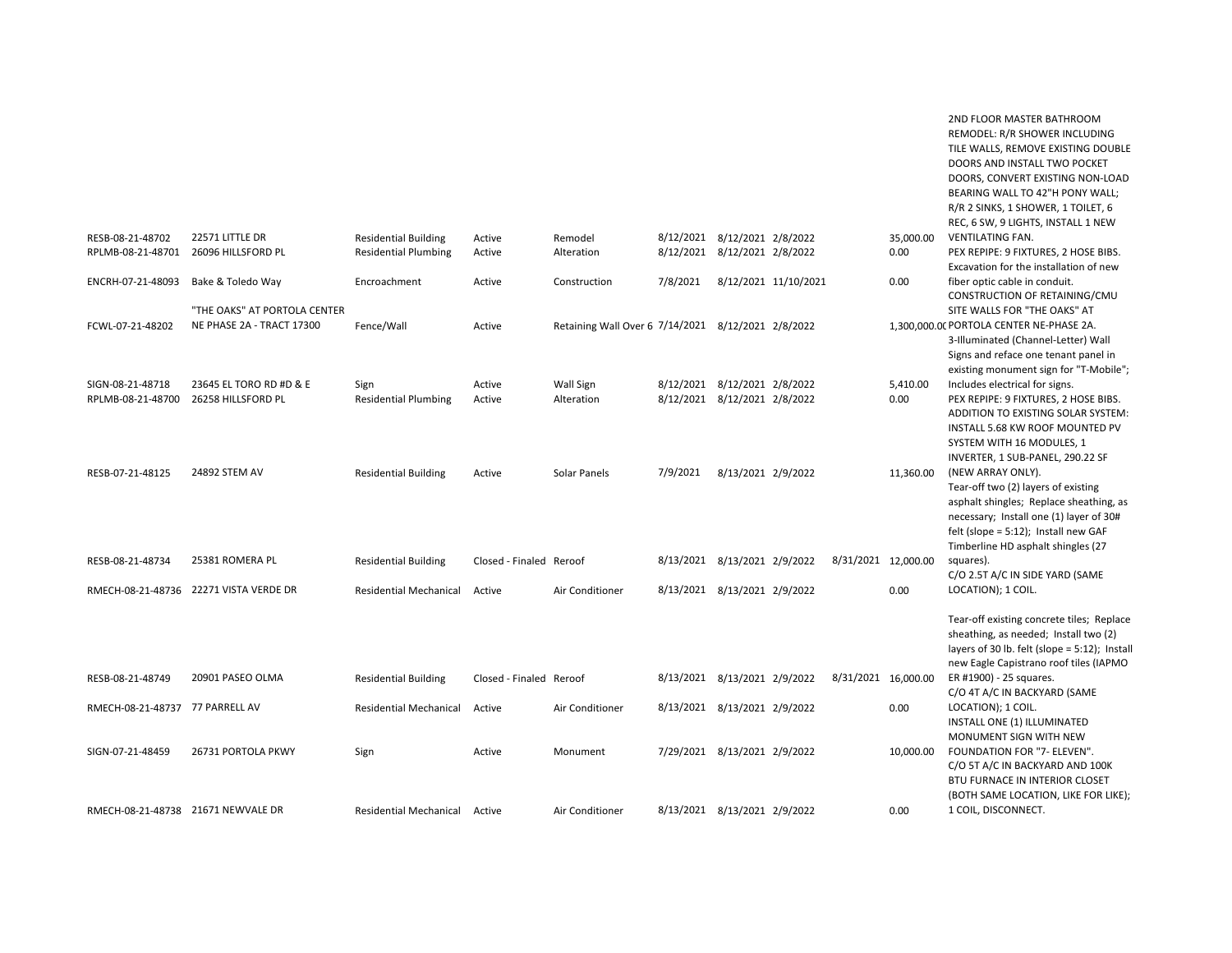| RESB-08-21-48746                                   | 22646 DUNKENFIELD CIR                                                                    | <b>Residential Building</b>                                 | Active                                | Remodel                  |          | 8/13/2021 8/13/2021 2/9/2022                                                  | 6,500.00              | INSTALLATION OF 1500 SF R38 RADIANT<br>BARRIER INSULATION LAYER IN ATTIC;<br>DUCTWORK.<br>INSTALL 8.74 KW ROOF MOUNTED PV<br>SYSTEM WITH 23 MODULES,<br>MICROINVERTERS, 1 COMBINER BOX,                                                                                                                          |
|----------------------------------------------------|------------------------------------------------------------------------------------------|-------------------------------------------------------------|---------------------------------------|--------------------------|----------|-------------------------------------------------------------------------------|-----------------------|------------------------------------------------------------------------------------------------------------------------------------------------------------------------------------------------------------------------------------------------------------------------------------------------------------------|
| RESB-08-21-48504                                   | 21762 NORTHWOOD LN                                                                       | <b>Residential Building</b>                                 | Active                                | Solar Panels             | 8/2/2021 | 8/13/2021 2/9/2022                                                            | 23,000.00             | MAIN PANEL UPGRADE TO 200A, 403.65<br>SF.<br>ADDITION TO 2-WAY CLEANOUT IN                                                                                                                                                                                                                                       |
| CPLMB-08-21-48733<br>RPLMB-08-21-48747             | 21761 LAKE FOREST DR<br>18786 VISTA MODJESKA RD                                          | <b>Commercial Plumbing</b><br><b>Residential Plumbing</b>   | Active<br>Active                      | Alteration<br>Alteration |          | 8/13/2021 8/13/2021 2/9/2022<br>8/13/2021 8/13/2021 2/9/2022                  | 0.00<br>0.00          | FRONT OF "CVS" BLDG.<br>PEX REPIPE: 17 FIXTURES.<br>REMOVE AND REPLACE AN EXISTING<br>100A METER PEDESTAL WITH NEW<br>METER PEDESTAL IN EXACT SAME<br>LOCATION. (See map attached to<br>permit to show pedestal location - On<br>north side of Cabriole near intersection                                        |
| CELEC-08-21-48708<br>RESB-08-21-48777              | 27037 CABRIOLE<br>21252,21254,21256,21258,21262,2<br>1264,21266,21268 HICKORYWOOD<br>WAY | <b>Commercial Electrical</b><br><b>Residential Building</b> | Active<br>Active                      | Meter<br>Reroof          |          | 8/12/2021 8/16/2021 2/14/2022<br>8/16/2021 8/16/2021 2/14/2022                | 3,000.00<br>25,000.00 | with Rue De Fortuna.)<br><b>REROOF 8 UNIT BUILDING: T/O</b><br>EXISTING ROOFING; REPLACE SHEATING<br>AS NEEDED; INSTALL 1 LAYER #15 FELT<br>(SLOPE = 5:12); INSTALL NEW GAF<br>TIMBERLINE ASPHALT SHINGLES (CRRC<br>#06977727, COLOR: SANDALWOOD).                                                               |
| RPLMB-08-21-48771 24 TOULON AV<br>RESB-08-21-48780 | <b>29 ALAMITOS</b>                                                                       | <b>Residential Plumbing</b><br><b>Residential Building</b>  | Closed - Finaled Alteration<br>Active | Remodel                  |          | 8/16/2021 8/16/2021 2/14/2022 8/23/2021 0.00<br>8/16/2021 8/16/2021 2/14/2022 | 7,000.00              | PEX REPIPE: 10 FIXTURES, 2 HOSE BIBS.<br>Remove one load bearing wall between<br>living room and dining room and<br>replace with a new beam and posts.<br>Also remove a small wall in dining<br>room.                                                                                                            |
| RESB-08-21-48501                                   | 22885 COSTA BELLA DR                                                                     | <b>Residential Building</b>                                 | Active                                | Solar Panels             | 8/2/2021 | 8/16/2021 2/14/2022                                                           | 8,591.00              | ADDITION TO AN EXISTING PV SYSTEM:<br>INSTALL 3.905 KW ROOF MOUNTED PV<br>SYSTEMW ITH 11 MODULES, 1<br>INVERTER, 1 BACKUP PANEL, 9.8 KWH<br>ESS WITH 1 POWERWALL, MAIN PANEL<br>UPGRADE TO 225A, 479 TOTAL ARRAY<br>SF. ** THIS PERMIT INCLUDES A<br>STRUCTURAL UPGRDAE TO ROOF TO<br>ACCOMMODATE SOLAR PANEL.** |
| RESB-08-21-48772                                   | 21 CANTORA                                                                               | <b>Residential Building</b>                                 | Active                                | Addition                 |          | 8/16/2021 8/16/2021 2/14/2022                                                 | 21,000.00             | ENCLOSE EXISTING COVERED PATIO TO<br>ADD 90 SF TO AN EXISTING BEDROOM<br>WITH NEW WINDOW AND NEW DOOR.                                                                                                                                                                                                           |
|                                                    |                                                                                          |                                                             |                                       |                          |          |                                                                               |                       |                                                                                                                                                                                                                                                                                                                  |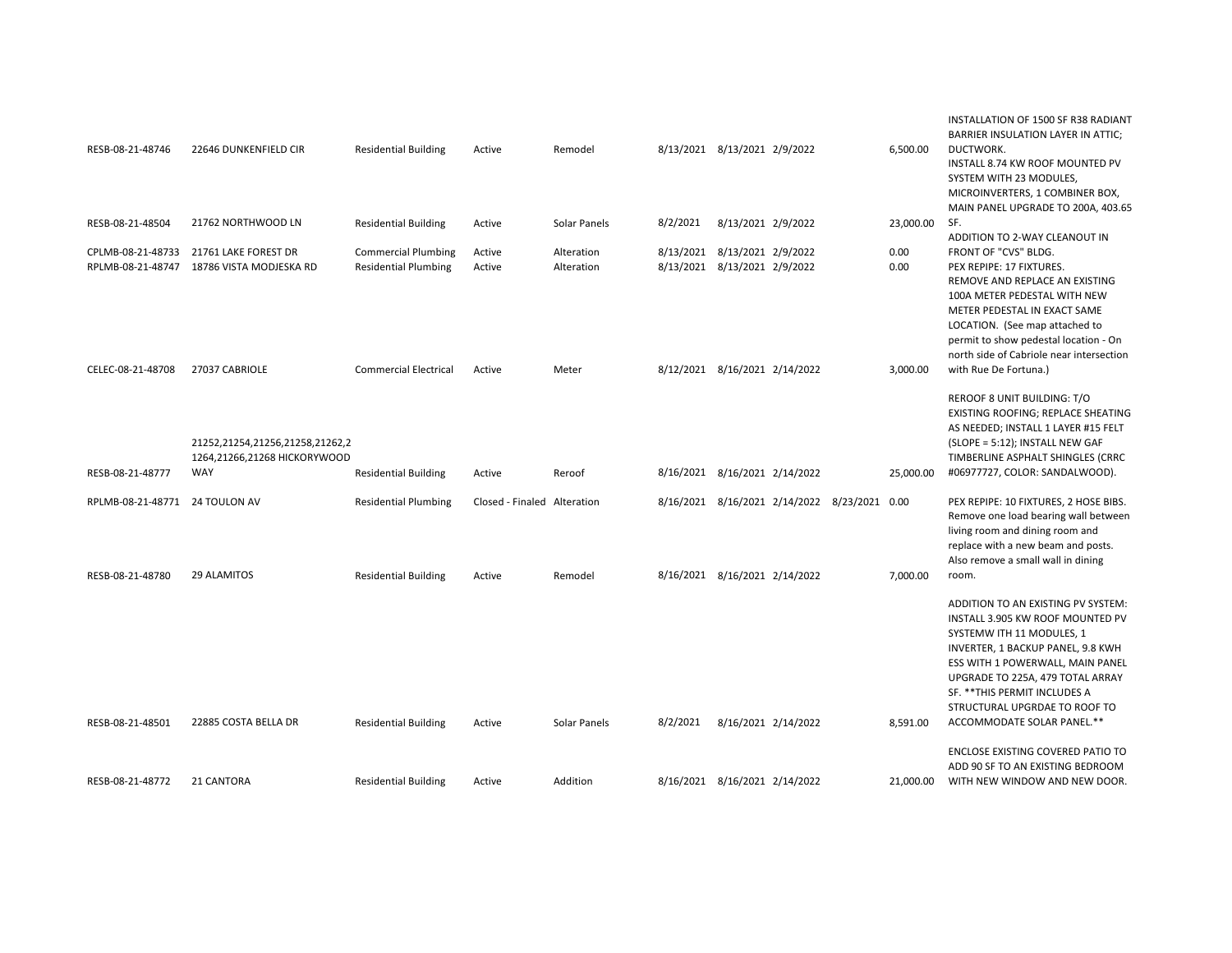| RESB-07-21-48124                     | 21191 LARCHMONT DR                         | <b>Residential Building</b>                                | Active                      | Solar Panels                    | 7/9/2021                                                       | 8/16/2021 2/14/2022           |                                              | 31,000.00             | INSTALL 8.16 KW ROOF MOUNTED PV<br>SYSTEM WITH 24 MODULES, (1) 13.5<br>KWH POWERWALL+ INVERTER, (1) 13.5<br>KWH POWERWALL (TOTAL 27 KWH ESS),<br>1 BACKUP GATEWAY, 1 DISTRIBUTION<br><b>PANEL, 472 SF.</b>                            |
|--------------------------------------|--------------------------------------------|------------------------------------------------------------|-----------------------------|---------------------------------|----------------------------------------------------------------|-------------------------------|----------------------------------------------|-----------------------|---------------------------------------------------------------------------------------------------------------------------------------------------------------------------------------------------------------------------------------|
| RESB-08-21-48781<br>RESB-07-21-48319 | 25446 MORNINGSTAR RD<br>21111 CANTEBURY LN | <b>Residential Building</b><br><b>Residential Building</b> | Active<br>Active            | Reroof<br>Solar Panels          | 8/16/2021 8/16/2021 2/14/2022<br>7/21/2021 8/16/2021 2/14/2022 |                               |                                              | 6,500.00<br>24,000.00 | REROOF 1300 SF EXISTING FLAT BUILT<br>UP ROOF (FLAT PORTION ONLY).<br>INSTALL NEW BUILT UP ROOF SYSTEM.<br>INSTALL 10.88 KW ROOF MOUNTED PV<br>SYSTEM WITH 32 MODULES, 1<br>INVERTER, 629 SF.<br>C/O 5T A/C IN SIDE YARD AND 100K BTU |
| RMECH-08-21-48779 22011 ROBIN ST     |                                            | <b>Residential Mechanical</b>                              | Active                      | Air Conditioner                 | 8/16/2021 8/16/2021 2/14/2022                                  |                               |                                              | 0.00                  | FURNACE IN ATTIC (BOTH SAME<br>LOCATION); 1 COIL.                                                                                                                                                                                     |
|                                      | RPLMB-08-21-48785 24682 PASEO VENDAVAL     | <b>Residential Plumbing</b>                                | Active                      | Alteration                      |                                                                | 8/16/2021 8/16/2021 2/14/2022 |                                              | 0.00                  | PEX REPIPE: 14 FIXTURES, 2 HOSE BIBS.<br>INSTALL 8.16 KW ROOF MOUNTED PV<br>SYSTEM WITH 24 MODULES, (1) 13.5<br>KWH POWERWALL+ INVERTER, (1) 13.5<br>KWH POWERWALL (TOTAL 27 KWH ESS),<br>1 BACKUP GATEWAY, 1 DISTRIBUTION            |
| RESB-07-21-48123                     | 1910 ALISO CANYON DR                       | <b>Residential Building</b>                                | Active                      | Solar Panels                    | 7/9/2021                                                       | 8/16/2021 2/14/2022           |                                              | 31,000.00             | <b>PANEL, 472 SF.</b><br><b>REROOF 4 UNIT BUILDING: T/O</b><br>EXISTING ROOFING; REPLACE SHEATING<br>AS NEEDED; INSTALL 1 LAYER #15 FELT<br>(SLOPE = 5:12); INSTALL NEW GAF                                                           |
| RESB-08-21-48775                     | 25461, 25463, 25467, 25469<br>MOSSWOOD WAY | <b>Residential Building</b>                                | Active                      | Reroof                          | 8/16/2021 8/16/2021 2/14/2022                                  |                               |                                              | 13,000.00             | TIMBERLINE ASPHALT SHINGLES (CRRC<br>#06977727, COLOR: SANDALWOOD).<br>DEMO EXISTING WOOD PATIO COVER;<br>CONSTRUCTION OF A NEW 264 SF<br>ATTACHED SOLID ROOF ALUMINUM                                                                |
| RESB-08-21-48591                     | 25031 CALLE MADERA                         | <b>Residential Building</b>                                | Active                      | Patio Cover (Over 200: 8/6/2021 |                                                                | 8/16/2021 2/14/2022           |                                              | 9,100.00              | PATIO COVER; 4 LIGHTS, 1 REC, 2 SW, 1<br>CEILING FAN, 1 HEATER.<br>PEX REPIPE TO (6 FIXTURES AND 2 HOSE                                                                                                                               |
| RPLMB-08-21-48793                    | 23332 DESERT WOOD ST                       | <b>Residential Plumbing</b>                                | Active                      | Alteration                      | 8/17/2021 8/17/2021 2/14/2022                                  |                               |                                              | 0.00                  | BIBS)<br>PEX REPIPE: 9 FIXTURES AND 3 HOSE                                                                                                                                                                                            |
| RPLMB-08-21-48794 25846 GREENHILL    |                                            | <b>Residential Plumbing</b>                                | Closed - Finaled Alteration |                                 |                                                                |                               | 8/17/2021 8/17/2021 2/14/2022 8/24/2021 0.00 |                       | <b>BIBS</b><br>Install 5.92 kW roof-mounted PV system<br>with 16 solar modules (301 SF), 16<br>micro-inverters, and one new combiner                                                                                                  |
| RESB-08-21-48638                     | 27 BARBERRY                                | <b>Residential Building</b>                                | Active                      | Solar Panels                    | 8/10/2021 8/17/2021 2/14/2022                                  |                               |                                              | 10,500.00             | box.<br>INSTALL 7.455 KW ROOF MOUNTED PV<br>SYSTEM WITH 21 MODULES, 1<br>INVERTER, MAIN PANEL UPGRADE TO                                                                                                                              |
| RESB-07-21-48256                     | 21386 ASPENWOOD                            | <b>Residential Building</b>                                | Active                      | Solar Panels                    | 7/16/2021 8/17/2021 2/14/2022                                  |                               |                                              | 18,601.00             | 125A, 421 SF.                                                                                                                                                                                                                         |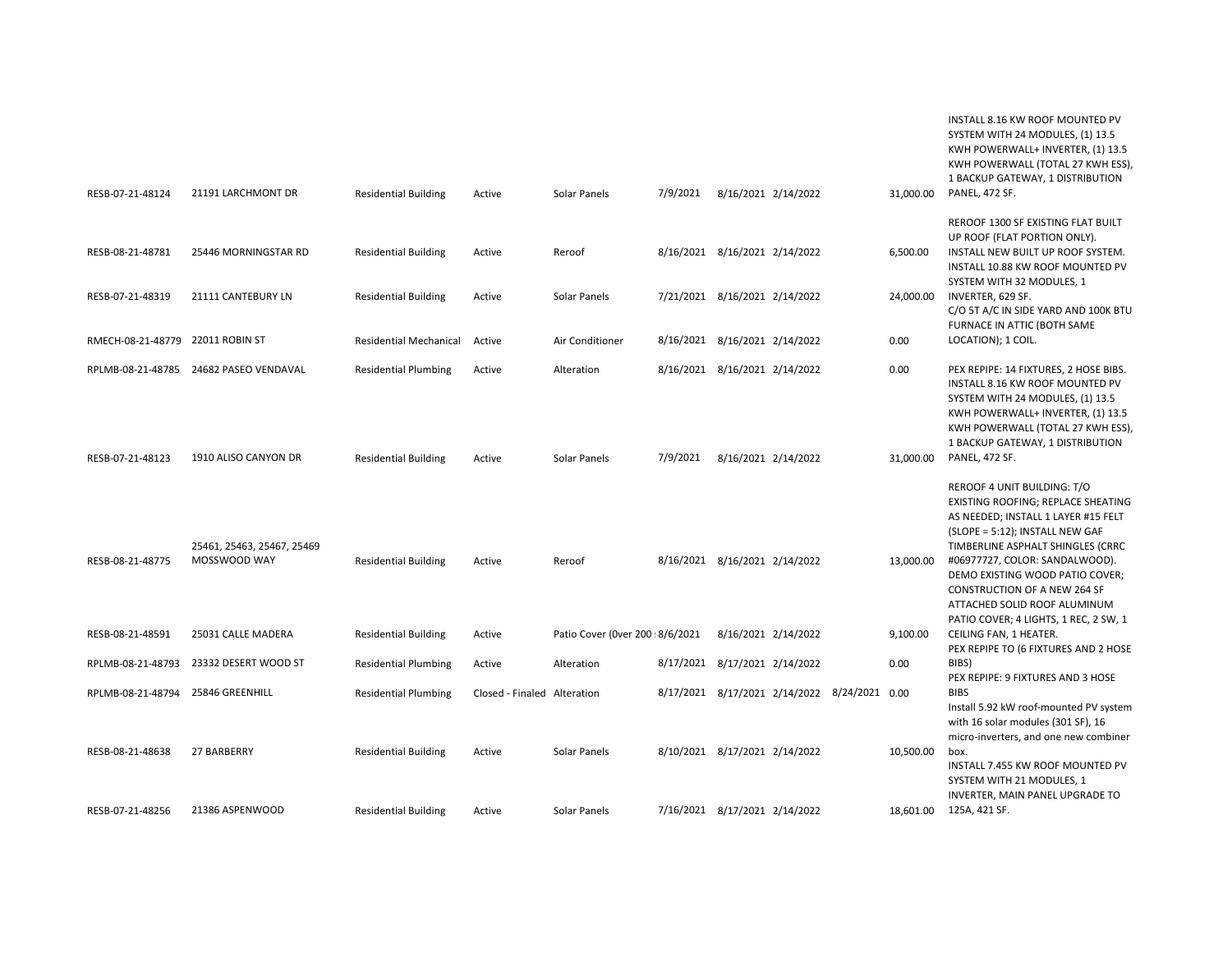| FCWL-07-21-48046                  | RETAINING WALLS FOR THE<br>MAGNOLIAS (TR 19127)    | Fence/Wall                    | Active | Retaining Wall Over 6 7/6/2021 | 8/17/2021 2/14/2022           |            | Retaining Walls for "The Magnolias"<br>(NH3 - TR #19127) at The Meadows:<br>Construction of six (6) retaining walls<br>with an average of 8' in height and a<br>268,675.00 total square footage of 10,747 SF.<br>FIRST FLOOR ADDITION OF 205 SF TO<br>CREATE A BEDROOM WITH A CLOSET; 7                     |
|-----------------------------------|----------------------------------------------------|-------------------------------|--------|--------------------------------|-------------------------------|------------|-------------------------------------------------------------------------------------------------------------------------------------------------------------------------------------------------------------------------------------------------------------------------------------------------------------|
| RESB-07-21-48270                  | 24741 CALLE TRES LOMAS                             | <b>Residential Building</b>   | Active | Addition                       | 7/19/2021 8/17/2021 2/14/2022 | 50,000.00  | REC, 5 LIGHTS, 2 SW; DUCTWORK.                                                                                                                                                                                                                                                                              |
| RMECH-08-21-48795 22865 GRETTA ST |                                                    | <b>Residential Mechanical</b> | Active | Air Conditioner                | 8/17/2021 8/17/2021 2/14/2022 | 0.00       | C/0 3T A/C IN SIDE YARD AND 36K BTU<br>FURNACE IN INTERIOR CLOSET (BOTH<br>SAME LOCATION); 1 COIL, DUCTWORK.<br>Retaining Walls for "The Redwoods"<br>(NH5 - TR #18142) at The Meadows:<br>Construction of one (1) retaining wall                                                                           |
| FCWL-07-21-48048                  | RETAINING WALLS FOR THE                            | Fence/Wall                    | Active | Retaining Wall Over 6 7/6/2021 | 8/17/2021 2/14/2022           | 41,075.00  | with an average of 8' in height and a<br>total square footage of 1,643 SF.                                                                                                                                                                                                                                  |
| RPLMB-08-21-48792                 | <b>REDWOODS (TR 18142)</b><br>22036 RIO GRANDE CIR | <b>Residential Plumbing</b>   | Active | Alteration                     | 8/17/2021 8/17/2021 2/14/2022 | 0.00       | PEX REPIPE: 14 FIXTURES.                                                                                                                                                                                                                                                                                    |
|                                   |                                                    |                               |        |                                |                               |            |                                                                                                                                                                                                                                                                                                             |
|                                   | RMECH-08-21-48789 21214 JASMINES WAY               | <b>Residential Mechanical</b> | Active | Air Conditioner                | 8/17/2021 8/17/2021 2/14/2022 | 0.00       | C/O ROOF TOP PACKAGE UNIT: 3T A/C<br>(EXACT SAME ROOF TOP LOCATION)                                                                                                                                                                                                                                         |
|                                   | RETAINING WALLS FOR THE                            |                               |        |                                |                               |            | Retaining Walls for "The Evergreens"<br>(NH4 - TR #19128) at The Meadows:<br>Construction of eight (8) retaining walls<br>with an average of 8' in height and a                                                                                                                                             |
| FCWL-07-21-48047                  | EVERGREENS (TR 19128)                              | Fence/Wall                    | Active | Retaining Wall Over 6 7/6/2021 | 8/17/2021 2/14/2022           | 503,100.00 | total square footage of 20,124 SF.                                                                                                                                                                                                                                                                          |
| RPLMB-08-21-48796                 | 21531 VIA SERPIENTE                                | <b>Residential Plumbing</b>   | Active | Alteration                     | 8/17/2021 8/17/2021 2/14/2022 | 0.00       | PEX REPIPE: 12 FIXTURES<br>CONSTRUCTION OF 63 SF SPA WITH                                                                                                                                                                                                                                                   |
| POOL-08-21-48791                  | <b>21912 UTE WAY</b>                               | Combination Pool/Spa          | Active | Residential                    | 8/17/2021 8/17/2021 2/14/2022 | 15,000.00  | EQUIPMENT.                                                                                                                                                                                                                                                                                                  |
|                                   |                                                    |                               |        |                                |                               |            | ON 2300 SF ASPHALT ROOF: REMOVE 2<br>LAYERS OF EXISTING ASPHALT<br>SHINGLES, INSTALL 1 LAYER SYNTHETIC<br>UNDERLAYMENT; INSTALL NEW GAF<br>TIMBERLINE HDZ SHINGLES (INCLUDES<br>HOME AND DETACHED GARAGE) (SLOPE                                                                                            |
| RESB-08-21-48721                  | 24095 PANDORA ST                                   | <b>Residential Building</b>   | Active | Reroof                         | 8/12/2021 8/18/2021 2/14/2022 | 13,000.00  | $5:12$ ).<br>One (1) new light pole with one (1) new<br>fixture and two (2) new light fixtures on<br>existing poles in parking lot area of<br>"Bank of America" building; Also, four<br>(4) new lights and remove / replace<br>three (3) lights on "Bank of America"<br>building. Removing completely three |
| COMB-08-21-48806                  | 23082 RIDGE ROUTE DR                               | <b>Commercial Building</b>    | Active | Light Poles                    | 8/18/2021 8/18/2021 2/14/2022 | 0.00       | lights on building.                                                                                                                                                                                                                                                                                         |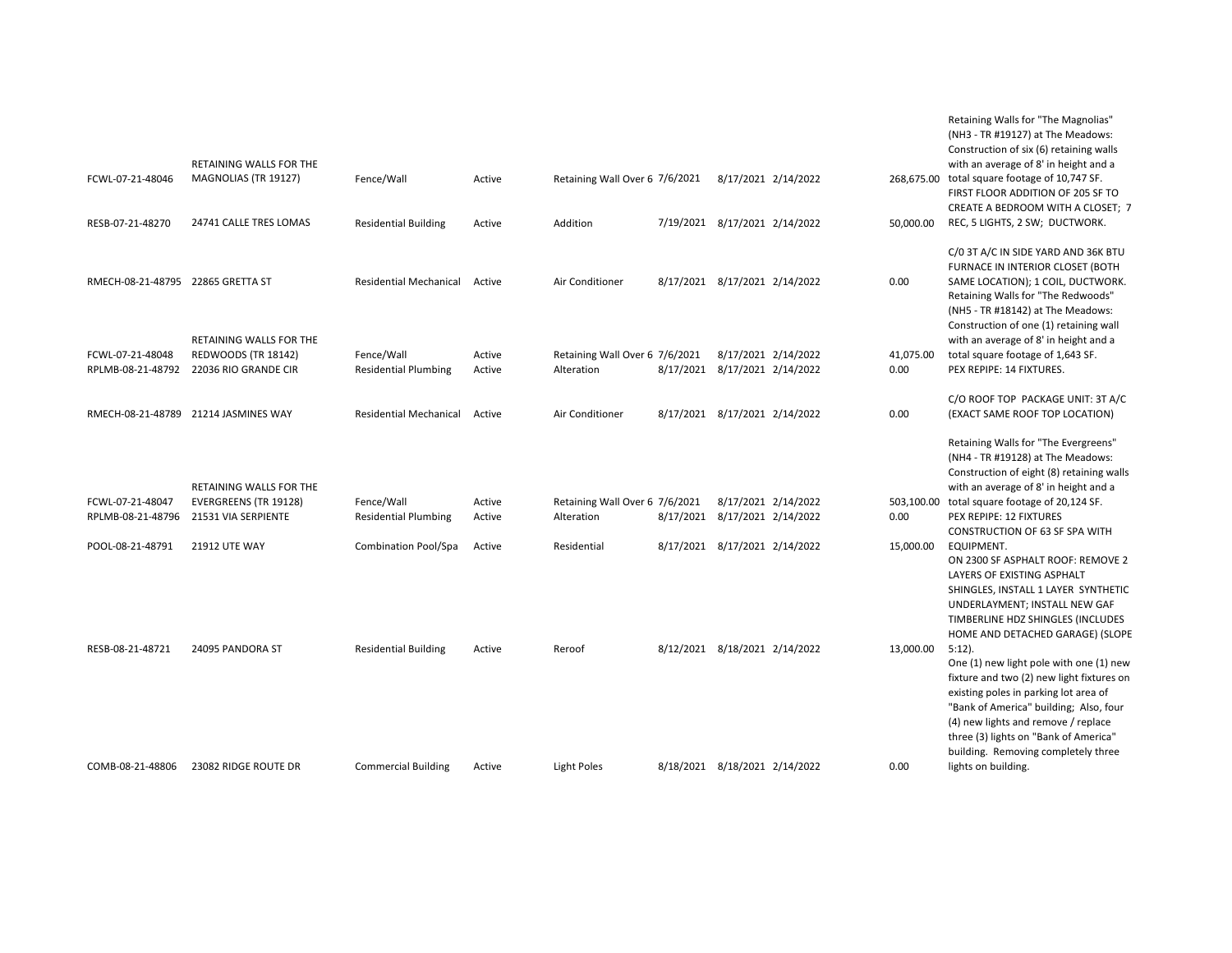|                                     |                                                            |                                                            |                               |                                                  |                                                                |                               |                                              |                  | "APPLIED MEDICAL" TO INCLUDE:<br>ADDITION OF 2 POST RACKS WITH<br>REQUIRED ELECTRICAL, NEW HMI UNIT<br>WITH 4 REC. AND EXTENSION TO (E)<br>CIRCUIT; INSTALLATION OF APPROX.                                                                          |
|-------------------------------------|------------------------------------------------------------|------------------------------------------------------------|-------------------------------|--------------------------------------------------|----------------------------------------------------------------|-------------------------------|----------------------------------------------|------------------|------------------------------------------------------------------------------------------------------------------------------------------------------------------------------------------------------------------------------------------------------|
| COMB-08-21-48706                    | 20162 WINDROW DR                                           | <b>Commercial Building</b>                                 | Active                        | Tenant Improvement 8/12/2021 8/18/2021 2/14/2022 |                                                                |                               |                                              | 15,000.00        | 20'L MAX 6'H METAL FENCE EITH NEW<br>DOOR.<br>C/O 50 GAL WATER HEATER IN GARAGE                                                                                                                                                                      |
| RPLMB-08-21-48711 26731 LAREDO LN   |                                                            | <b>Residential Plumbing</b>                                | Active                        | <b>Water Heater</b>                              | 8/12/2021 8/18/2021 2/14/2022                                  |                               |                                              | 0.00             | (SAME LOCATION).<br>C/O 40 GAL WATER HEATER IN SAME                                                                                                                                                                                                  |
|                                     | RPLMB-08-21-48716 25231 OAK CANYON LN                      | <b>Residential Plumbing</b>                                | Active                        | <b>Water Heater</b>                              | 8/12/2021 8/18/2021 2/14/2022                                  |                               |                                              | 0.00             | <b>GARAGE LOCATION.</b><br>C/O 75 GAL WATER HEATER IN SAME                                                                                                                                                                                           |
| RPLMB-08-21-48719 20922 PARKRIDGE   |                                                            | <b>Residential Plumbing</b>                                | Active                        | <b>Water Heater</b>                              |                                                                | 8/12/2021 8/18/2021 2/14/2022 |                                              | 0.00             | <b>GARAGE LOCATION.</b><br>C/O 50 GAL WATER HEATER IN SAME                                                                                                                                                                                           |
| RPLMB-08-21-48717 21552 STERLING DR |                                                            | <b>Residential Plumbing</b>                                | Active                        | <b>Water Heater</b>                              | 8/12/2021 8/18/2021 2/14/2022                                  |                               |                                              | 0.00             | <b>GARAGE LOCATION.</b><br>C/O WATER HEATER IN SAME GARAGE                                                                                                                                                                                           |
| RPLMB-08-21-48714 22792 NOLAN ST    |                                                            | <b>Residential Plumbing</b>                                | Active                        | <b>Water Heater</b>                              | 8/12/2021 8/18/2021 2/14/2022                                  |                               |                                              | 0.00             | LOCATION.<br>2500 SF TILE RELAY: REMOVE EXISTING<br>TILES AND STACK ON ROOF; TEAR-OFF<br>EXISTING ROOFING & UNDERLAYMENT;<br>REPAIR SHEATHING AS NEEDED;<br>INSTALL 2 LAYERS #30 ASTM<br>UNDERLAYMENT; INSTALL NEW<br>FLASHING AND VENTS; RE-INSTALL |
| RESB-08-21-48807                    | 22581 LITTLE DR                                            | <b>Residential Building</b>                                | Active                        | Reroof                                           | 8/18/2021 8/18/2021 2/14/2022                                  |                               |                                              | 6,500.00         | EXISTING TILES. (4:12 SLOPED ROOF).<br>37 SF INT. T/I AT BLDG L201 FOR<br>"APPLIED MEDICAL" TO INCLUDE:<br>REMOVE STORAGE SUPPLY CABINET,<br>INSTALL NEW RELAY CABINET WITH 3                                                                        |
| COMB-08-21-48705                    | 20161 WINDROW DR                                           | <b>Commercial Building</b>                                 | Active                        | Tenant Improvement 8/12/2021 8/18/2021 2/14/2022 |                                                                |                               |                                              | 2,000.00         | REC. AND EXTENSION TO (E) CIRCUIT.<br>C/O 50 GAL WATER HEATER IN SAME                                                                                                                                                                                |
|                                     | RPLMB-08-21-48715 25286 CINNAMON RD                        | <b>Residential Plumbing</b>                                | Closed - Finaled Water Heater |                                                  |                                                                |                               | 8/12/2021 8/18/2021 2/14/2022 8/24/2021 0.00 |                  | <b>GARAGE LOCATION.</b>                                                                                                                                                                                                                              |
| RESB-08-21-48707                    | 24841 BENT TREE LN<br>RPLMB-08-21-48712 24342 BLUERIDGE RD | <b>Residential Building</b><br><b>Residential Plumbing</b> | Active<br>Active              | Reroof<br><b>Water Heater</b>                    | 8/12/2021 8/18/2021 2/14/2022<br>8/12/2021 8/18/2021 2/14/2022 |                               |                                              | 5,000.00<br>0.00 | REMOVE EXISTING 1000 SF FLAT ROOF,<br>INSTALL 3 PLY TORCH DOWN FLAT<br>ROOFING WITH ELASTOMER COATING.<br>C/O 50 GAL WATER HEATER IN SAME<br><b>GARAGE LOCATION.</b><br>C/O 3T A/C IN BACKYARD (SAME                                                 |
| RMECH-08-21-48829 25952 GLENHURST   |                                                            | <b>Residential Mechanical</b>                              | Active                        | Air Conditioner                                  | 8/19/2021 8/19/2021 2/15/2022                                  |                               |                                              | 0.00             | LOCATION); 1 COIL, DISCONNECT.<br>CHANGEOUT 4-TON HEAT PUMP IN<br>REAR YARD, 80K BTU AIR HANDLER<br>CHNAGEOUT IN SAME GARAGE                                                                                                                         |
| RMECH-08-21-48830 49 MASSIER LN     |                                                            | Residential Mechanical Active                              |                               | Air Conditioner                                  | 8/19/2021 8/19/2021 2/15/2022                                  |                               |                                              | 0.00             | LOCATION.                                                                                                                                                                                                                                            |

91 SF INT. T/I AT BLDG L202 FOR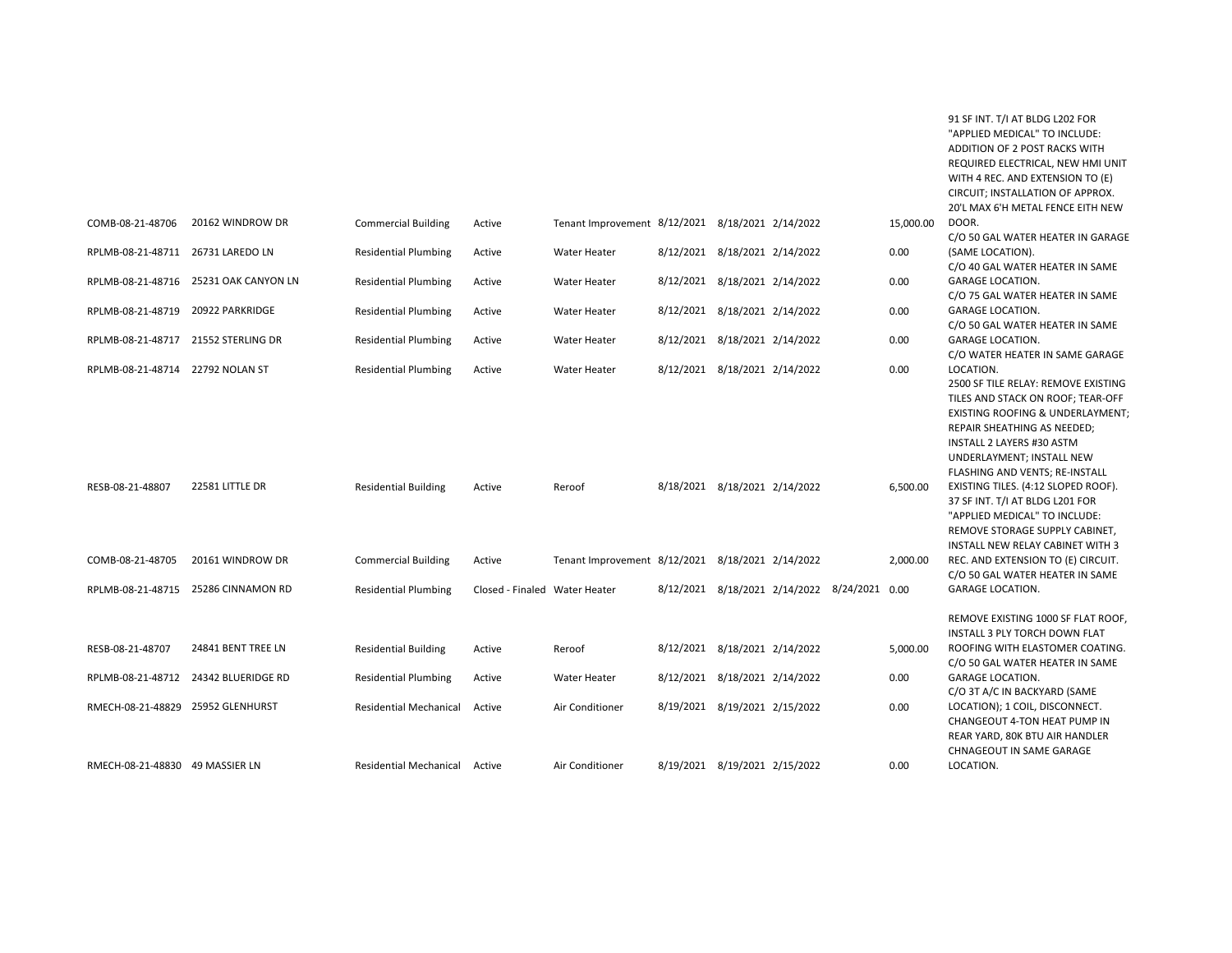|                                    |                                        |                               |                         |                     |          |                                                   |           | ON 2500 SF ROOF: T/O EXISTING TILES<br>AND STACK THEM ON ROOF; REPAIR<br>SHEATHING AS NEEDED; INSTALL 2<br>LAYERS #30 UNDERLAYMENT AND NEW<br>FLASHING. RE-INSTALL EXISTING                                                |
|------------------------------------|----------------------------------------|-------------------------------|-------------------------|---------------------|----------|---------------------------------------------------|-----------|----------------------------------------------------------------------------------------------------------------------------------------------------------------------------------------------------------------------------|
| RESB-08-21-48824                   | 25071 MAMMOTH CIR                      | <b>Residential Building</b>   | Closed - Finaled Reroof |                     |          | 8/19/2021 8/19/2021 2/15/2022 8/31/2021 13,000.00 |           | STACKED TILES. (5:12 SLOPE).<br>2500 SF REROOF: TEAROFF EXISTING<br>WOOD SHAKE AND UNDERLAYMENT,<br>REPLACE 7/16 RADIANT BARRIER OSB<br>SHEATHING, INSTALL 50 YR. SYNTHETIC<br>UNDERLAYMENT, INSTALL 30 YR                 |
| RESB-08-21-48823                   | 24266 MCCOY RD                         | <b>Residential Building</b>   | Active                  | Reroof              |          | 8/19/2021 8/19/2021 2/15/2022                     | 21,000.00 | LANDMARK (BLACK) SHINGLES (5:12<br>SLOPED ROOF).<br>INSTALL PRE-FABRICATED WATER<br>FEATURE MAX 6'H; INTALL THREE STEP<br>LIGHTS AND TWO POST LIGHTS, EXTEND<br>ELECTRIC LINE TO NEW WATER<br>FEATURE/STEP LIGHTS AND POST |
| RESB-08-21-48833                   | 42 VIAGGIO LN                          | <b>Residential Building</b>   | Active                  | Remodel             |          | 8/19/2021 8/19/2021 2/15/2022                     | 2,500.00  | LIGHTS.<br>C/O 40K BTU AIR HANDLER IN INTERIOR<br>CLOSET (SAME LOCATION);                                                                                                                                                  |
|                                    | RMECH-08-21-48831 26 SANTA BARBARA CT  | <b>Residential Mechanical</b> | Active                  | Alteration          |          | 8/19/2021 8/19/2021 2/15/2022                     | 0.00      | DISCONNECT.<br>INSTALLATION OF 1500 SF R38 RADIANT<br>BARRIER INSULATION LAYER IN ATTIC;                                                                                                                                   |
| RESB-08-21-48832                   | 23541 CAVANAUGH RD                     | <b>Residential Building</b>   | Active                  | Remodel             |          | 8/19/2021 8/19/2021 2/15/2022                     | 6,500.00  | <b>DUCTWORK</b><br>C/O 4T A/C IN BACKYARD (SAME<br>LOCATION); 1 COIL, DISCONNECT,                                                                                                                                          |
| RMECH-08-21-48828 1 TIZMIN         |                                        | <b>Residential Mechanical</b> | Active                  | Air Conditioner     |          | 8/19/2021 8/19/2021 2/15/2022                     | 0.00      | DUCTWORK.<br>INSTALL 8.28 KW ROOF MOUNTED PV<br>SYSTEM WITH 23 MODULES, 1<br>INVERTER, 1 SUB-PANEL, 9.8 KWH ESS                                                                                                            |
| RESB-08-21-48574                   | 24171 ANGELA ST                        | <b>Residential Building</b>   | Active                  | Solar Panels        | 8/5/2021 | 8/19/2021 2/15/2022                               | 23,000.00 | WITH 1 BATTERY, 451 SF.<br>CHANGEOUT 2 TON A/C UNIT, SAME                                                                                                                                                                  |
|                                    | RMECH-08-21-48827 25652 RIMGATE DR 11G | <b>Residential Mechanical</b> | Active                  | Air Conditioner     |          | 8/19/2021 8/19/2021 2/15/2022                     | 0.00      | <b>FRONT YARD LOCATION</b>                                                                                                                                                                                                 |
|                                    |                                        |                               |                         |                     |          |                                                   |           | Install 6.27 kW roof-mounted PV system<br>with 19 solar modules (349 SF), 1<br>inverter, and panel upgrade to 200<br>amps. **8/19/21 - PERMIT REVISED to<br>change inverter to 19 micro-inverters                          |
| RESB-08-21-48640                   | 23072 LOTUS LN                         | <b>Residential Building</b>   | Active                  | Solar Panels        |          | 8/10/2021 8/19/2021 2/15/2022                     | 22,000.00 | and to add one combiner panel.**<br>C/O 50 GAL WATER HEATER IN GARAGE                                                                                                                                                      |
| RPLMB-08-21-48843 24431 PEACOCK ST |                                        | <b>Residential Plumbing</b>   | Active                  | <b>Water Heater</b> |          | 8/20/2021 8/20/2021 2/16/2022                     | 0.00      | (SAME LOCATION).<br>Install 11.20 kW roof-mounted PV<br>system with 28 solar modules (573 SF),<br>28 micro-inverters, and one new load                                                                                     |
| RESB-08-21-48581                   | 29102 CANYON VISTA DR                  | <b>Residential Building</b>   | Active                  | Solar Panels        | 8/5/2021 | 8/20/2021 2/16/2022                               | 44,000.00 | center.                                                                                                                                                                                                                    |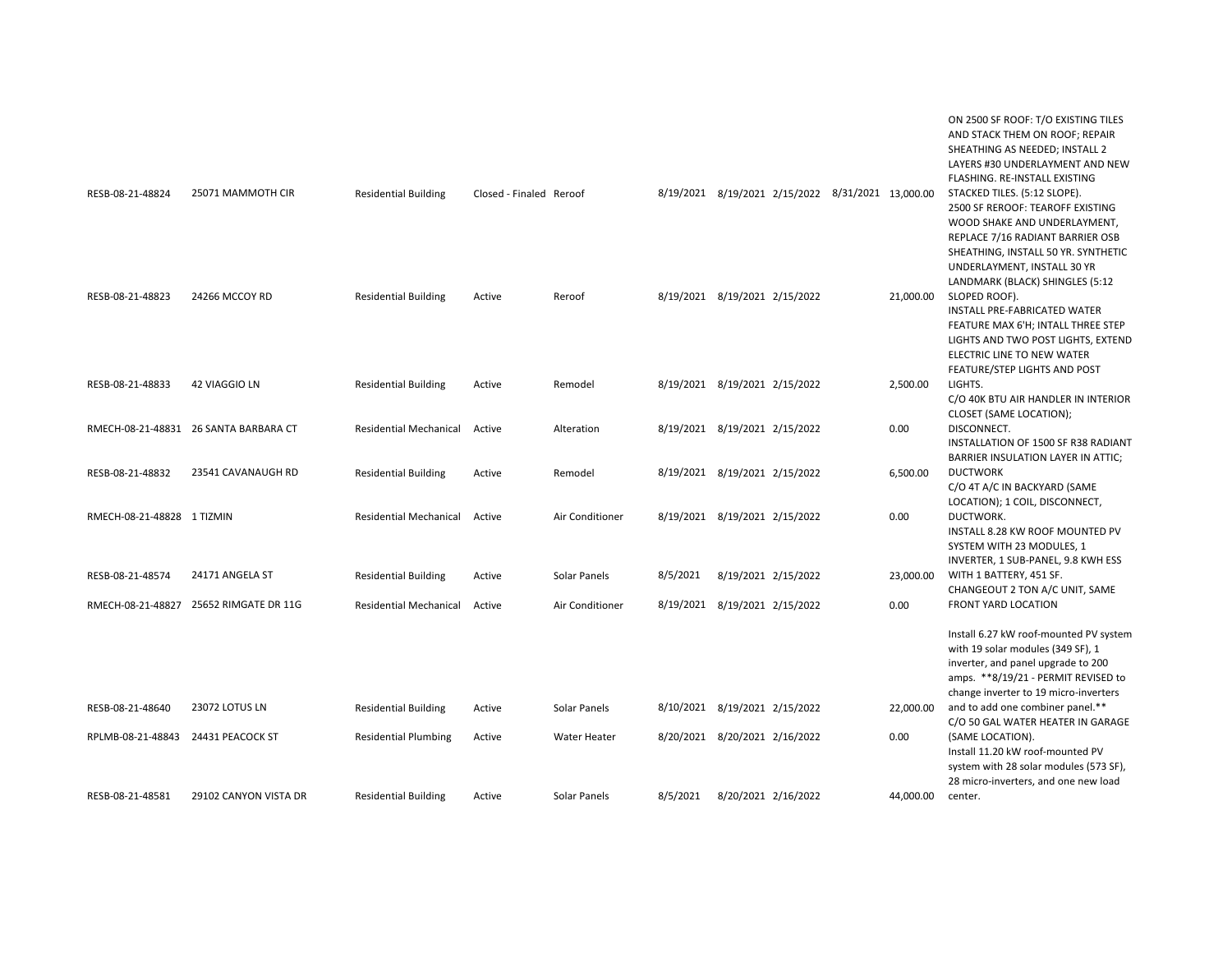|                   |                                       |                               |                             |                     |                               |                                              |           | INSTALL 6.97 KW ROOF MOUNTED PV<br>SYSTEM WITH 17 MODULES, 1<br>HUB+POWERWALL (13 KWH), 1 LOAD                                                                                                                                                                                                                                                                                                                                                                                                      |
|-------------------|---------------------------------------|-------------------------------|-----------------------------|---------------------|-------------------------------|----------------------------------------------|-----------|-----------------------------------------------------------------------------------------------------------------------------------------------------------------------------------------------------------------------------------------------------------------------------------------------------------------------------------------------------------------------------------------------------------------------------------------------------------------------------------------------------|
| RESB-07-21-48318  | 2045 ALISO CANYON DRIVE               | <b>Residential Building</b>   | Active                      | Solar Panels        | 7/21/2021 8/20/2021 2/16/2022 |                                              | 24,000.00 | CENTER, 348 SF.<br>CHANGEOUT 50 GAL WATER HEATER IN                                                                                                                                                                                                                                                                                                                                                                                                                                                 |
| RPLMB-08-21-48800 | 23132 LA VACA ST                      | <b>Residential Plumbing</b>   | Active                      | <b>Water Heater</b> | 8/17/2021 8/20/2021 2/16/2022 |                                              | 0.00      | SAME GARAGE LOCATION<br>C/O 3T A/C IN BACKYARD AND 60K BTU<br>FURNACE IN INTERIOR CLOSET (BOTH                                                                                                                                                                                                                                                                                                                                                                                                      |
| RMECH-08-21-48842 | 22811 LEO LN                          | <b>Residential Mechanical</b> | Active                      | Air Conditioner     | 8/20/2021 8/20/2021 2/16/2022 |                                              | 0.00      | SAME LOCATION); 1 COIL.                                                                                                                                                                                                                                                                                                                                                                                                                                                                             |
| RPLMB-08-21-48841 | 26405 WATERFORD CIR                   | <b>Residential Plumbing</b>   | Active                      | Alteration          | 8/20/2021 8/20/2021 2/16/2022 |                                              | 0.00      | PEX Repipe (13 fixtures)                                                                                                                                                                                                                                                                                                                                                                                                                                                                            |
|                   |                                       |                               |                             |                     |                               |                                              |           | CHANGEOUT 50 GAL WATER HEATER IN                                                                                                                                                                                                                                                                                                                                                                                                                                                                    |
| RPLMB-08-21-48801 | 25976 FALLBROOK                       | <b>Residential Plumbing</b>   | Active                      | <b>Water Heater</b> | 8/17/2021 8/20/2021 2/16/2022 |                                              | 0.00      | SAME GARAGE LOCATION                                                                                                                                                                                                                                                                                                                                                                                                                                                                                |
| RPLMB-08-21-48840 | 22007 NEWBRIDGE DR                    | <b>Residential Plumbing</b>   | Active                      | Alteration          | 8/20/2021 8/20/2021 2/16/2022 |                                              | 0.00      | PEX Repipe (13 fixtures)                                                                                                                                                                                                                                                                                                                                                                                                                                                                            |
|                   |                                       |                               |                             |                     |                               |                                              |           | 1st & 2nd Floor Room Addition (355 SF<br>total): Demo existing patio cover; Add<br>182 SF to 1st floor to expand kitchen<br>and family room; Remodel kitchen;<br>Add new 6-panel folding patio door to<br>family room; Add 173 SF total to 2nd<br>floor to enlarge Bedrooms #2 and #3<br>(132 SF) and to enlarge the W.I.C. (41<br>SF) for Bedroom #4; Add new 2nd Floor<br>Deck (161 SF) at Bedrooms #2/#3 with 2<br>new sliding doors. 1-Sink; 26-Rec 21-<br>Lights 11-Switches 6-Smoke Detectors |
| RESB-07-21-48174  | 23272 SKY DR                          | <b>Residential Building</b>   | Active                      | Addition            | 7/12/2021 8/20/2021 2/16/2022 |                                              | 68,000.00 | 1-Carbon Monoxide; 1-Hood.                                                                                                                                                                                                                                                                                                                                                                                                                                                                          |
| RPLMB-08-21-48847 | 21486 FIRWOOD                         | <b>Residential Plumbing</b>   | Closed - Finaled Alteration |                     |                               | 8/20/2021 8/20/2021 2/16/2022 8/31/2021 0.00 |           | PEX REPIPE: 12 FIXTURES.                                                                                                                                                                                                                                                                                                                                                                                                                                                                            |
|                   |                                       |                               |                             |                     |                               |                                              |           | C/O 4T AC IN SIDE YARD AND 80K BTU                                                                                                                                                                                                                                                                                                                                                                                                                                                                  |
|                   |                                       |                               |                             |                     |                               |                                              |           | FURNANCE IN ATTIC (BOTH SAME                                                                                                                                                                                                                                                                                                                                                                                                                                                                        |
| RMECH-08-21-48846 | <b>25 BEAULIEU LN</b>                 | <b>Residential Mechanical</b> | Active                      | Air Conditioner     | 8/20/2021 8/20/2021 2/16/2022 |                                              | 0.00      | LOCATION); 1 COIL, DISCONNECT.                                                                                                                                                                                                                                                                                                                                                                                                                                                                      |
| RELEC-08-21-48783 | 22031 ELSBERRY WAY                    | <b>Residential Electrical</b> | Active                      | Alteration          | 8/16/2021 8/20/2021 2/16/2022 |                                              | 0.00      | 200A MAIN SERVICE PANEL UPGRADE.                                                                                                                                                                                                                                                                                                                                                                                                                                                                    |
| RELEC-08-21-48803 | 21551 CAMINO PAPAL                    | <b>Residential Electrical</b> | Void                        | Alteration          |                               | 8/17/2021 8/20/2021 2/16/2022 8/20/2021      | 0.00      | 125AMP SERVICE PANEL UPGRADE.                                                                                                                                                                                                                                                                                                                                                                                                                                                                       |
| RELEC-08-21-48802 | 23231 DUNE MEAR RD                    | <b>Residential Electrical</b> | Closed - Finaled            | Alteration          |                               | 8/17/2021 8/20/2021 2/16/2022 8/26/2021      | 0.00      | 100AMP SERVICE PANEL UPGRADE.                                                                                                                                                                                                                                                                                                                                                                                                                                                                       |
| RPLMB-08-21-48839 | 22066 NEWBRIDGE DR                    | <b>Residential Plumbing</b>   | Active                      | Alteration          | 8/20/2021 8/20/2021 2/16/2022 |                                              | 0.00      | PEX Repipe (13 fixtures)<br>1-AC Changeout (2.5 ton, in same side                                                                                                                                                                                                                                                                                                                                                                                                                                   |
|                   | RMECH-08-21-48903 19002 CANYON SUMMIT | <b>Residential Mechanical</b> | Active                      | Air Conditioner     | 8/23/2021 8/23/2021 2/21/2022 |                                              | 0.00      | yard location); 1-Coil.<br>1-Ductless Split Unit Changeout (2 ton<br>Heat Pump with 15K BTU FAU) in same                                                                                                                                                                                                                                                                                                                                                                                            |
| RMECH-08-21-48899 | 22598 LAKE FOREST LN                  | <b>Residential Mechanical</b> | Active                      | Air Conditioner     | 8/23/2021 8/23/2021 2/21/2022 |                                              | 0.00      | side yard location with Disconnect.                                                                                                                                                                                                                                                                                                                                                                                                                                                                 |
| RPLMB-08-21-48897 | 21322 CALLE SENDERO                   | <b>Residential Plumbing</b>   | Closed - Finaled Alteration |                     |                               | 8/23/2021 8/23/2021 2/21/2022 8/31/2021      | 0.00      | PEX Repipe (12 fixtures)                                                                                                                                                                                                                                                                                                                                                                                                                                                                            |
| RELEC-08-21-48853 | 22802 COSTA BELLA DR                  | <b>Residential Electrical</b> | Active                      | Alteration          | 8/20/2021 8/23/2021 2/21/2022 |                                              | 0.00      | 200A MAIN SERVICE PANEL UPGRADE.                                                                                                                                                                                                                                                                                                                                                                                                                                                                    |
|                   |                                       |                               |                             |                     |                               |                                              |           | 1-Water Heater Changeout (same                                                                                                                                                                                                                                                                                                                                                                                                                                                                      |
| RPLMB-08-21-48888 | 24991 CRYSTAL CIR                     | <b>Residential Plumbing</b>   | Active                      | Alteration          | 8/23/2021 8/23/2021 2/21/2022 |                                              | 0.00      | location in garage).                                                                                                                                                                                                                                                                                                                                                                                                                                                                                |
| RPLMB-08-21-48901 | 29102 CANYON VISTA DR                 | <b>Residential Plumbing</b>   | Active                      | Alteration          | 8/23/2021 8/23/2021 2/21/2022 |                                              | 0.00      | PEX Repipe (15 fixtures)                                                                                                                                                                                                                                                                                                                                                                                                                                                                            |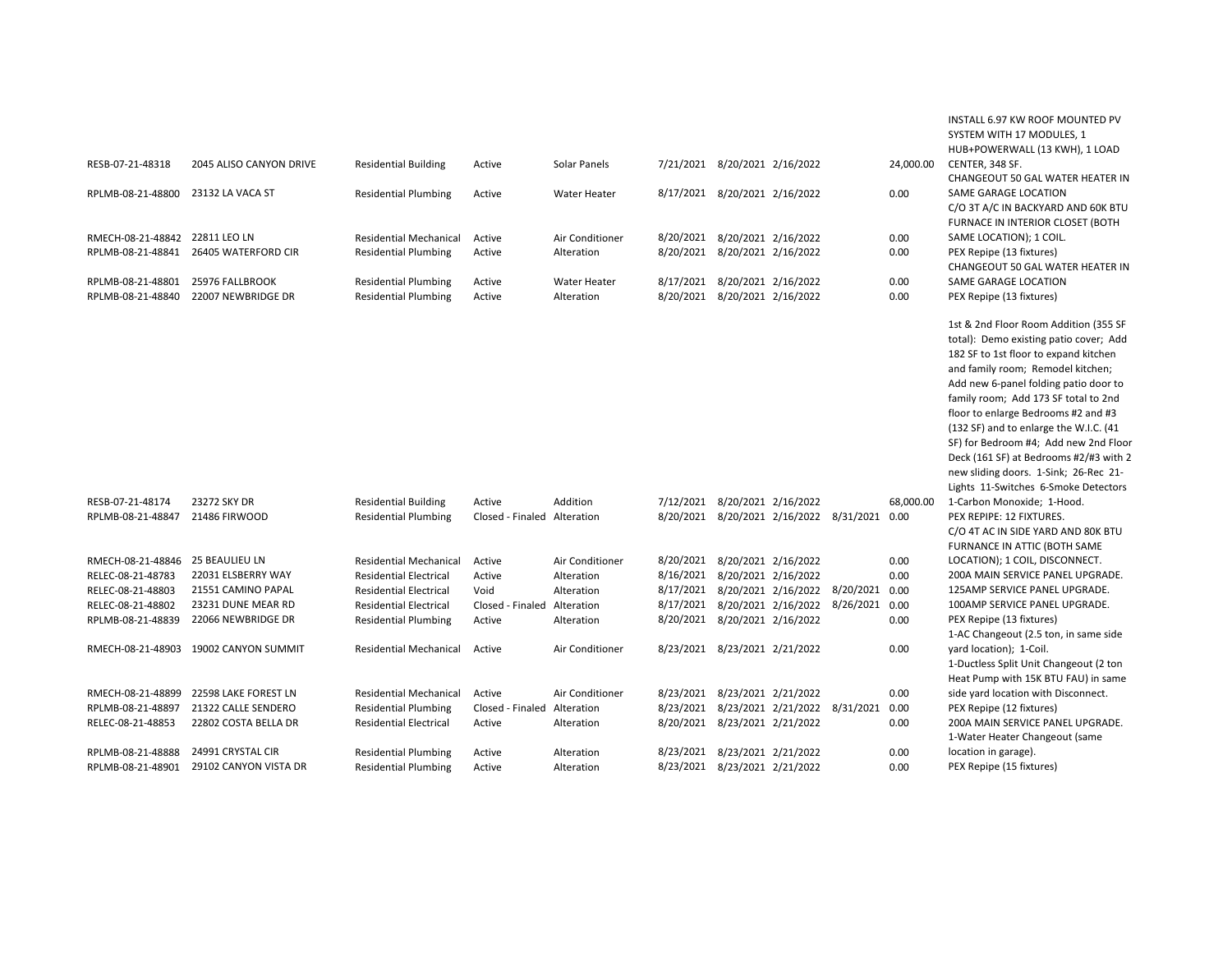| RESB-08-21-48890                       | 24082 ELROND LN                          | <b>Residential Building</b>                                | Active           | Remodel                                          | 8/23/2021 8/23/2021 2/21/2022                                  | 0.00         | MASTER BATH REMODEL: Remove<br>existing fiberglass shower pan &<br>surround and replace with new acrylic<br>shower pan & wall system. GUEST<br>BATH REMODEL: Remove existing<br>fiberglass tub & surround and replace<br>with new acrylic shower pan & wall<br>system.                                                                                                                                                                                                                                                                                                                                                                                                                                                                                                                                                                                                                                                                                                                                               |
|----------------------------------------|------------------------------------------|------------------------------------------------------------|------------------|--------------------------------------------------|----------------------------------------------------------------|--------------|----------------------------------------------------------------------------------------------------------------------------------------------------------------------------------------------------------------------------------------------------------------------------------------------------------------------------------------------------------------------------------------------------------------------------------------------------------------------------------------------------------------------------------------------------------------------------------------------------------------------------------------------------------------------------------------------------------------------------------------------------------------------------------------------------------------------------------------------------------------------------------------------------------------------------------------------------------------------------------------------------------------------|
| RMECH-08-21-48898 16 PASTORA           |                                          | <b>Residential Mechanical</b>                              | Active           | Furnace Change Out 8/23/2021 8/23/2021 2/21/2022 |                                                                | 0.00         | 1-FAU Changeout (80,000 BTU in same<br>attic location); 1-Coil. **CONTRACTOR<br>SHOULD BE AVAILABLE AT SITE AND<br>MUST HAVE LADDER OF APPROPRIATE<br>SIZE AND STRENGTH SETUP FOR ATTIC<br>ACCESS AT THE TIME OF INSPECTION**                                                                                                                                                                                                                                                                                                                                                                                                                                                                                                                                                                                                                                                                                                                                                                                        |
|                                        |                                          |                                                            |                  |                                                  |                                                                |              | T.I. (42,889 SF) & New Equipment<br>Platforms (6,237 SF) totaling 49,126 SF<br>for "Herbalife - Building 3 Warehouse<br>Expansion" with Exterior Mods. TI:<br>Consists of expanding the existing<br>location into an adjacent 42,889 SF exist<br>warehouse (23,589 SF -<br>warehouse/storage & 19,300 SF to be<br>new process & prod. rooms and<br>employee entry, breakroom, restrooms<br>/ locker rooms, office & lab). New<br>Equip. Platforms: 6,237 SF. Ext Mods:<br>Include new entry doors / windows /<br>canopies, patio outdoor area, added HC<br>parking, EV charge stations, front<br>compressor units, re-opened truck dock<br>& utility yard (w/dust collector & AC<br>compessors). 1-Backflow 8-Fl.Sink 7-Gas<br>Reg 7-Gas 1-H.Bibb 5-Lav 7-Sinks 4-Toil<br>2-T.Prim 2-Urinal 12-WH 1-Yard Water;<br>184-Rec 161-Lights 47-Sw 2-Fan 117-<br>Power Apps 2-Panels 6-Subpanels; 6-<br>AHU 6-AC Units (outside ground level) 5-<br>FAU 8-Vent Fans 1-Mech Alt (76<br>in/outlets). NOTE: High-Piled Storage |
| COMB-03-21-45893                       | 25392 COMMERCENTRE DR                    | <b>Commercial Building</b>                                 | Active           | Tenant Improvement 3/22/2021 8/23/2021 2/21/2022 |                                                                |              | 6,000,000.00 Racks separate BP #46288.                                                                                                                                                                                                                                                                                                                                                                                                                                                                                                                                                                                                                                                                                                                                                                                                                                                                                                                                                                               |
| RPLMB-08-21-48896<br>RPLMB-08-21-48854 | 22332 BLUEBERRY LN<br>26186 HILLSFORD PL | <b>Residential Plumbing</b><br><b>Residential Plumbing</b> | Active<br>Active | Alteration<br>Alteration                         | 8/23/2021 8/23/2021 2/21/2022<br>8/20/2021 8/23/2021 2/21/2022 | 0.00<br>0.00 | PEX Repipe (12 fixtures)<br>PEX REPIPE: 9 FIXTURES, 2 HOSE BIBS.                                                                                                                                                                                                                                                                                                                                                                                                                                                                                                                                                                                                                                                                                                                                                                                                                                                                                                                                                     |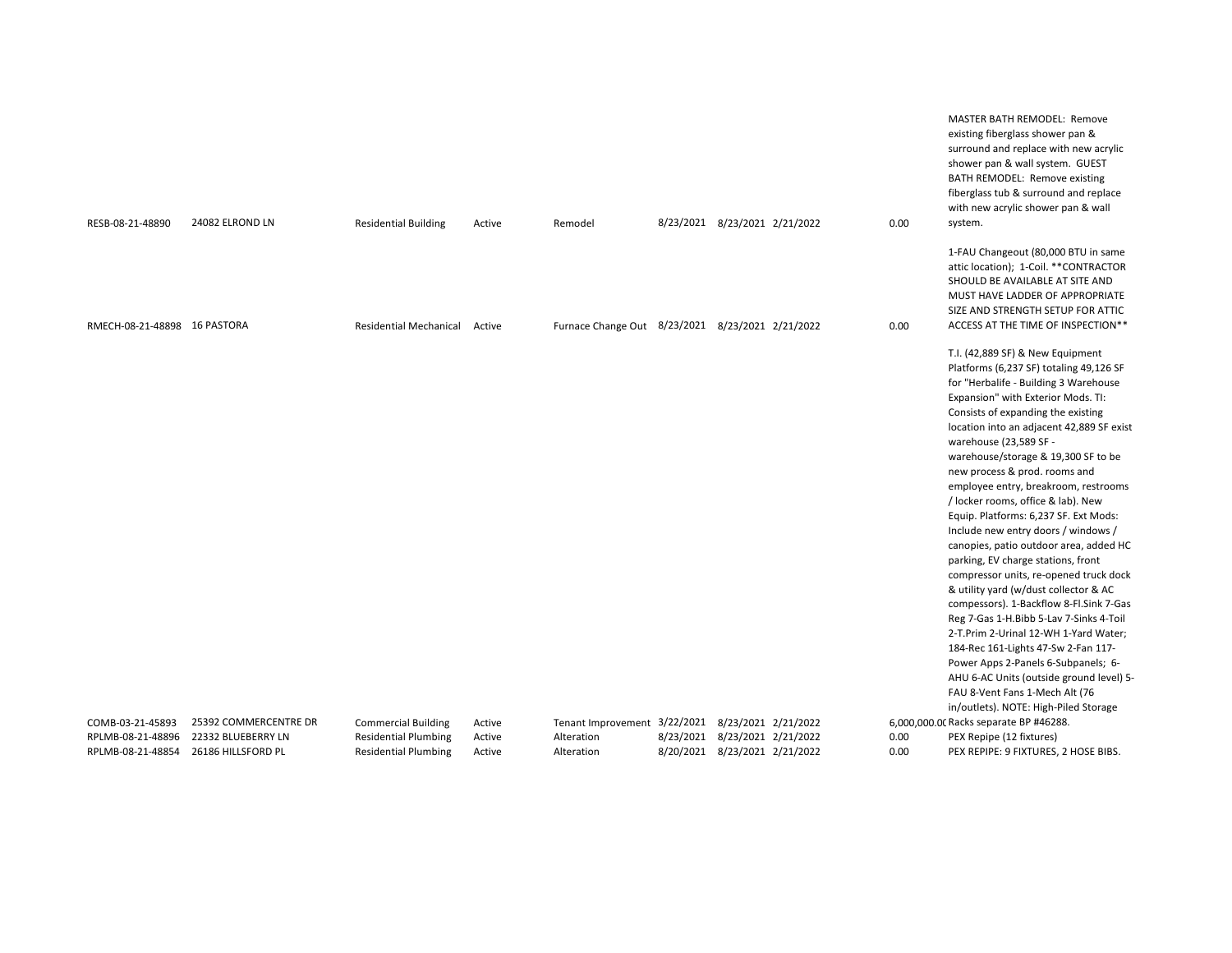|                                  |                            |                               |                             |                                                                                          |          |                               |                                              |           | existing walls and part of roof system in<br>master bedroom/bathroom area;<br>Reconfigure master bathroom and<br>hallway (with closet) and replace<br>sections of roof. 1-Shower 1-Toilet 2-<br>Sinks; 4-Rec 4-Lights 6-Switches; 1- |
|----------------------------------|----------------------------|-------------------------------|-----------------------------|------------------------------------------------------------------------------------------|----------|-------------------------------|----------------------------------------------|-----------|--------------------------------------------------------------------------------------------------------------------------------------------------------------------------------------------------------------------------------------|
| RESB-06-21-47815                 | 21791 SHASTA LAKE RD       | <b>Residential Building</b>   | Active                      | Remodel                                                                                  |          | 6/24/2021 8/23/2021 2/21/2022 |                                              | 60,000.00 | Exhaust Fan.<br>Install 3.575 kW roof-mounted PV<br>system with 11 solar modules (222 SF)                                                                                                                                            |
| RESB-08-21-48636                 | 21141 CALLE OCASO          | <b>Residential Building</b>   | Active                      | Solar Panels                                                                             |          | 8/10/2021 8/23/2021 2/21/2022 |                                              | 7,865.00  | and 1 inverter.<br>New Swimming Pool (387 SF) & New                                                                                                                                                                                  |
| POOL-08-21-48895                 | 32 MONTECILO               | <b>Combination Pool/Spa</b>   | Active                      | Residential                                                                              |          | 8/23/2021 8/23/2021 2/21/2022 |                                              | 27,500.00 | Spa (48 SF) with related equipment.<br>Install 5.84 kW roof-mounted PV system<br>with 16 solar modules (310 SF), 16<br>micro-inverters, panel upgrade to 225<br>amps, and one combiner box (100                                      |
| RESB-08-21-48672                 | 26472 BELSHIRE WAY         | <b>Residential Building</b>   | Active                      | Solar Panels                                                                             |          | 8/10/2021 8/23/2021 2/21/2022 |                                              | 15,000.00 | amp).<br>INSTALL 6.39 KW ROOF MOUNTED PV<br>SYSTEM WITH 18 MODULES,1                                                                                                                                                                 |
| RESB-08-21-48576                 | 21982 HEIDI AV             | <b>Residential Building</b>   | Active                      | Solar Panels                                                                             | 8/5/2021 |                               | 8/23/2021 2/21/2022                          | 14,058.00 | INVERTER, 359 SF.<br>1-Water Heater Changeout (tankless, in                                                                                                                                                                          |
| RPLMB-08-21-48889                | 24851 CALLE EL TORO GRANDE | <b>Residential Plumbing</b>   | Active                      | Water Heater                                                                             |          | 8/23/2021 8/23/2021 2/21/2022 |                                              | 0.00      | same location in garage)                                                                                                                                                                                                             |
| RPLMB-08-21-48884                | 24581 VIA DEL RIO          | <b>Residential Plumbing</b>   | Closed - Finaled Alteration |                                                                                          |          |                               | 8/23/2021 8/23/2021 2/21/2022 8/31/2021 0.00 |           | PEX Repipe (11 fixtures).<br>INSTALL 5.325 KW ROOF MOUNTED PV<br>SYSTEM WITH 15 MODULES, 1                                                                                                                                           |
| RESB-08-21-48577                 | 26592 SHANE DR             | <b>Residential Building</b>   | Active                      | Solar Panels                                                                             | 8/5/2021 |                               | 8/24/2021 2/21/2022                          | 15,000.00 | INVERTER, 294.1 SF.<br>CHANGEOUT 3 TON HEAT PUMP IN                                                                                                                                                                                  |
| RMECH-08-21-48908 11 ALONDA      |                            | <b>Residential Mechanical</b> | Active                      | Alteration                                                                               |          | 8/24/2021 8/24/2021 2/21/2022 |                                              | 0.00      | SAME SIDEYARD LOCATION<br>1-AC Changeout (5 ton, 14 SEER, in<br>same right side yard location) with<br>Disconnect; 1-Coil; 1-FAU Changeout<br>(100,000 BTU, in same interior closet                                                  |
| RMECH-08-21-48907 12 CALABRIA LN |                            | Residential Mechanical Active |                             | Alteration                                                                               |          | 8/24/2021 8/24/2021 2/21/2022 |                                              | 0.00      | location) with Ductwork (1 duct).<br>Side yard retaining wall (8'H,<br>approximately 62 LF) and side / front<br>yard retaining wall (2.5' H,                                                                                         |
| FCWL-08-21-48906                 | 22742 JUBILO PL            | Fence/Wall                    |                             | Closed - Finaled Retaining Wall Over 6 8/24/2021 8/24/2021 2/21/2022 8/30/2021 15,000.00 |          |                               |                                              |           | approximately 55 LF).<br>Addition to an existing PV system:<br>Install 5.40 kW roof-mounted PV system<br>with 15 solar modules (294 SF new<br>array), 1 inverter, 9.8 kWh Energy<br>Storage System (ESS) with one battery,           |
| RESB-08-21-48674                 | 21471 RUSHFORD DR          | <b>Residential Building</b>   | Active                      | Solar Panels                                                                             |          | 8/10/2021 8/24/2021 2/21/2022 |                                              | 15,000.00 | and one backup loads panel (125 amp).<br>3100 SF TILE REPLAY: REMOVE EXISTING<br>TILES AND STACK ON ROOF; TEAR OFF<br><b>EXISTING ROOFING AND</b><br>UNDERLAYMENT; INSTALL 2 LAYERS #30                                              |
| RESB-08-21-48911                 | 28262 HARVEST VIEW LN      | <b>Residential Building</b>   | Active                      | Reroof                                                                                   |          | 8/24/2021 8/24/2021 2/21/2022 |                                              | 15,000.00 | FELT; REINSTALL EXISTING TILES.                                                                                                                                                                                                      |

Interior Remodel (217 SF): Demo some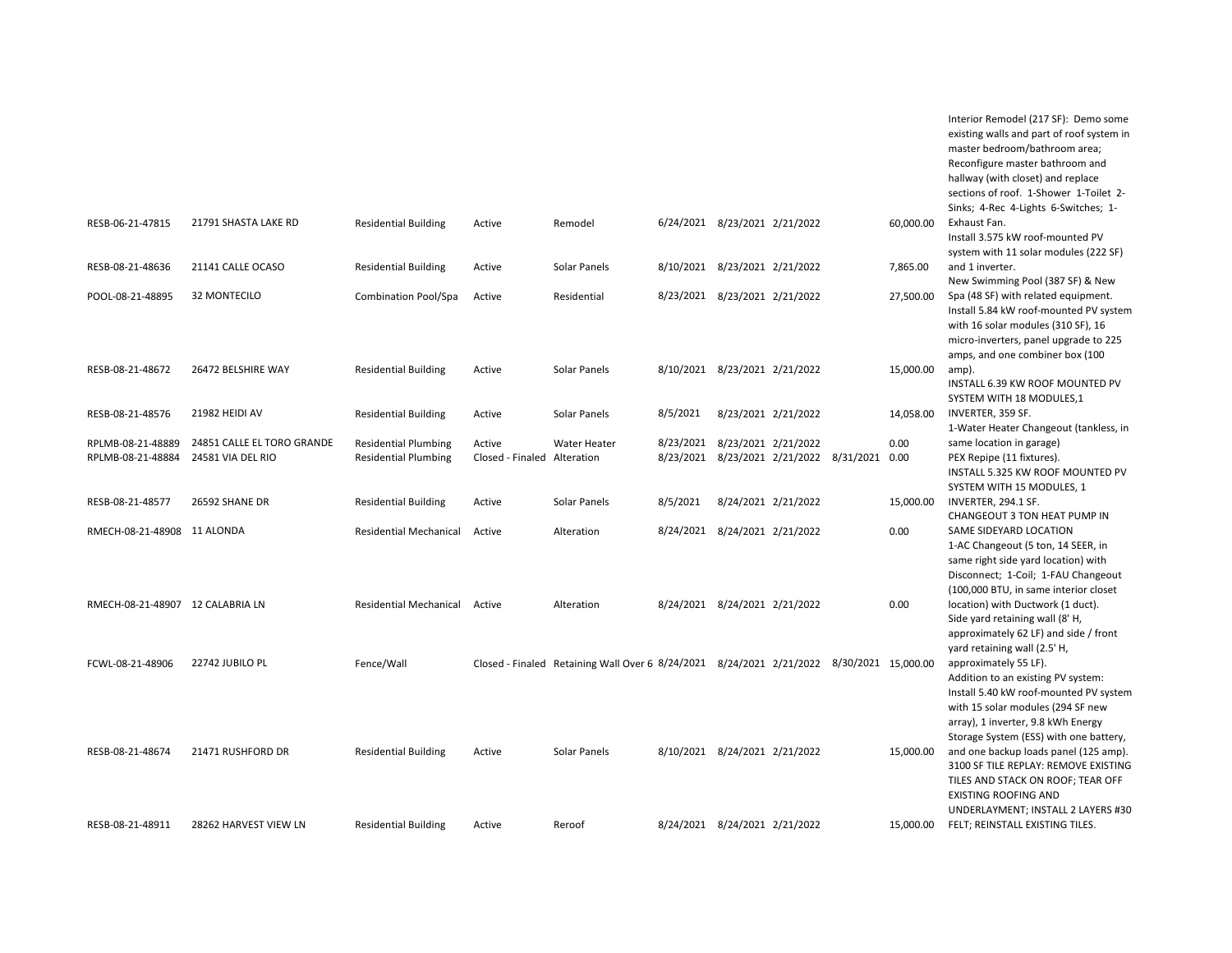|                                                  |                                        |                                                            |                                       |              |          |                                                                               |            | CHANGEOUT 4-TON AC UNIT WITH<br>DISCONNECT IN SAME SIDE YARD<br>LOCATION AND COIL (IN ATTIC) ;<br>CHANGEOUT 60K BTU FURNACE IN                                                                             |
|--------------------------------------------------|----------------------------------------|------------------------------------------------------------|---------------------------------------|--------------|----------|-------------------------------------------------------------------------------|------------|------------------------------------------------------------------------------------------------------------------------------------------------------------------------------------------------------------|
| RMECH-08-21-48905 36 PARRELL AV                  |                                        | <b>Residential Mechanical</b>                              | Active                                | Alteration   |          | 8/24/2021 8/24/2021 2/21/2022                                                 | 0.00       | <b>ATTIC</b><br>1-AC Changeout (3.5 ton, 14 SEER, in<br>same backyard location); 1-Coil; 1-FAU<br>Changeout (90,000 BTU, in same garage                                                                    |
| RMECH-08-21-48910 7 CARRIAGE DR                  |                                        | <b>Residential Mechanical</b>                              | Active                                | Alteration   |          | 8/24/2021 8/24/2021 2/21/2022                                                 | 0.00       | location).<br>INSTALL 9.585 KW ROOF MOUNTED PV<br>SYSTEM WITH 27 MODULES, 1                                                                                                                                |
| RESB-06-21-47891<br>RPLMB-08-21-48914 6 ABBEY DR | 23261 CAVANAUGH RD                     | <b>Residential Building</b><br><b>Residential Plumbing</b> | Active<br>Closed - Finaled Alteration | Solar Panels |          | 6/28/2021 8/24/2021 2/21/2022<br>8/24/2021 8/24/2021 2/21/2022 8/27/2021 0.00 | 21,087.00  | INVERTER, 593 SF.<br>PEX REPIPE - 14 FIXTURES<br>Install 1-New Illuminated Wall Sign, 2-<br>Tenant Panels on existing pylon sign,<br>and door vinyl for "Salon Centric";                                   |
| SIGN-08-21-48916                                 | 23532 EL TORO RD 6                     | Sign                                                       | Active                                | Wall Sign    |          | 8/24/2021 8/24/2021 2/21/2022                                                 | 2,200.00   | Includes electrical for sign.<br>Install 9.52 kW roof-mounted PV system<br>with 28 solar modules (541 SF) and 1                                                                                            |
| RESB-08-21-48680                                 | 28332 HARVEST VIEW LN                  | <b>Residential Building</b>                                | Active                                | Solar Panels |          | 8/10/2021 8/24/2021 2/21/2022                                                 | 28,700.00  | inverter.<br>Repair to Main Water Service Line in                                                                                                                                                          |
| RPLMB-08-21-48919                                | 22712 CHERYL WAY                       | <b>Residential Plumbing</b>                                | Active                                | Repair       |          | 8/24/2021 8/24/2021 2/21/2022                                                 | 0.00       | front yard of home.<br>INSTALL 7.56 KW ROOF MOUNTED PV<br>SYSTEM WITH 21 MODULES, 1                                                                                                                        |
| RESB-08-21-48575                                 | <b>56 MAGNOLIA</b>                     | <b>Residential Building</b>                                | Active                                | Solar Panels | 8/5/2021 | 8/24/2021 2/21/2022                                                           | 21,000.00  | INVERTER, 411.8 SF.<br>A New 3-Story SFD, / Plan 3A(R),<br>"Soria" 2,527 SF / Garage 484 SF / Porch<br>58 SF / 2nd Fl. Covered Deck 140 SF /<br>3rd. Fl. Covered Deck 140 SF / (8) Solar                   |
| RESB-07-21-48404                                 | 595 CATALONIA                          | <b>Residential Building</b>                                | Active                                | <b>New</b>   |          | 6/27/2021 8/25/2021 2/21/2022                                                 |            | 339.294.00 Panels 2.72/2.56 KW / Lot 56.<br>New 3-Story SFD / Plan 2C(R) - "Soria"<br>2,467 SF / Garage 462 SF / 2nd Fl<br>Covered Deck 85 SF / 3rd FI Covered<br>Deck 151 SF / (8) Solar Panels 2.72/2.56 |
| RESB-07-21-48399                                 | 597 CATALONIA                          | <b>Residential Building</b>                                | Active                                | New          |          | 7/26/2021 8/25/2021 2/21/2022                                                 |            | 328,988.00 kW / LOT 55.<br>A New 3-Story SFD, / Plan 1B -"Soria"<br>2,308 SF/ Garage 462 SF / Covered Patio<br>75 SF/2nd. Fl Covered Deck 160 SF /<br>3rd. Fl Covered Deck 160 SF / (8) Solar              |
| RESB-07-21-48407                                 | 593 CATALONIA                          | <b>Residential Building</b>                                | Active                                | New          |          | 6/27/2021 8/25/2021 2/21/2022                                                 | 312,458.00 | Panels 2.72/2.56 Kw / Lot 57.<br>Master Bath Remodel: Remove existing<br>bathtub and tile; Install new tile<br>shower pan with tile walls and replace                                                      |
| RESB-08-21-48927                                 | 24161 KATHY AV                         | <b>Residential Building</b>                                | Active                                | Remodel      |          | 8/25/2021 8/25/2021 2/21/2022                                                 | 0.00       | mixing valve.<br>1-AC Changeout (5 ton, 16 SEER, in<br>same side yard location); 1-Coil; 1-FAU<br>Changeout (100,000 BTU, in same                                                                          |
|                                                  | RMECH-08-21-48925 24842 ROLLINGWOOD RD | <b>Residential Mechanical</b>                              | Active                                | Alteration   |          | 8/25/2021 8/25/2021 2/21/2022                                                 | 0.00       | garage location) with all new Ductwork.                                                                                                                                                                    |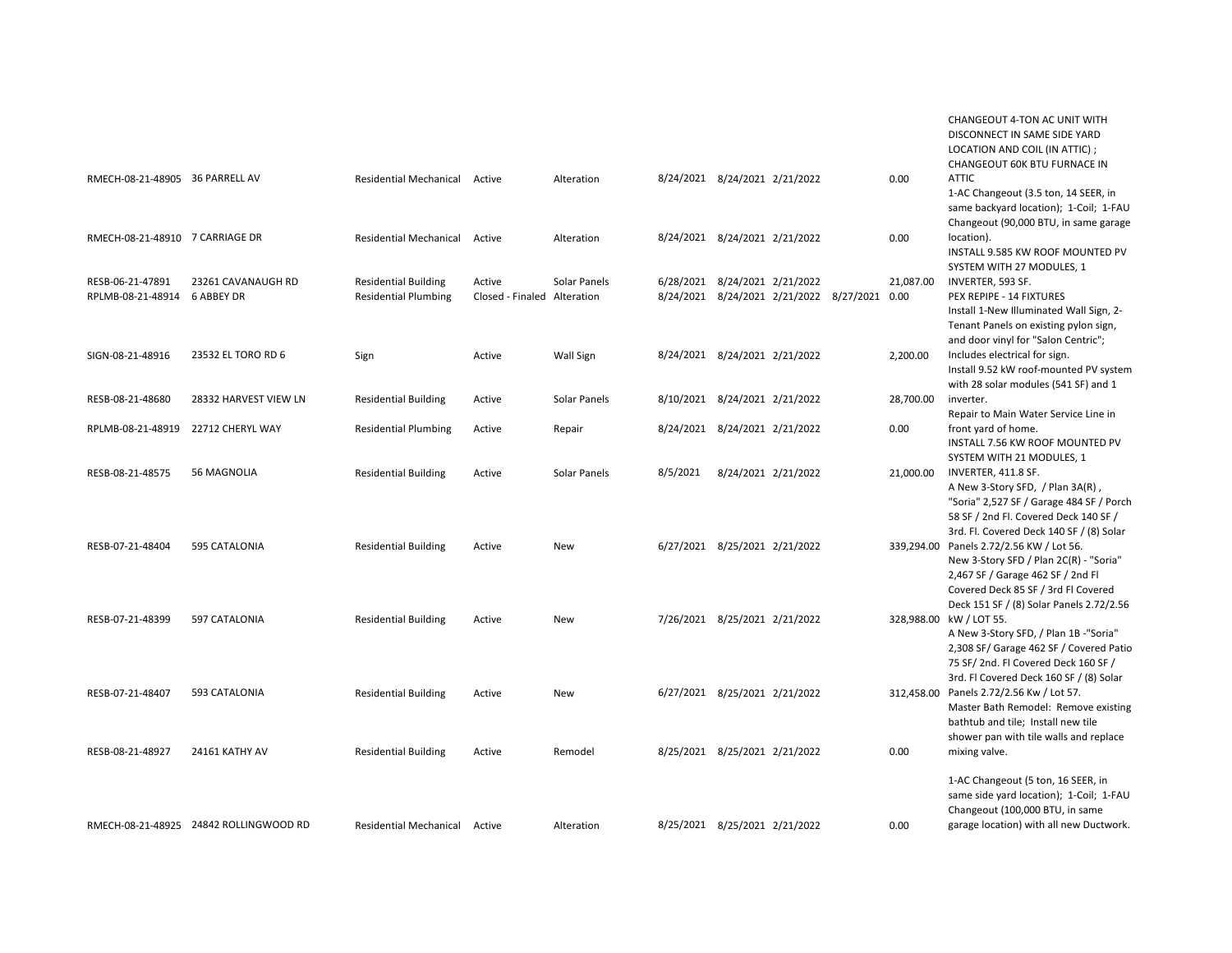|                                       |                                 |                                                              |                  |                       |                               |                               |                    | A New 3-Story SFD, / Plan 3C, "Soria"<br>2,527 SF / Garage 484 SF / Porch 58 SF /<br>2nd Fl. Covered Deck 140 SF / 3rd. Fl.<br>Covered Deck 140 SF / (8) Solar Panels                                                                                                                                                              |
|---------------------------------------|---------------------------------|--------------------------------------------------------------|------------------|-----------------------|-------------------------------|-------------------------------|--------------------|------------------------------------------------------------------------------------------------------------------------------------------------------------------------------------------------------------------------------------------------------------------------------------------------------------------------------------|
| RESB-07-21-48402                      | 589 CATALONIA                   | <b>Residential Building</b>                                  | Active           | New                   |                               | 6/27/2021 8/25/2021 2/21/2022 |                    | 339,294.00 2.72/2.56 KW / Lot 59.<br>INSTALL 7.03 KW ROOF-MOUNTED PV<br>SYSTEM WITH 19 MODULES (371 SF), 19<br>MICRO-INVERTERS, AND 1 COMBINER<br>BOX. ALSO - INSTALL 1 NEW EV                                                                                                                                                     |
| RESB-08-21-48753                      | 64 MONSERRAT PL                 | <b>Residential Building</b>                                  | Active           | Solar Panels          |                               | 8/13/2021 8/25/2021 2/21/2022 | 18,676.00          | CHARGER (NEMA 14-50).<br>A New 3-Story SFD, Model / Plan 4C,<br>"Soria @ Serrano Summit" 2,727 SF /<br>Garage 462 SF / 2nd. Fl. Covered Deck<br>157 SF / (9) Solar Panels 3.06/2.88 Kw /                                                                                                                                           |
| RESB-07-21-48397                      | 601 CATALONIA                   | <b>Residential Building</b>                                  | Active           | New                   |                               | 7/26/2021 8/25/2021 2/21/2022 | 358,548.00 Lot 53. | A New 3-Story SFD, / Plan 1A(R) -"Soria"<br>2,308 SF/ Garage 462 SF / Covered Patio<br>75 SF/2nd. Fl Covered Deck 160 SF /<br>3rd. Fl Covered Deck 160 SF / (8) Solar                                                                                                                                                              |
| RESB-07-21-48405                      | 599 CATALONIA                   | <b>Residential Building</b>                                  | Active           | <b>New</b>            |                               | 6/27/2021 8/25/2021 2/21/2022 | 312,458.00         | Panels 2.72/2.56 Kw / Lot 54.<br>A New 3-Story SFD, Model / Plan 4B-R,<br>"Soria @ Serrano Summit" 2,727 SF /<br>Garage 462 SF / 2nd. Fl. Covered Deck<br>157 SF / (9) Solar Panels 3.06/2.88 Kw /                                                                                                                                 |
| RESB-07-21-48396                      | 587 CATALONIA                   | <b>Residential Building</b>                                  | Active           | <b>New</b>            |                               | 7/26/2021 8/25/2021 2/21/2022 | 358,548.00 Lot 60. | New 3-Story SFD / Plan 2A - "Soria"<br>2,467 SF / Garage 462 SF / 2nd Fl<br>Covered Deck 85 SF / 3rd Fl Covered<br>Deck 151 SF / (8) Solar Panels 2.72/2.56                                                                                                                                                                        |
| RESB-07-21-48398                      | 591 CATALONIA                   | <b>Residential Building</b>                                  | Active           | New                   |                               | 7/26/2021 8/25/2021 2/21/2022 |                    | 328,988.00 kW / LOT 58.<br>New Swimming Pool and Spa (560 SF<br>total) with related equipment; Includes<br>22 LF of 4'H retaining wall and                                                                                                                                                                                         |
| POOL-08-21-48948                      | <b>18 ESTERNAY DR</b>           | Combination Pool/Spa                                         | Active           | Residential           |                               | 8/26/2021 8/26/2021 2/22/2022 | 56,000.00          | additional gas line for BBQ.<br>KITCHEN AND MASTER BATH REMODEL -<br>KITCHEN: ADD LARGER ISLAND, 1 SINK,<br>1 WATER LINE, 13 OUTLETS, 6 LIGHTS, 3<br>SWITCHES, 2 FIXED APPL (TRASH<br>COMPACTOR AND MICROWAVE), 1<br>HOOD. MASTER BATH: 1 TOILET, 1 SINK,<br>1 SHOWER WITH TILE/ LATH, 1 TUB, 1<br>OUTLET, 2 LIGHTS, 6 SWITCHES, 2 |
| RESB-08-21-48954<br>RELEC-08-21-48947 | 18 BELCREST<br>23082 LA VACA ST | <b>Residential Building</b><br><b>Residential Electrical</b> | Active<br>Active | Remodel<br>Alteration | 8/26/2021 8/26/2021 2/22/2022 | 8/26/2021 8/26/2021 2/22/2022 | 73,000.00<br>0.00  | <b>EXHAUST FANS</b><br>200AMP SERVICE PANEL UPGRADE.                                                                                                                                                                                                                                                                               |
|                                       |                                 |                                                              |                  |                       |                               |                               |                    |                                                                                                                                                                                                                                                                                                                                    |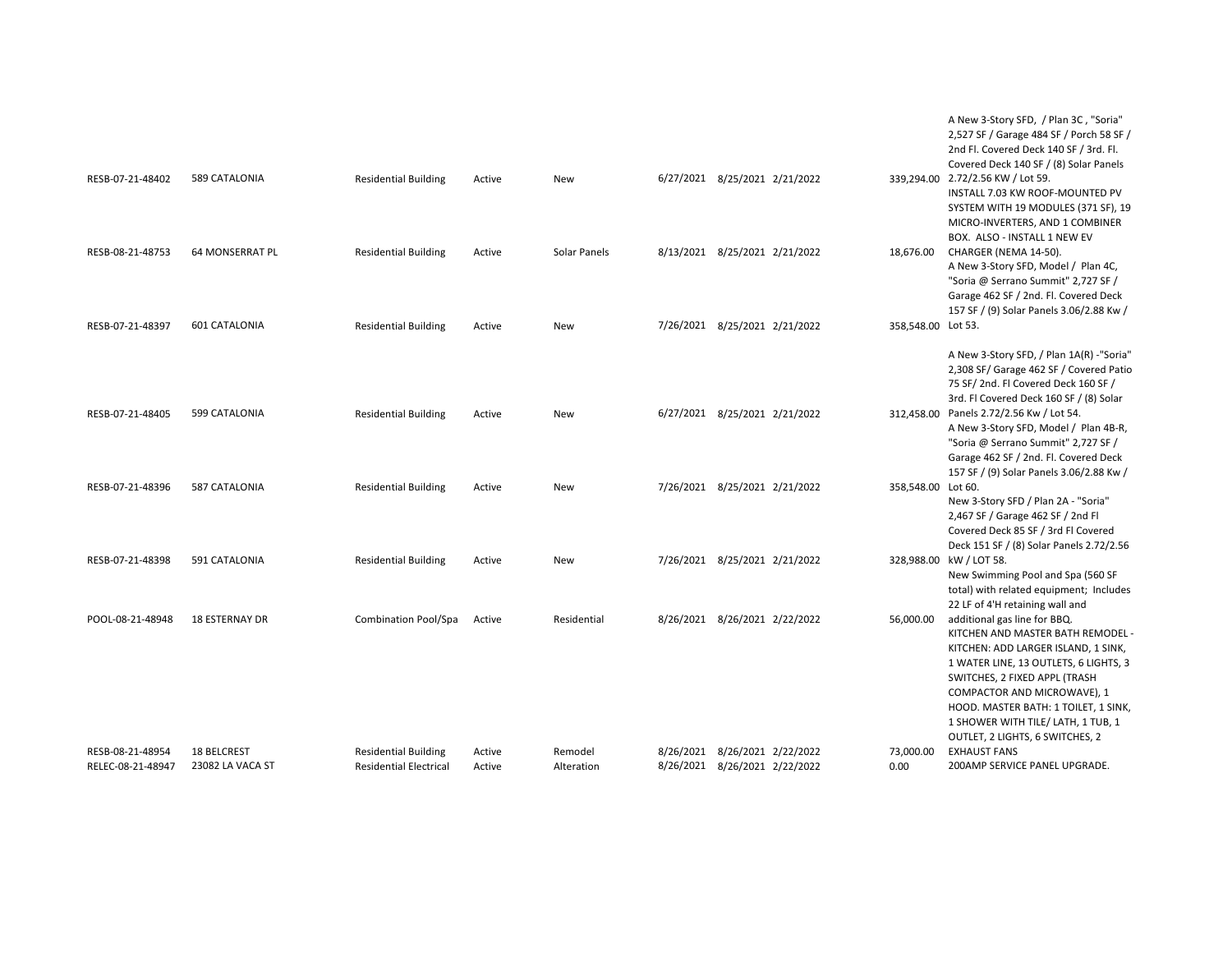|                                    |                                                                                  |                                                                |                  |                               |                                                                |                               |              | 900 SF PARTIAL RE-ROOF ON PV ARRAY<br>AREA ONLY TO INCLUDE: Tear-off<br>existing comp. shingles; No sheathing<br>required; Install one layer of 30# felt                                                                                                                                                                                                                                                                                      |
|------------------------------------|----------------------------------------------------------------------------------|----------------------------------------------------------------|------------------|-------------------------------|----------------------------------------------------------------|-------------------------------|--------------|-----------------------------------------------------------------------------------------------------------------------------------------------------------------------------------------------------------------------------------------------------------------------------------------------------------------------------------------------------------------------------------------------------------------------------------------------|
| RESB-08-21-48939                   | 26446 SANDY CREEK                                                                | <b>Residential Building</b>                                    | Active           | Reroof                        | 8/26/2021 8/26/2021 2/22/2022                                  |                               | 3,500.00     | $(slope = 4:12)$ and install new comp<br>shingles.<br>Sewer Line Replacement (approx. 35 ft)<br>from sidewalk to house in front of                                                                                                                                                                                                                                                                                                            |
|                                    | RPLMB-08-21-48942 23132 EL CABALLO ST                                            | <b>Residential Plumbing</b>                                    | Active           | Repair                        | 8/26/2021 8/26/2021 2/22/2022                                  |                               | 0.00         | home.<br>PEX REPIPE TO 12 FIXTURES AND 3                                                                                                                                                                                                                                                                                                                                                                                                      |
|                                    | RPLMB-08-21-48944 25612 FALLENWOOD                                               | <b>Residential Plumbing</b>                                    | Active           | Alteration                    | 8/26/2021 8/26/2021 2/22/2022                                  |                               | 0.00         | <b>HOSE BIBS.</b><br>REMOVE A LOAD-BEARING WALL<br>BETWEEN KITCHEN AND DINING ROOM<br>(ADD NEW BEAM AND POSTS) &<br>REMOVE A PORTION OF THE WALL<br>BETWEEN KITCHEN AND HALLWAY;<br>CLOSE OFF INTERIOR DOOR TO GARAGE<br>& ADD AN EXTERIOR MANDOOR TO<br>GARAGE. KITCHEN REMODEL TO<br>INCLUDE: Add a new peninsula; 1-<br>Dishwasher 1-Sink 1-Gas Line for Stove<br>1-Water Line; 6-Rec 8-Lights 2-<br>Switches 1-Fixed Appl. (Range); 1-New |
| RESB-07-21-48472                   | 22096 SUMMIT HILL DR                                                             | <b>Residential Building</b>                                    | Active           | Remodel                       | 7/29/2021 8/26/2021 2/22/2022                                  |                               | 6,000.00     | Hood.<br>CHANGE OUT 4 TON SPLIT SYSTEM TO<br>INCLUDE 4-TON A/C UNIT, 48K BTU<br>FURNACE AND COIL IN SAME GARAGE                                                                                                                                                                                                                                                                                                                               |
|                                    | RMECH-08-21-48938 22702 DUNKENFIELD CIR<br>RPLMB-08-21-48961 21121 GLADIOLOS WAY | <b>Residential Mechanical</b><br><b>Residential Plumbing</b>   | Active<br>Active | Air Conditioner<br>Alteration | 8/26/2021 8/26/2021 2/22/2022<br>8/27/2021 8/27/2021 2/23/2022 |                               | 0.00<br>0.00 | LOCATION, NO DUCT WORK.<br>PEX Repipe (12 fixtures)<br>Tear-off one (1) layer of asphalt<br>shingles; Replace sheathing, as<br>necessary; Install one (1) layer of GAF<br>Tiger Paw underlayment (slope = 6:12);<br>Install new Malarkey Vista asphalt                                                                                                                                                                                        |
| RESB-08-21-48968                   | 24265 LARKWOOD LN                                                                | <b>Residential Building</b>                                    | Active           | Reroof                        | 8/27/2021 8/27/2021 2/23/2022                                  |                               | 11,400.00    | shingles in Storm Grey.<br>1-Heat Pump Changeout (5 ton, 17<br>SEER, in same left side yard location); 1-<br>Air Handler Changeout (50,000 BTU, in<br>same attic location). ** CONTRACTOR<br>SHOULD BE AVAILABLE AT SITE AND<br>MUST HAVE LADDER OF APPROPRIATE<br>SIZE AND STRENGTH SETUP FOR ATTIC                                                                                                                                          |
| RMECH-08-21-48962 24186 FORTUNE DR | RMECH-08-21-48964 21452 COUNTRYSIDE DR                                           | <b>Residential Mechanical</b><br><b>Residential Mechanical</b> | Active<br>Active | Alteration<br>Alteration      | 8/27/2021 8/27/2021 2/23/2022                                  | 8/27/2021 8/27/2021 2/23/2022 | 0.00<br>0.00 | ACCESS AT THE TIME OF INSPECTION**<br>Ductwork Only (6 ducts)                                                                                                                                                                                                                                                                                                                                                                                 |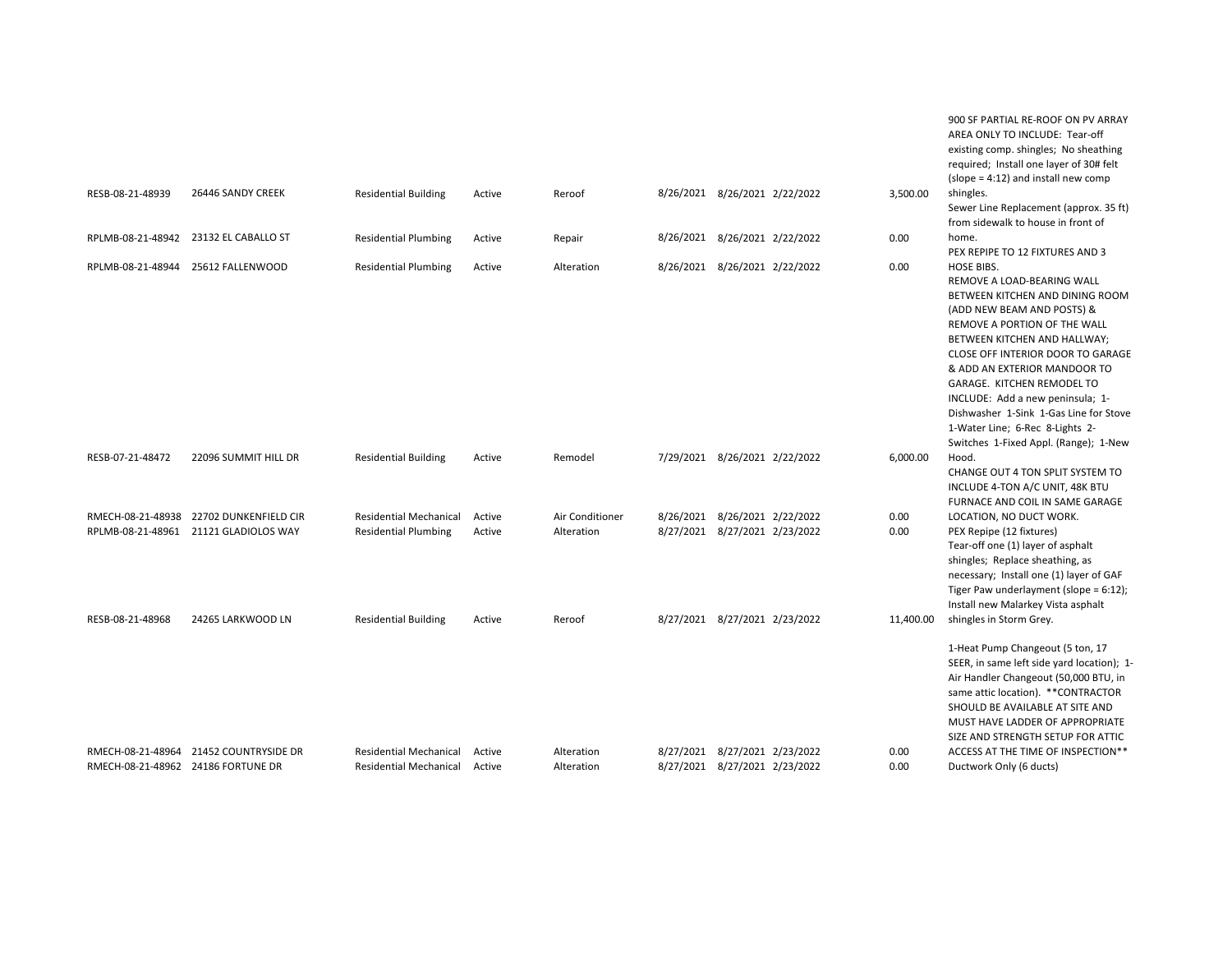|                                        |                                        |                                                              |                               |                             |                                                                |                                              |              | T.I. (2278 SF) FOR "SPEC SUITE": DEMO<br>INTERIOR WALLS, MILLWORK,<br>ELECTRICAL, TELE/DATA, FIXTURES,<br>FINISHES, SOFFIT; NEW MILLWORK,<br>FIXTURES, FINISHES, AND TELE/DATA: 1<br>DISHWASHER, 1 LAVATORY<br>(BREAKROOM SINK), 1 INSTA-HOT; 1<br>REFIGERATOR AND 1 COFFEE MAKER<br>CONNECTION; 5 REC, 34 LIGHTS, 6 SW;<br>3 FIXED APPLIANCES (1 WATER HEATER, |
|----------------------------------------|----------------------------------------|--------------------------------------------------------------|-------------------------------|-----------------------------|----------------------------------------------------------------|----------------------------------------------|--------------|-----------------------------------------------------------------------------------------------------------------------------------------------------------------------------------------------------------------------------------------------------------------------------------------------------------------------------------------------------------------|
| COMB-08-21-48556                       | 27442 PORTOLA PKWY #145                | <b>Commercial Building</b>                                   | Active                        | Tenant Improvement 8/5/2021 | 8/27/2021 2/23/2022                                            |                                              |              | 100,000.00 1 DISHWASHER, 1 DISPOSAL).                                                                                                                                                                                                                                                                                                                           |
| RPLMB-08-21-48973                      | 22032 APACHE DR                        | <b>Residential Plumbing</b>                                  | Active                        | Alteration                  | 8/27/2021 8/27/2021 2/23/2022                                  |                                              | 0.00         | PEX Repipe (13 fixtures)                                                                                                                                                                                                                                                                                                                                        |
|                                        |                                        |                                                              |                               |                             |                                                                |                                              |              | Install 13.5 kWh Energy Storage System<br>(ESS) with one battery, one Tesla<br>backup gateway (200 amp), and one                                                                                                                                                                                                                                                |
| RESB-08-21-48679                       | 22921 SIERRA ST                        | <b>Residential Building</b>                                  | Active                        | Solar Panels                | 8/10/2021 8/27/2021 2/23/2022                                  |                                              | 0.00         | new load center (125 amp).                                                                                                                                                                                                                                                                                                                                      |
|                                        |                                        |                                                              |                               |                             |                                                                |                                              |              | 1-Heat Pump Changeout (5 ton, 19                                                                                                                                                                                                                                                                                                                                |
|                                        |                                        |                                                              |                               |                             |                                                                |                                              |              | SEER, in same left side yard location);                                                                                                                                                                                                                                                                                                                         |
|                                        |                                        |                                                              |                               |                             |                                                                |                                              |              | Relocate Air Handler (50,000 BTU) and                                                                                                                                                                                                                                                                                                                           |
|                                        |                                        |                                                              |                               |                             |                                                                |                                              |              | Coil to new attic location with new                                                                                                                                                                                                                                                                                                                             |
|                                        |                                        |                                                              |                               |                             |                                                                |                                              |              | electrical (outlet, light, switch).                                                                                                                                                                                                                                                                                                                             |
|                                        |                                        |                                                              |                               |                             |                                                                |                                              |              | ** CONTRACTOR SHOULD BE AVAILABLE                                                                                                                                                                                                                                                                                                                               |
|                                        |                                        |                                                              |                               |                             |                                                                |                                              |              | AT SITE AND MUST HAVE LADDER OF                                                                                                                                                                                                                                                                                                                                 |
|                                        |                                        |                                                              |                               |                             |                                                                |                                              |              | APPROPRIATE SIZE AND STRENGTH<br>SETUP FOR ATTIC ACCESS AT THE TIME                                                                                                                                                                                                                                                                                             |
| RMECH-08-21-48965 23871 CANDOR LN      |                                        | <b>Residential Mechanical</b>                                | Active                        | Alteration                  | 8/27/2021 8/27/2021 2/23/2022                                  |                                              | 0.00         | OF INSPECTION**                                                                                                                                                                                                                                                                                                                                                 |
|                                        |                                        |                                                              |                               |                             |                                                                |                                              |              | 1-AC Changeout (5 ton, in same side                                                                                                                                                                                                                                                                                                                             |
|                                        |                                        |                                                              |                               |                             |                                                                |                                              |              | yard location); 1-Coil; 1-FAU                                                                                                                                                                                                                                                                                                                                   |
|                                        |                                        |                                                              |                               |                             |                                                                |                                              |              | Changeout (80,000 BTU, in same garage                                                                                                                                                                                                                                                                                                                           |
| RMECH-08-21-48970 7 CALLE CABRILLO     |                                        | <b>Residential Mechanical</b>                                | Active                        | Alteration                  | 8/27/2021 8/27/2021 2/23/2022                                  |                                              | 0.00         | location).                                                                                                                                                                                                                                                                                                                                                      |
|                                        |                                        |                                                              |                               |                             |                                                                |                                              |              | Tear-off existing tile roof; Replace                                                                                                                                                                                                                                                                                                                            |
|                                        |                                        |                                                              |                               |                             |                                                                |                                              |              | sheathing, as necessary; Install two (2)                                                                                                                                                                                                                                                                                                                        |
|                                        |                                        |                                                              |                               |                             |                                                                |                                              |              | layers of #30 ASTM paper underlayment                                                                                                                                                                                                                                                                                                                           |
|                                        |                                        |                                                              |                               |                             |                                                                |                                              |              | (slope = 11:12); Install new Boral                                                                                                                                                                                                                                                                                                                              |
|                                        |                                        |                                                              |                               |                             |                                                                |                                              |              | Claylite roof tiles (5.9 lbs/sf, IAPMO ER                                                                                                                                                                                                                                                                                                                       |
| RESB-08-21-48967                       | 21976 YELLOWSTONE LN                   | <b>Residential Building</b>                                  | Active                        | Reroof                      | 8/27/2021 8/27/2021 2/23/2022<br>8/27/2021 8/27/2021 2/23/2022 |                                              | 8,300.00     | #411) on 5 squares.                                                                                                                                                                                                                                                                                                                                             |
| RPLMB-08-21-48974<br>RELEC-08-21-49004 | 21941 CHASTER RD<br>22172 WINDWARD WAY | <b>Residential Plumbing</b><br><b>Residential Electrical</b> | Active<br>Active              | Alteration<br>Alteration    | 8/30/2021 8/30/2021 2/28/2022                                  |                                              | 0.00<br>0.00 | PEX Repipe (16 fixtures)<br>125A MAIN SERVICE PANEL UPGRADE.                                                                                                                                                                                                                                                                                                    |
|                                        |                                        |                                                              |                               |                             |                                                                |                                              |              | INTSTALL (1) NEW LEVEL-2 EV NEMA 14-                                                                                                                                                                                                                                                                                                                            |
| RELEC-08-21-49000                      | 206 FINCH                              | <b>Residential Electrical</b>                                | Closed - Finaled Alteration   |                             |                                                                | 8/30/2021 8/30/2021 2/28/2022 8/31/2021 0.00 |              | 50 CHARGING OUTLET IN GARAGE.                                                                                                                                                                                                                                                                                                                                   |
|                                        |                                        |                                                              |                               |                             |                                                                |                                              |              | C/O 40 GAL WATER HEATER IN GARAGE                                                                                                                                                                                                                                                                                                                               |
| RPLMB-08-21-49002 37 SAGECREST         |                                        | <b>Residential Plumbing</b>                                  | Closed - Finaled Water Heater |                             |                                                                | 8/30/2021 8/30/2021 2/28/2022 8/31/2021 0.00 |              | (SAME LOCATION, LIKE FOR LIKE).                                                                                                                                                                                                                                                                                                                                 |
|                                        |                                        |                                                              |                               |                             |                                                                |                                              |              |                                                                                                                                                                                                                                                                                                                                                                 |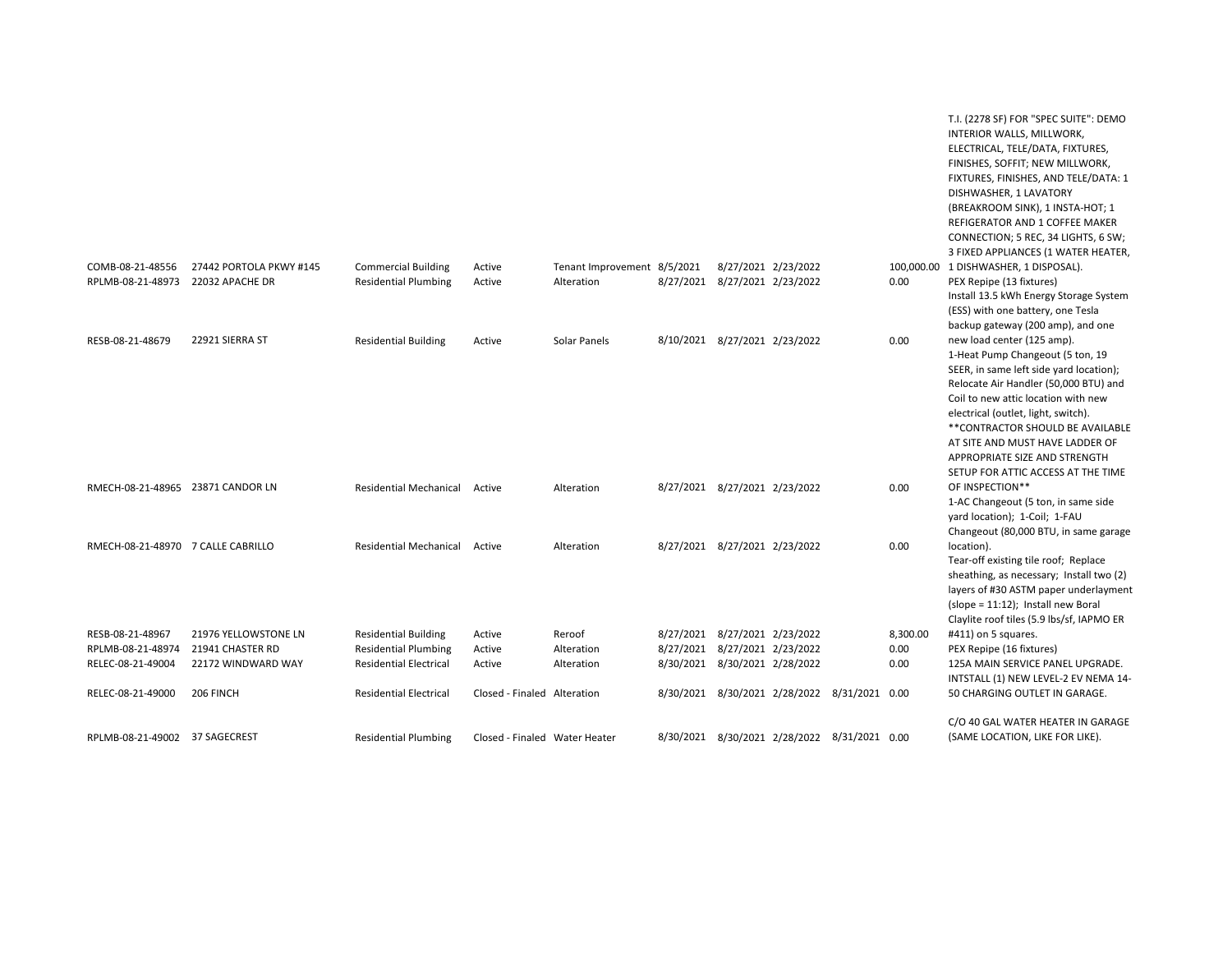| RESB-08-21-49005                       | 25662 SKYBIRD LN                                       | <b>Residential Building</b>                                    | Active           | Reroof                      |          | 8/30/2021 8/30/2021 2/28/2022                                  |                     | 4,000.00     | 800 SF PARTIAL RE-ROOF ON PV ARRAY<br>AREA ONLY TO INCLUDE: Tear-off<br>existing tile; No sheathing required;<br>Install one layer of 30# felt (slope =<br>5:12) and install new comp shingles<br>where solar modules are mounted.                                                                                                                                                                                                                                                                                                                                                                                                 |
|----------------------------------------|--------------------------------------------------------|----------------------------------------------------------------|------------------|-----------------------------|----------|----------------------------------------------------------------|---------------------|--------------|------------------------------------------------------------------------------------------------------------------------------------------------------------------------------------------------------------------------------------------------------------------------------------------------------------------------------------------------------------------------------------------------------------------------------------------------------------------------------------------------------------------------------------------------------------------------------------------------------------------------------------|
|                                        |                                                        |                                                                |                  |                             |          |                                                                |                     |              | 3-Illuminated Wall Signs for "Chase" on<br>Chase Bank building; Includes electrical                                                                                                                                                                                                                                                                                                                                                                                                                                                                                                                                                |
| SIGN-08-21-48999                       | 26791 PORTOLA PKWY                                     | Sign                                                           | Active           | Wall Sign                   |          | 8/30/2021 8/30/2021 2/28/2022                                  |                     | 4,200.00     | for signs.                                                                                                                                                                                                                                                                                                                                                                                                                                                                                                                                                                                                                         |
| RELEC-08-21-48998<br>RELEC-08-21-49003 | 22775 ISLAMARE LN<br>24712 CALLE EL TORO GRANDE        | <b>Residential Electrical</b><br><b>Residential Electrical</b> | Active<br>Active | Alteration<br>Alteration    |          | 8/30/2021 8/30/2021 2/28/2022<br>8/30/2021 8/30/2021 2/28/2022 |                     | 0.00<br>0.00 | 1-Panel Upgrade to 200 amps<br>200A MAIN SERVICE PANEL UPGRADE.<br>Install R-19 insulation (up to 1,000 SF) in<br>attic; 1-AC Changeout (3 ton, 18 SEER,<br>in same backyard location); 1-Coil; 1-<br>FAU Changeout (80,000 BTU, in same<br>indoor closet location).<br>**CONTRACTOR SHALL BE AVAILABLE<br>AT SITE AND MUST HAVE LADDER OF<br>APPROPRIATE SIZE AND STRENGTH<br>SETUP FOR ATTIC ACCESS AT THE TIME                                                                                                                                                                                                                  |
| RESB-08-21-48996                       | 21172 CRANBRIDGE DR                                    | <b>Residential Building</b>                                    | Active           | Remodel                     |          | 8/30/2021 8/30/2021 2/28/2022                                  |                     | 3,400.00     | OF INPSECTION**<br>Landlord Improvements at "Bake Plaza"<br>to re-demise existing Suite A (approx.<br>3,500 SF): Split Suite A into two suites<br>(A1-Liquor Store and A2-TBD) by<br>providing new gypsum board and batt<br>insulation at existing wood-framed<br>demising wall; Provide two (2) new<br>single-user restrooms; Provide new<br>storefront entry for new Suite A2;<br>Provide new rear door at Suite A1<br>(reduced size Liquor Store); Split<br>utilities. 4-Floor Sinks 2-Lavs 2-Toilets<br>1-Trap Primer 1-Sewer Connection; 9-<br>Rec 8-Lights 2-Switches 2-Subpanels 1-<br>Time Clock; 1-Mech Alt (Ductwork) 2- |
| COMB-06-21-47412                       | 21212 BAKE PKWY A                                      | <b>Commercial Building</b>                                     | Active           | Tenant Improvement 6/3/2021 |          |                                                                | 8/30/2021 2/28/2022 | 90,000.00    | Vent Fans.<br>Landscape Construction for "The<br>Meadows" Sales Center: Temporary<br>Screen Fence (120 LF, 6' High, Wood),<br>including Tall Screen Fence (12'H); One<br>(1) Shade Structures [23' x 13' (299 SF),<br>with 6 posts, aluminum & redwood with<br>lattice cover); Lighting for shade                                                                                                                                                                                                                                                                                                                                  |
| RESB-06-21-47532                       | LANDSCAPE CONSTRUCTION @<br>"THE MEADOWS" SALES CENTER | <b>Residential Building</b>                                    | Active           | New                         | 6/9/2021 |                                                                | 8/30/2021 2/28/2022 | 50,000.00    | structure (6-Lights & 1-Switch). Also,<br>steel trap fence (48 LF, 3'8" High).                                                                                                                                                                                                                                                                                                                                                                                                                                                                                                                                                     |
|                                        |                                                        |                                                                |                  |                             |          |                                                                |                     |              |                                                                                                                                                                                                                                                                                                                                                                                                                                                                                                                                                                                                                                    |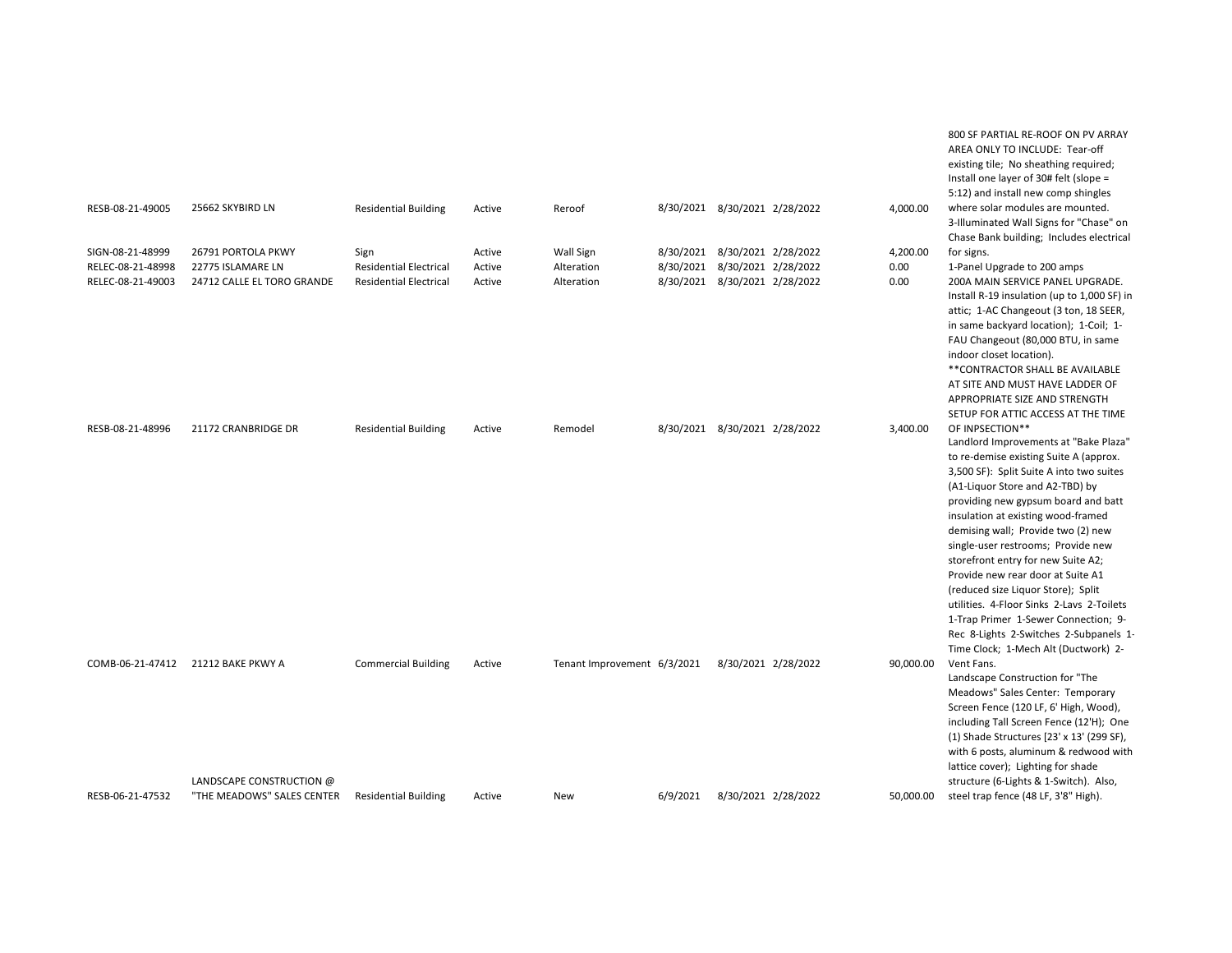| SIGN-08-21-48523                                     | THE MEADOWS SALES CENTER                          | Sign                                                       | Active                      | Combination       | 8/2/2021                                                       | 8/30/2021 2/28/2022 | 10,000.00                  | SALE CENTER SIGNAGE AT "THE<br>MEADOWS" TO INCLUDE: (10) PROJECT<br>ID - MONUMENT SIGNS; (2) REC-CENTER<br>MONUMENT SIGNS; (27) ALUMINUM<br>POST FLAG (BANNER) POSTS; (1) ALUM.<br>POST DIRECTIONAL SIGN; (1) ALUM<br>POST WELCOME SIGN; (4) ALUM. POST<br>PARKING SIGNS; (3) WOOD POST SIGNS;<br>(3) WALL SIGNS ONTRAILERS. |
|------------------------------------------------------|---------------------------------------------------|------------------------------------------------------------|-----------------------------|-------------------|----------------------------------------------------------------|---------------------|----------------------------|------------------------------------------------------------------------------------------------------------------------------------------------------------------------------------------------------------------------------------------------------------------------------------------------------------------------------|
|                                                      |                                                   |                                                            |                             |                   |                                                                |                     |                            | Remove and replace HVAC ducting<br>system in attic. ** CONTRACTOR SHALL<br>BE AVAILABLE AT SITE AND MUST HAVE<br>LADDER OF APPROPRIATE SIZE AND<br>STRENGTH SETUP FOR ATTIC ACCESS AT                                                                                                                                        |
| RMECH-08-21-48997 25161 RIVENDELL DR                 |                                                   | Residential Mechanical Active                              |                             | Alteration        | 8/30/2021 8/30/2021 2/28/2022                                  |                     | 0.00                       | THE TIME OF INSPECTION**<br>New SFD, Plan 6012 C, Residence 1,<br>"The Oaks @ Portola Hills N.E." 3,867 sq<br>ft, Garage(1) 234 sq ft Garage (2) 503 sq<br>ft, CA Room 265 sq ft, Porch 42 sq ft,                                                                                                                            |
| RESB-03-21-45948<br>RPLMB-08-21-49015                | 2967 VIEJO RIDGE DRIVE N<br>24246 PONCHARTRAIN LN | <b>Residential Building</b><br><b>Residential Plumbing</b> | Active<br>Active            | New<br>Alteration | 3/25/2021 8/31/2021 2/28/2022<br>8/31/2021 8/31/2021 2/28/2022 |                     | 464,539.00 LOT 88.<br>0.00 | PEX REPIPE: 9 FIXTURES, 2 HOSE BIBS.<br>New 3-Story SFD "Teresina @ Serrano<br>Highlands" Plan 3-XA / 4,095 SF /                                                                                                                                                                                                             |
| RESB-08-21-48686<br>RPLMB-08-21-49017 26471 SAGEWOOD | <b>14 LUMINOSA</b>                                | <b>Residential Building</b><br><b>Residential Plumbing</b> | Active<br>Active            | New<br>Alteration | 8/11/2021 8/31/2021 2/28/2022<br>8/31/2021 8/31/2021 2/28/2022 |                     | 547,179.00<br>0.00         | Garage 462 SF / Porch 64 SF / Outdoor<br>Room 204 SF / Master Terrace 164 SF /<br>Roof Terrace 163 SF / P-E-M / LOT 15<br>PEX REPIPE TO 11 FIXTURES                                                                                                                                                                          |
| RESB-08-21-49018                                     | 25061 CAMPO ROJO                                  | <b>Residential Building</b>                                | Active                      | Remodel           | 8/31/2021 8/31/2021 2/28/2022                                  |                     | 0.00                       | CHANGE OUT 3-TON A/C IN SAME SIDE<br>YARD LOCATION, CHANGE OUT 60K BTU<br>FURNACE IN SAME GARAGE LOCATION,<br>CHANGE OUT 50 GAL WATER HEATER IN<br>SAME GARAGE LOCATION.<br>New SFD, Plan 6050 C, Residence 7,<br>"The Oaks @ Portola Hills N.E." 3,789 sq<br>ft. / Garage 579 sq ft. / Porch 128 sq ft. /                   |
| RESB-03-21-45949                                     | 2947 VIEJO RIDGE DRIVE N                          | <b>Residential Building</b>                                | Active                      | New               | 3/25/2021 8/31/2021 2/28/2022                                  |                     | 461,140.00                 | California Room 328 sq ft. / 2nd. Floor<br>Deck 89 sq ft. / LOT 86.<br>New SFD "Teresina @ Serrano                                                                                                                                                                                                                           |
| RESB-08-21-48685                                     | 12 LUMINOSA                                       | <b>Residential Building</b>                                | Active                      | New               | 8/11/2021 8/31/2021 2/28/2022                                  |                     | 435,245.00 / LOT 14        | Highlands" Plan 2-C / 3,257 SF / Garage<br>419 SF / Porch 10 SF / Outdoor Room<br>209 SF / Master Terrace 209 SF / P-E-M<br>INSTALL 4.08 KW ROOF-MOUNTED PV<br>SYSTEM WITH 12 MODULES (232 SF), 12<br>MICRO-INVERTERS AND 1 COMBINER                                                                                         |
| RESB-08-21-48751                                     | 56 LILAC                                          | <b>Residential Building</b>                                | Ready to Issue Solar Panels |                   | 8/13/2021 8/31/2021 2/28/2022                                  |                     | 12,300.00                  | BOX.                                                                                                                                                                                                                                                                                                                         |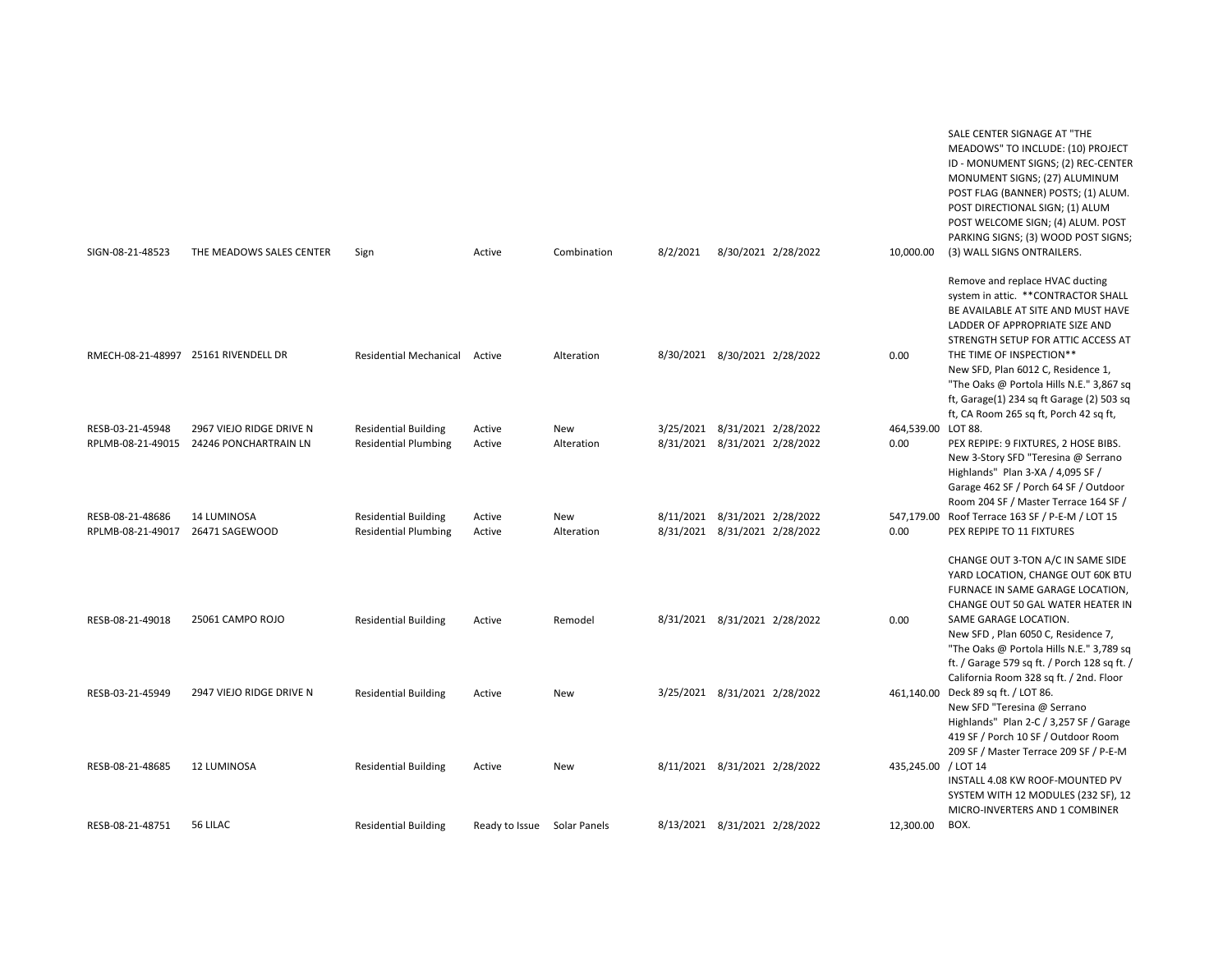| RESB-03-21-45964                      | 2987 VIEJO RIDGE DRIVE N                     | <b>Residential Building</b>                                | Active              | New                        | 3/25/2021 8/31/2021 2/28/2022                                  |                   | New SFD, Plan 6030 A, Residence 8,"<br>The Oaks @ Portola Hills N.E." 4,754 sq<br>ft, Garage 670 sq ft, Porch 67 sq ft,<br>557,988.00 California Room 286 sq ft / LOT 90.<br>New SFD, Plan 6020 C, Residence 7,<br>"The Oaks @ Portola Hills N.E."; 4,432<br>sq ft, $(1)$ Garage 183 sq ft $/$ $(2)$ Garage                                                                                     |
|---------------------------------------|----------------------------------------------|------------------------------------------------------------|---------------------|----------------------------|----------------------------------------------------------------|-------------------|-------------------------------------------------------------------------------------------------------------------------------------------------------------------------------------------------------------------------------------------------------------------------------------------------------------------------------------------------------------------------------------------------|
| RESB-03-21-45968                      | 3007 VIEJO RIDGE DRIVE N                     | <b>Residential Building</b>                                | Active              | New                        | 3/25/2021 8/31/2021 2/28/2022                                  |                   | 477 sq ft / California Room 337 sq ft. /<br>522,290.00 Porch 21 sq ft. / LOT 92.<br>New SFD, Plan 6030 B, Residence 8,"<br>The Oaks @ Portola Hills N.E." 4,754 sq<br>ft, Garage 670 sq ft, Porch 67 sq ft,                                                                                                                                                                                     |
| RESB-03-21-45945                      | 2957 VIEJO RIDGE DRIVE N                     | <b>Residential Building</b>                                | Active              | New                        | 3/25/2021 8/31/2021 2/28/2022                                  |                   | 557,988.00 California Room 286 sq ft / LOT 87.<br>INSTALL 1,100 LF OF 6' HIGH CONCRETE                                                                                                                                                                                                                                                                                                          |
| FCWL-11-19-36504                      | 23051 & 23061 & 23071 EL TORO<br><b>ROAD</b> | Fence/Wall                                                 | Active              | Fences 6 to 8 feet         | 11/12/2019 8/31/2021 2/28/2022                                 | 30,000.00         | PERIMETER WALL FOR "KINGDOM<br>HALL".<br>New 3-Story SFD "Teresina @ Serrano<br>Highlands" Plan 4-XA / 4,329 SF /<br>Garage 415 SF / Porch 40 SF / Outdoor<br>Room 239 SF / Master Terrace 161 SF /                                                                                                                                                                                             |
| RESB-08-21-48688                      | <b>13 LUMINOSA</b>                           | <b>Residential Building</b>                                | Active              | New                        | 8/11/2021 8/31/2021 2/28/2022                                  |                   | 585,192.00 Roof Terrace 292 SF / P-E-M / LOT 29<br>New SFD, Plan 6050 B, Residence 6,<br>"The Oaks @ Portola Hills N.E." 3,789 sq<br>ft. / Garage 579 sq ft. / Porch 128 sq ft. /<br>California Room 328 sq ft. / 2nd. Floor                                                                                                                                                                    |
| RESB-03-21-45967                      | 2997 VIEJO RIDGE DRIVE N                     | <b>Residential Building</b>                                | Active              | New                        | 3/25/2021 8/31/2021 2/28/2022                                  |                   | 461,140.00 Deck 89 sq ft. / LOT 91.<br>INSTALL 5.74 KW ROOF-MOUNTED PV                                                                                                                                                                                                                                                                                                                          |
| RESB-08-21-49012<br>RPLMB-08-21-49025 | <b>21901 UTE WAY</b><br>26372 WATERFORD CIR  | <b>Residential Building</b><br><b>Residential Plumbing</b> | Initiated<br>Active | Solar Panels<br>Alteration | 8/31/2021 8/31/2021 8/31/2022<br>8/31/2021 8/31/2021 2/28/2022 | 20,000.00<br>0.00 | SYSTEM WITH 14 MODULES, 14<br>MICROINVERTERS AND 1 LOAD CENTER.<br>PEX REPIPE: 13 FIXTURES.<br>New 3-Story SFD "Teresina @ Serrano<br>Highlands" Plan 4-XB / 4,329 SF /<br>Garage 415 SF / Porch 30 SF / Outdoor<br>Room 239 SF / Master Terrace 161 SF /                                                                                                                                       |
| RESB-08-21-48689                      | <b>10 LUMINOSA</b>                           | <b>Residential Building</b>                                | Active              | <b>New</b>                 | 8/11/2021 8/31/2021 2/28/2022                                  |                   | 585,192.00 Roof Terrace 292 SF / P-E-M / LOT 13<br>ADD 38 SF (FROM EXISTING GARAGE)<br>TO EXISTING 1ST FLOOR POWDER<br>ROOM TO CONVERT TO A FULL BATH<br>(ADDING WALK-IN SHOWER); INCLUDES<br>REMOVING ONE WALL AND REPLACING<br>WITH ONE BEAM & TWO POSTS AND<br>ADDING A WALL BETWEEN THE GARAGE<br>AND NEW BATHROOM; 1 SINK, 1<br>SHOWER, 1 TOILET; ADD 1 NEW<br>VENTILATING FAN AND CEILING |
| RESB-08-21-49028                      | 22442 GOLDRUSH                               | <b>Residential Building</b>                                | Active              | Addition                   | 8/31/2021 8/31/2021 2/28/2022                                  | 35,000.00         | HEATER; 4 REC, 2 LIGHTS, 7 SW.                                                                                                                                                                                                                                                                                                                                                                  |